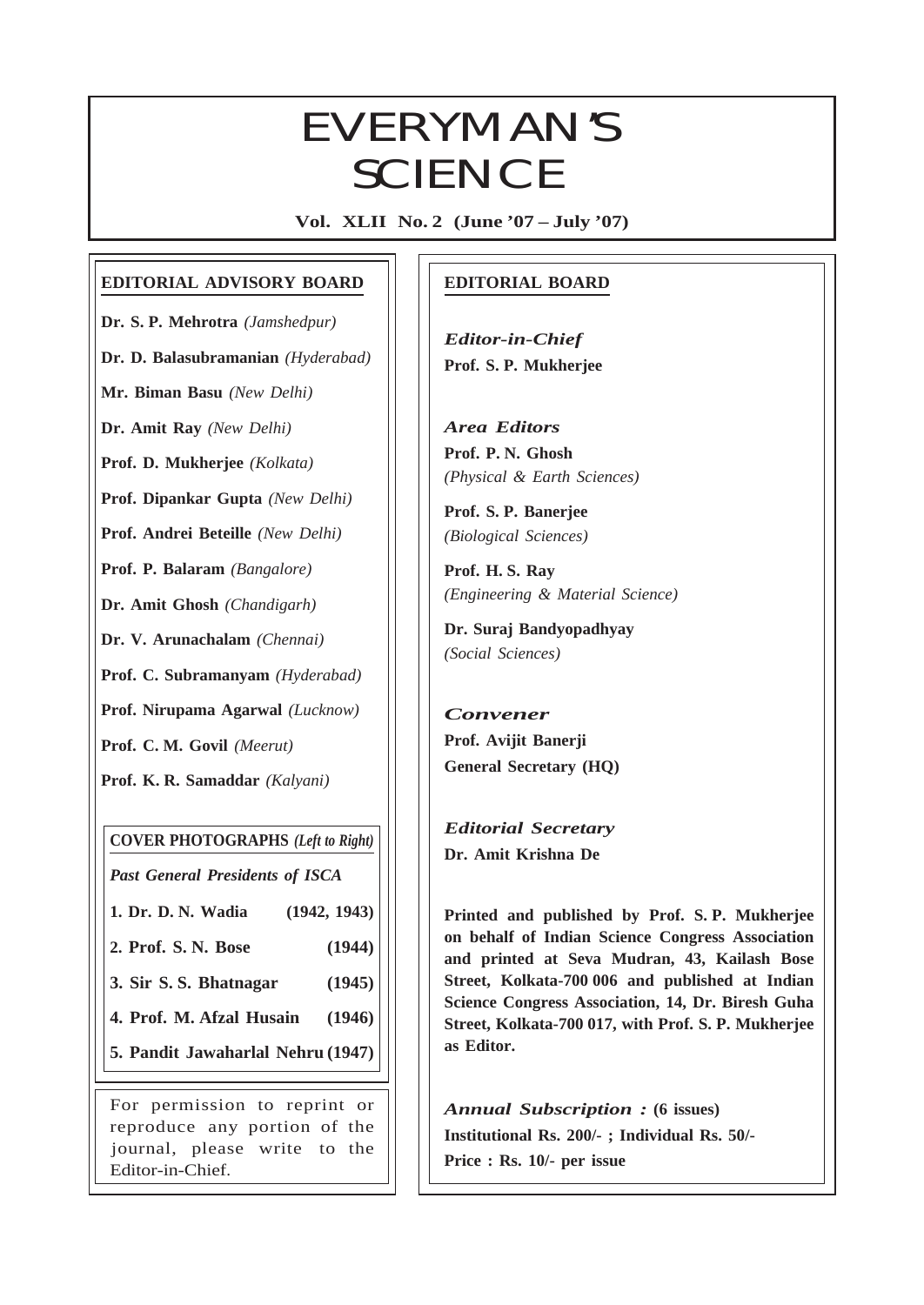# **CONTENTS**

**Everyman's Science VOL. XLII NO. 2, June '07 —July '07**

| <b>EDITORIAL:</b>                                            | 67  |
|--------------------------------------------------------------|-----|
| <b>ARTICLES:</b>                                             |     |
| Presidential Address : Minerals' Share in the War            |     |
| D. N. Wadia                                                  | 69  |
| <b>Phosphorescent Pigments: Opportunities and Challenges</b> |     |
| Prakash Chander Thapliyal                                    | 76  |
| Tsunami Mitigation in Andaman & Nicobar Islands:             |     |
| <b>A Comprehensive Approach</b>                              |     |
| J. B. Kshirsagar, Pawan Kumar                                | 80  |
| <b>Fairness Products—Blessing or Curse</b>                   |     |
| Bijaya Ghosh, Uma A. Patil & Jhuma Deb                       | 84  |
| <b>Technology Transfer : A Complex But Necessary Process</b> |     |
| Smita Verma                                                  | 89  |
| Diversified Product of Jute and Mesta                        |     |
| M. K. Sinha and S. C. Chakraborty                            | 91  |
| <b>Waste Water Treatment</b>                                 |     |
| S. Bhattacharya, P. Kumar, H. D. Pandey                      | 94  |
| <b>SHORT COMMUNICATIONS</b>                                  |     |
| Was the Dinosaur Cold-Blooded or Warm?                       |     |
| D. Balasubramanian                                           | 98  |
| KNOW THY INSTITUTIONS                                        | 101 |
| ANSWERS TO "DO YOU KNOW"?                                    | 104 |
| <b>CONFERENCES / MEETINGS / SYMPOSIA / SEMINARS</b>          | 105 |
| <b>S &amp; T ACROSS THE WORLD</b>                            | 107 |
|                                                              |     |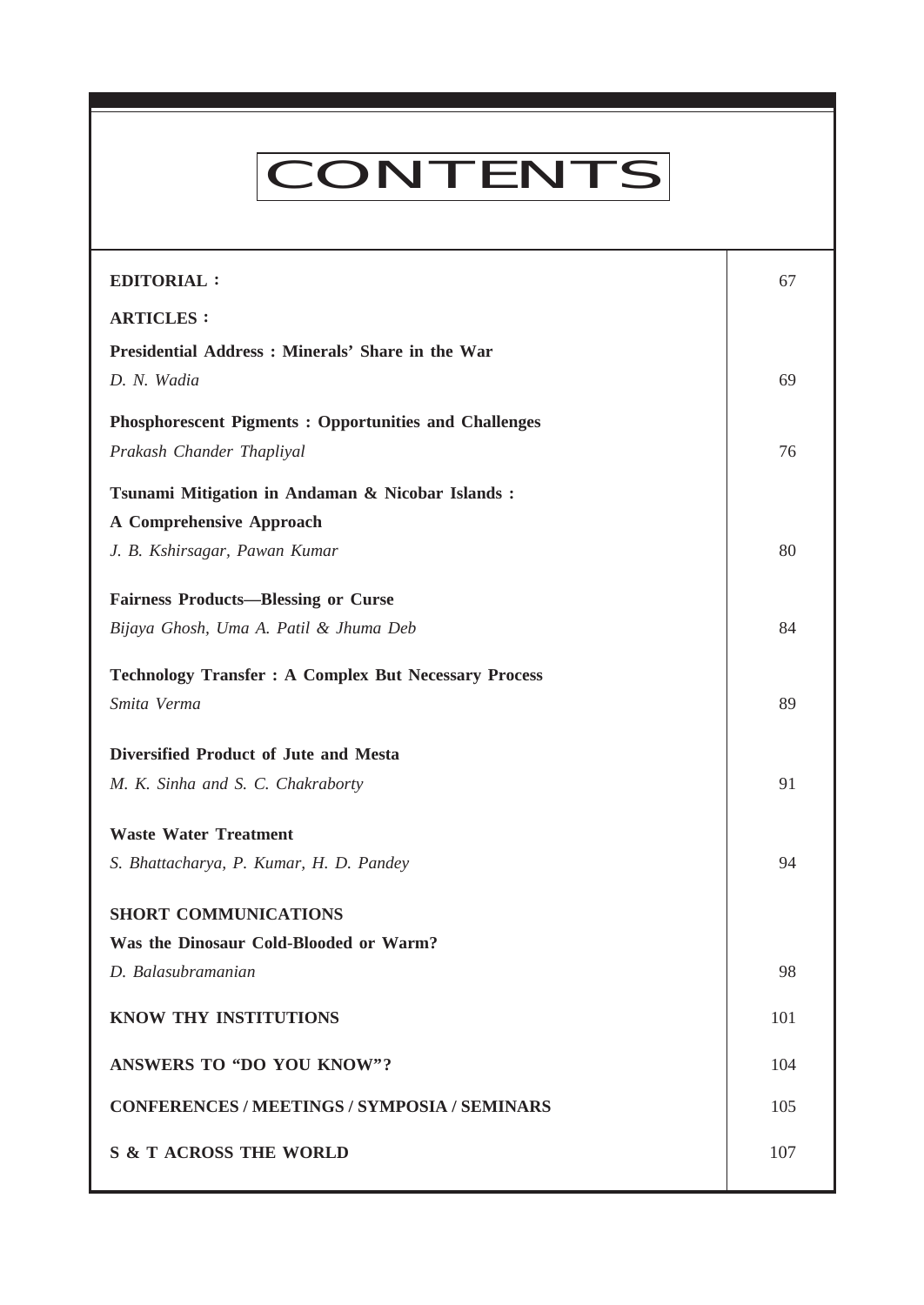## **EDITORIAL**

SKILL is a commonplace and yet a mind engaging term. Normally we claim to understand it, and yet it is an undeniable fact that we need to gain good deal of scientific insight into the dimensions of the events that justify use of the term SKILL.

Some tribals in India are known to have possessed amazing skill. We have heard about certain tribal people catching birds throwing sticky pieces of sticks towards them, prepared crudely from parts of tree branches. Certain tribal groups of Orissa and Hill Kherias of Jharkhand have been using such tree branches as digging/hunting sticks since ancient times. Such expert skills are not unknown but have hardly been taken note of in serious scientific research in our country.

Economists have long recognized that the advance of human know-how or skill is the central driving force behind the remarkable increase in living standards. M. Polanyi attempted a serious study on this topic. His 1958 publication (Personal Knowledge : Towards a Post-Critical Philosophy. Routledge & Kagan Paul, London) bears testimony to this fact. We have now been given to understand that some of human skill is 'articulated' in the sense that it can be described and communicated in 'some form of language' or other symbolic system, while other aspects are 'tacit'.

We have so long dealt on a few instances of human skill. But, skill is not an exclusive trait of *Homo sapiens*. Skill for food gathering/hunting, for fighting and for developing certain forms for social togetherness or compartmentalization/ segregation has also been evinced among other primates, animals and even birds. We often admire certain commonalities among diverse biological organisms, for example, singing skill of certain birds like those found in human individuals. Manifestations of skill are found in several forms

of biological activities, all of which strongly suggest that the key lies in understanding behavioural adaptability. Once this is realized, it will not be difficult to strike some common note among humans, animals, birds and even plants.

A very thought provoking issue has been raised by Darlington Jr. in his 1975 article in the Proceedings of National Academy of Science, U.S.A. (Vol. 72, No. 9 pp3748-752) He has called upon ecologists to find the answer to questions like : why does an animal/plant stay in the environment it is adapted to despite the overwhelming impression that the plant or animal in question does not calculate the advantages. The answer probably is that the plant/animal finds its environment satisfying or pleasant and hence it must have evolved obvious structural and behavioural characteristics that determine fitness.

Modern evolutionary biologists tend to give top priority to measurable parameters. Defining and working on such parameters are definitely welcome. But, we have to probe even beyond. We may consider, for example, the case of throwing. Van Lawick-Goodall recorded throwing skill of wild chimpanzees and found them ineffective in achieving target-oriented results (cf. H. Petroski, 1992 : The evolution of useful things. Alfred Knopf, New York). In comparison, a skilful tribal from the Chotanagpur region of Eastern India has a good chance to break a wooden stick located 30 metres away with one stone. Such skilful throwing or stoning is known to have prevailed among Australian aborigines and also among a considerable number of tribals in India which proved to be main means of their subsistence and adaptation. Throwing thus helped not only in food procurement and fighting but also in brain evolution and in advancing social effects. Therefore, when we talk about preserving the tribal areas with reference to their food habits, hunting and more pointedly agrarian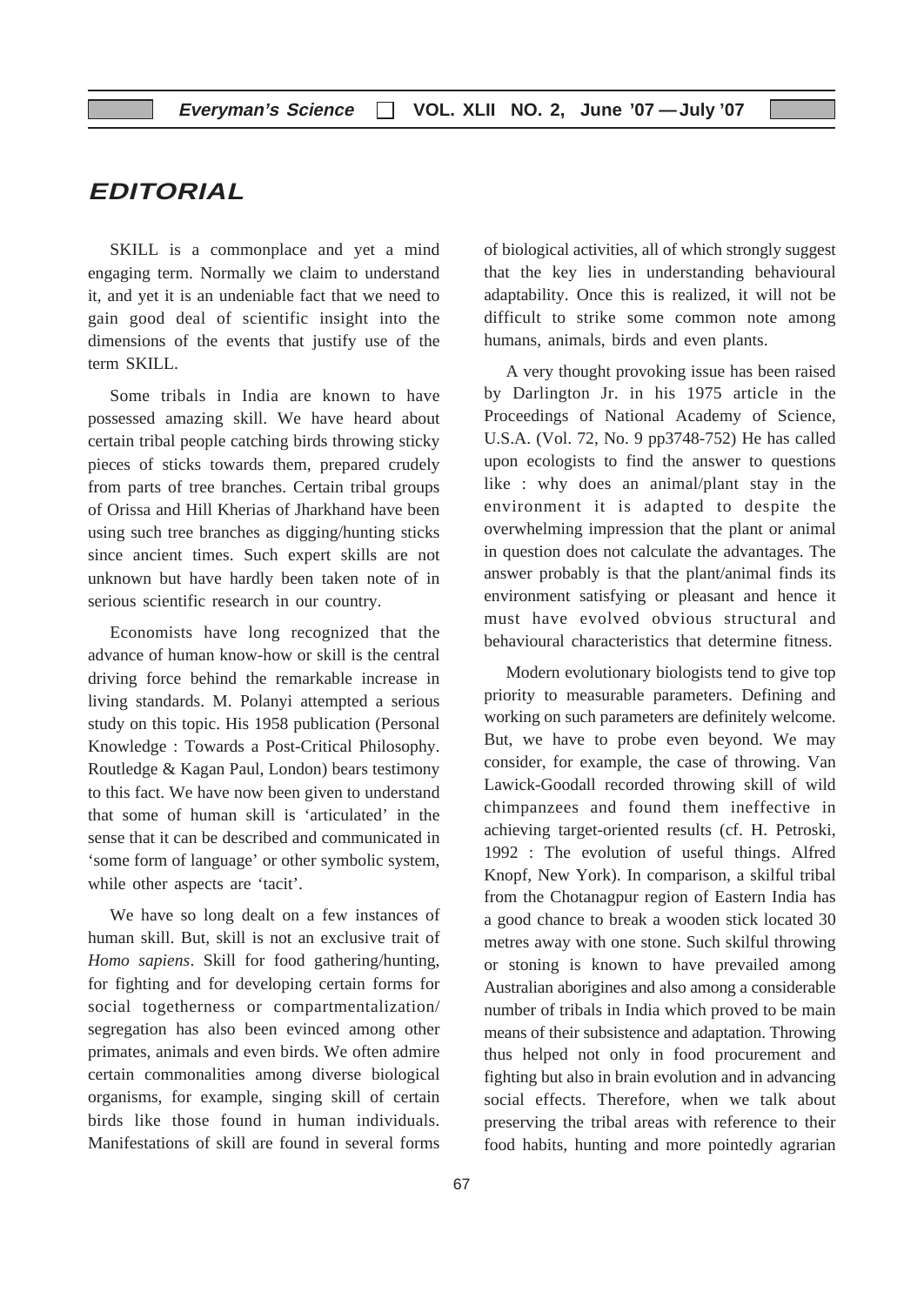techniques, we effectively aim at preserving human skill diversity. What we thus need is translating our aesthetic appreciation into deeper scientific understanding of these skills.

Some attempts have been made in this direction. Nottebohm and his Rockefeller group (cf Proc. Natl. Acad. Sci., U.S.A., 1984, Vol. 81, pp 6232- 234) studied the singing skill of Oscine Songbirds and found that they learn their song by modifying their vocal output until it matches an auditory model. Concluding from their electrophysiological studies, they have established that song is a motor skill usually modified to a great extent by learning. The models learned are passed on from one generation to the next. This is in a way similar to the fishing skill of our fisherman or a folk dance form of a particular group of people. There is another interesting instance of brain process promoting acquisition of adaptive cultural traits. During his recent tour of Jaldapara Rhino Reserve, one of my close associates, Dr. Arunava Goswami, who is also the co-architect of this editorial piece, found that each year grasslands for Rhinos are produced by burning the old grasslands. One has to agree with Dr. Goswami's conclusion that this skill in the matter of designing ecological niche for Rhinos is the result of years of brain evolution. These and other instances of brain processes promoting acquisition of adaptive cultural traits definitely indicate the positive role played by natural selection, leading to a coevolution of culture and brain. Unfortunately, however, this so very important and vital area of evolutionary study has been paid much less attention whether in neurobiology or in behavioural ecology. Once this

is relaized, it will not be difficult for us to comprehend that growing seeds of an exotic crop, finding medicinal value of a weed, or, developing a paricular food habit and lifestyle are all indicative of human skill development. Even insects too have shown remarkable skills. An article published in Nature in 2005 (D. L. Hu and J. W. Bush : Meniscus climbing insects ; Vol. 437 pp 733-736) explains lucidly the wonderful skill of waterwalking insects in passing from water surface to land negotiating easily the menisci in between. Thus, when we think of preserving these insects, we are, in reality, contemplating preserving these skills.

Even though we have observed, studied and noted remarkable advances in skill that all living forms have achieved, we are still far from comprehending them at the mechanistic and applied levels. These and many other issues like extremely uneven advances of effective human skills across different economic sectors and classes of human needs, nature of other skills found in plants, (structural and behavioural characteristics determining evolutionary or adaptive fitness), insects and animals, how they are organized, where they are located and how they are applied call for serious study across the length and breadth of our country through establishment of a few basic research institutes engaging in behavioural ecology, biodiversity and conservation management. A positive step in this direction will be a great contribution in preserving biodiversity derived skills, which advance evolution.

#### *S. P. Banerjee*

*"No one gossips about other peoples' secret virtue. — Bertrand Russell*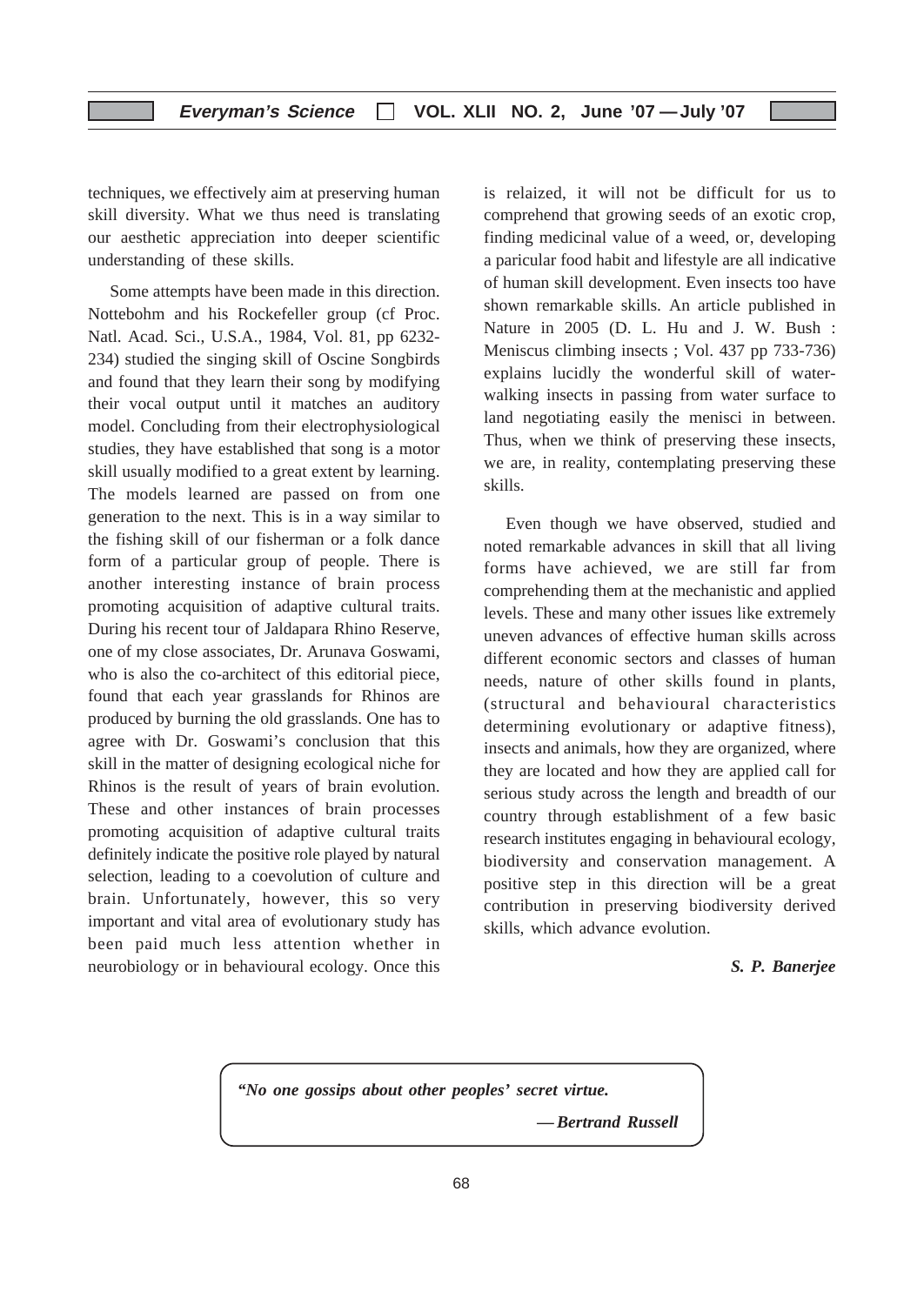## **PRESIDENTIAL ADDRESS**

## **MINERALS' SHARE IN THE WAR**

**DR. D. N. WADIA\*, M.A., B.SC., F.G.S., F.R.G.S., F.R.A.S.B., F.N.I.**

The Indian Science Congress meets today for the fourth time since the beginning of the war. This meeting, only a few hundred miles remote from one potentially active war theatre, is an event which bears significant testimony to the place Science has won in India. The attendance of so many members, drawn from many fields of scientific activites and Government Institutions from almost all parts of the country, provides gratifying proof of their devotion to the cause of Science and of their subscribing to its exacting ideals. Calcutta has once again made its contribution to the spread of Science in India by inviting the Congress for the sixth time. We keenly appreciate the warm hospitality it has accorded us under conditions of difficulty we all realize and it is no mere formal expression of thanks that, in your name and on your behalf, I tender to the organizers of this session. A distinguished citizen of India was to have presided at this meeting and no one here shares, more keenly than I, in the disappointment at his absence today. I seek your forbearance at my having to address you because of an existing rule which requires your President of the foregoing year to continue in office until its assumption by his successor. Pandit Jawaharlal Nehru's contributions to Science in India have not been in the limelight, but they have been a leavening influence in the organization and working of the National Planning Committee which, since 1939,

is engaged in the great task of co-ordinating Applied Science with productive industry in every field—industrial, educational, cultural and organizational. Ladies and Gentlemen, please believe me, I sympathize with you for having missed his rousing address.

Death has removed from our midst during the year several distinguished workers in different fields of Science. The Indian Science Congress mourns the deaths of : Rai Bahadur Ramaprasad Chanda, anthropologist, archaeologist and student of Indian art; Rai Bahadur Sarat Chandra Roy, Tibetan scholar, archaeologist and founder-editor of *Man in India*; Mr. Gauripati Chatterjee, meteorologist, distinguished for aerological researches in upper air; Dr. G. de P. Cotter, late of the Geological Survey of India and a past President of the Section of Geology; Colonel Sir Francis Younghusband, reputed soldier, Central Asian explorer, geographer and a close student of Indian Philosophy.

Reviewing the events of the year that has passed, the most outstanding and dominating event was the approach of the war to the doors of India. For the first time in the 4 millenniums of recorded Indian History, the enemy has assaulted the eastern boundary of the country. Our sea and our long eastern walls have been approached and threatened by the invading enemy. But equally significant in the annals of 1942 was India's answer to the invaders, the answer conveyed through its munitions factories, electric, chemical and the host of technical

General President, Thirtieth Indian Science Congress held during 31st January to 5th February, 1943 at Calcutta.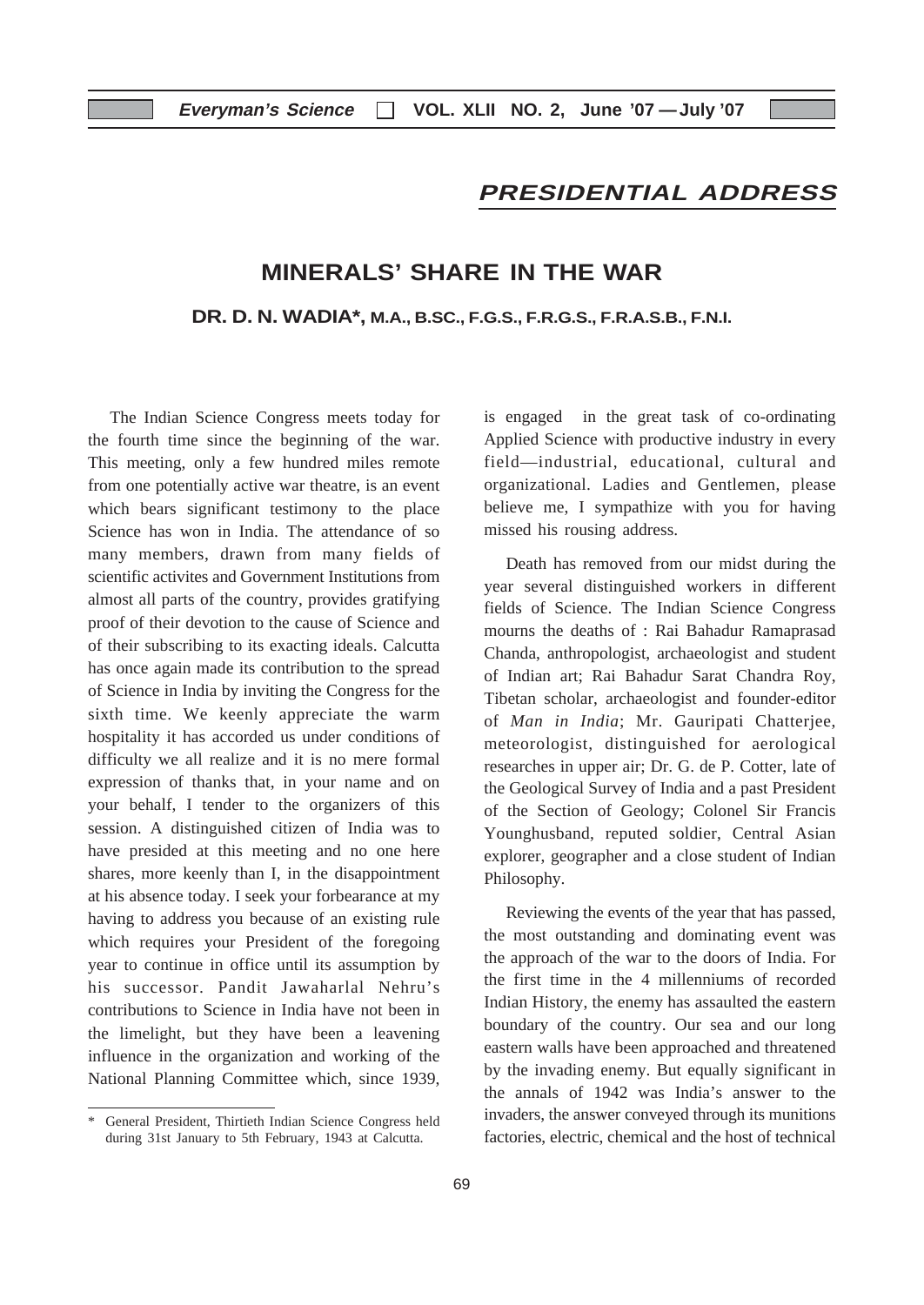plants, industrial research laboratories and the hundreds of young University-trained men manning engineering, medical, naval and air corps during the year. This may truly be regarded as the greatest event of the last few years in the cultural life of the country—for the first time after her age-long belief in the force of philosophic and spiritual striving as the goal of life, India has taken up the challenge of Science and the machine and is adjusting itself intelligently and conscientiously and with surprising quickness, to compose a society in which strivings for both material and spiritual well-being are equally regarded as ruling factors in a perfect life. That indeed is an ideal difficult to achieve for any people, but in present-day India the changeover is taking place at a remarkably accelerating pace. Indian scientists by their last 30 years' work in different branches of Science have made a notable contribution towards fostering the new mental attitude which has brought about this difficult welding. H. E. Lord Linlithgow happily expressed the need of such welding for the people both of the East as well as the West in his opening address before the Jubilee Session of the Indian Science Congress held in Calcutta in 1938. "Even the most enthusiastic believer in Western civilization must feel today a certain despondency at the present failure of the West to dominate its scientific discoveries and to evolve a form of society in which the material progress and spiritual freedom march comfortably together. Perhaps the West will find in India's more general emphasis on simplicity and the ultimate spirituality of things, a more positive example of the truths which the most advanced thinkers of the world are now discovering." To this consummation Philosophy and Science must aim if the one is not to end in ultimate futility after ages of persistent effort and the other not to achieve, as a reward of its magnificent discoveries and inventions and its conquests over Nature, a barren desert of frustration through a succession of world wars.

## 70

#### **MINERALS' SHARE IN WAR**

A geologist's work during wartime is largely mobilizing all mineral resources in his own limited sphere for munitions purposes. Free international movement of minerals having ceased, every country has to produce the full quota from its domestic mineral resources. Far-reaching questions will arise in the near future, if indeed some have not already arisen, as to how long minerals from accessible depths of the earth will be able to sustain man's wars.

Man's advancement to civilization from the hunter and peasant stage is due to his mastery over metals and minerals, but this advance has caused most serious inroads on the world's stock of minerals and especially of metals. During the century and quarter between the Napoleonic wars and the Hitlerian war, the consumption of minerals has been over a hundred-fold of that consumed during the entire history of man on earth and so far as metals are concerned, man has used up between 1914 and today, between the two German wars, more metals than during any previous period of history. Metals such as tin have almost reached depletion stage, silver is being made to stand substitute for tin, while the extractable stock of platinum, silver and gold left for future needs of the world within manageable depth will be very meagre. The consumption of fossil fuels, coal and petroleum has been at a far more serious rate, so serious that the world's known reserves of mineral oil at the present rate of production will be exhausted in a few decades. The total world coal reserves are larger, but they will last only a few decades longer, if the present acceleration of production and consumption of coal and its use for the ever-lengthening catalogue of by-products continues in the future at the same rate. So far no checks have been devised for this alarming depletion of the world's underground wealth—this robbing of the earth by the living generation at the expense of future generations. Metals and minerals are a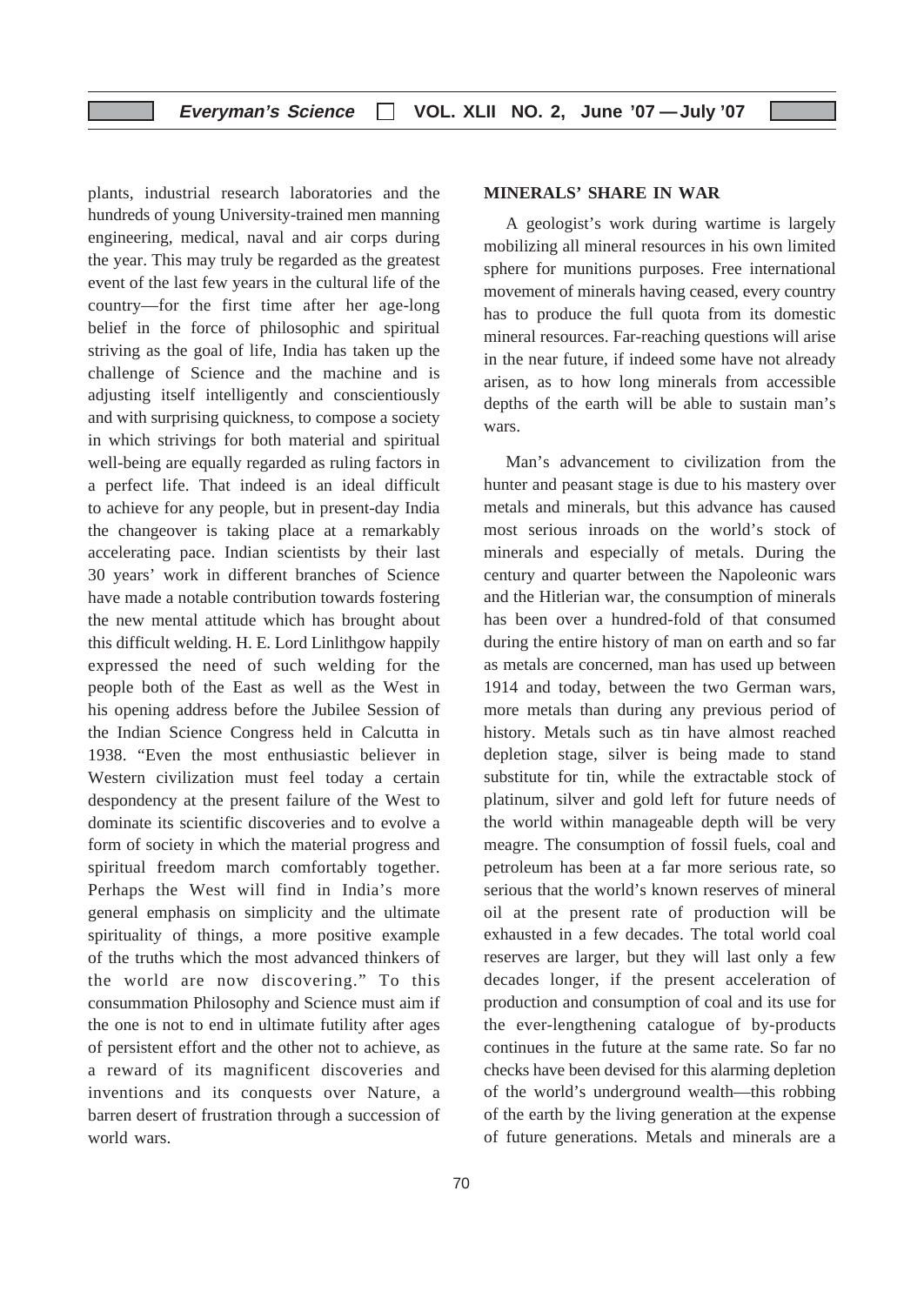rapidly wasting asset of a country for which there is no renewal or replacement. Agricultural and forest resources of a land can be rejuvenated by suitable measures and manures, but no fertilizer can revive one exhausted mine, for geological processes are exceedingly slow requiring hundreds of thousands of years to form a vein of metallic ore or a bed of coal.

There are some 1,500 distinct species of minerals known; of these about 200 find application in commerce and industry and are considered economic minerals. Among these again there is a rapidly mounting list of metals and minerals which are of vital use in the manufacture of munitions of war and of highly specialized commodities of strategic use. In the defence programme of a nation under the present-day conditions of totalitarian warfare, the metallurgical industry and its ancillary mining of minerals yielding the ferrous and alloy metals, fluxes, refractories and accessory minerals are of essential importance. A significant feature of the distribution of these minerals is the concentration of their production and manufacture in a comparatively few countries in the world, happily nearly three-fourths of these being centred in, or controlled by, the United Nations as against the Axis group. Of the total annual mineral production of the world in pre-war years, as much as 85% came from North America and Western Europe, of these U.S.A., England and Germany and latterly Russia contributing over 75%. This, however, does not mean that Nature has endowed these countries to this unequal extent with valuable minerals, it rather is an index of the country's industrial and technical development and the energy of the people. Russia's three successive five-year plans are an example of this. Industrial progress of other parts of the world may materially change this condition. For instance, China's vast reserves of coal, hitherto untapped for lack of economic employment may, in the not distant future, be put to use in metallurgy, or in the production of heat energy or other profitable

channels. India's resources in iron ore are of a magnitude quite out of proportion to the bare couple of million tons of pig iron per year it has only recently begun to produce. Only in a few districts of Bihar and Eastern States Agency, the high-grade iron ore reserves are calculated to be of the order of 4,000 million tons. Large reserves of aluminium ore are still only potential assets. The minerals of South America and Africa are yet in an early stage of development, while Australia's store of mineral wealth is yet unknown over wide tracts of that region. When these untouched reserves enter production stage, the apparent inequalities will diminish and the countries bordering the North Atlantic basin will not occupy the dominating position in strategic minerals they do at present.

But even so, when the whole world's mineral resources are fully known and mobilized, the stock will not last many generations, if it is made to feed the waste of recurring wars on the scale of magnitude and frequency of the last two world wars. If the supply and free movement of a few ferro-alloys and a few strategic key minerals for non-industrial uses is controlled by some central world organization, the demon of totalitarian war can be banished and the remaining wars shorn off their insane waste involved in military as well as non-military devastations. Then the wreckage of tanks and armour-plates can be beaten back into ploughshares and its superior steel released for beneficent uses in peace.

It is no exaggeration to say that half of the later wars of history have been directly or indirectly motivated through the desire of gaining access to stores of strategic mineral products, ores, fuels, salts, alloy metals and essential industrial minerals.

The international mineral situation during prewar years was in a chaotic state. While the United Nations were in a state of "vacuous unwareness" about it, the Axis powers grabbed as much of the indispensable munitions minerals as they wanted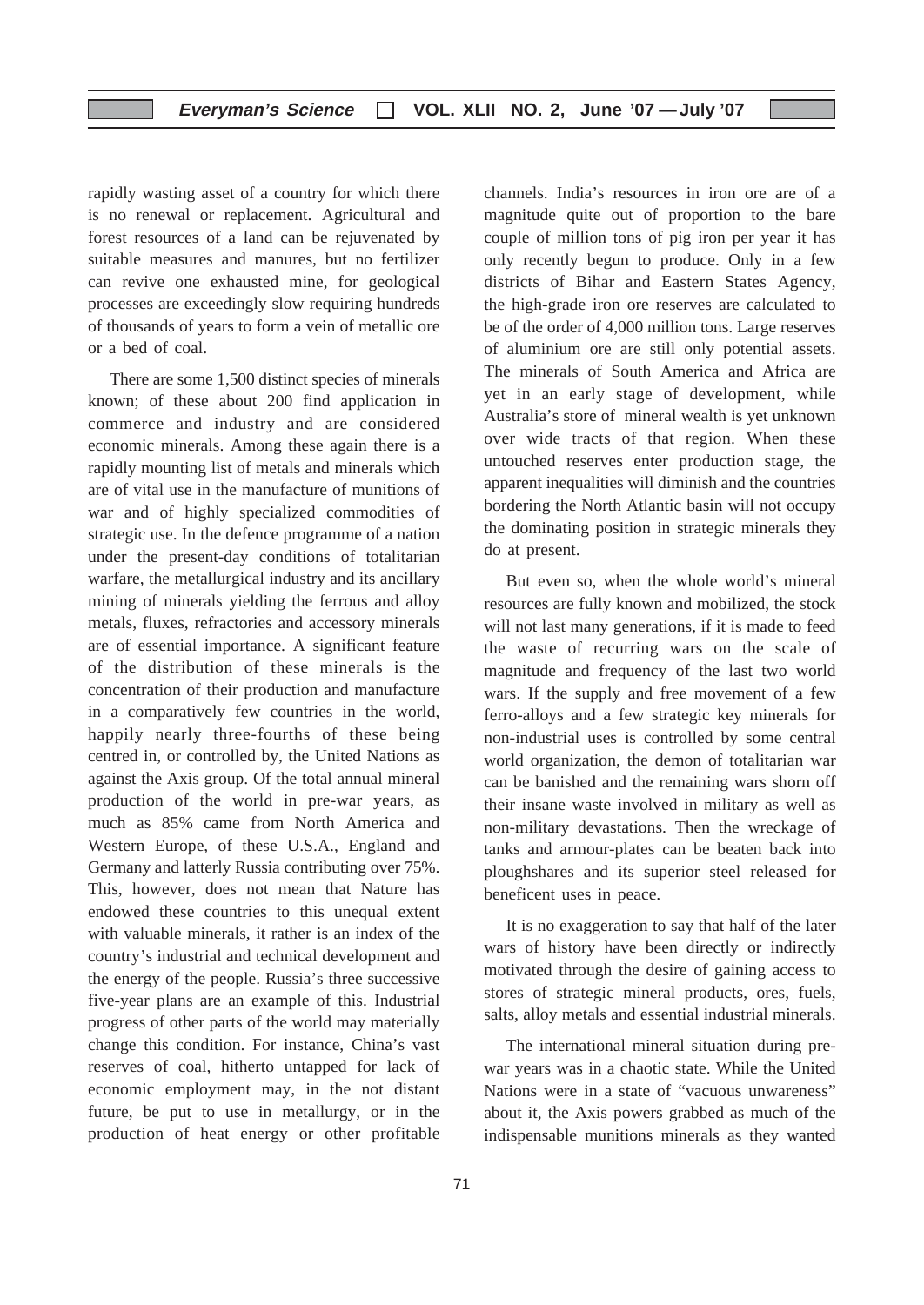and the war has been waged by them on the stores of hoarded minerals and metals.

Only the adoption of a wise and justly planned international mineral policy framed by an International Directorate can preserve peace and good-will amongst countries unequally endowed by Nature with mineral wealth. No country in the world, however well-supplied it be, is self-sufficient in mineral requirements, nor is any so situated that it can regard its mineral resources as purely domestic or national. Embargoes, tariffs, patent rights and transport controls imposed for political reasons do not offer a solution, but by hindering free movement of minerals they become powerful contributive factors in precipitating world wars. Unequal geographical distribution of minerals being an unalterable fact, planned international economy should devise means not only to eliminate this cause of inter-country friction but to increase the interdependence of nations on each other for their vital trades and industrial needs and so make minerals a rallying point for international cooperation and good-will. The preliminary recommendations of the Conference on "Mineral Resources and the Atlantic Charter", convened by the *British Association's* Committee on Social and International Relations of Science last July, appear to be on the right lines, but they will not go far enough if their implications are meant to safeguard the interests of the British Empire only, or even of the whole United Nations' group. These should embrace all the free countries and should call for sacrifice from all participating nations of part of their national and natural advantages for the ultimate benefit of all and the future security of the peoples of the world. The main resolution of this Conference. reads as follows :

"This Conference, having specifically dealt with mineral resources, submits that, as a first step, the Council should initiate forthwith consultations with appropriate scientific and technical organizations, to secure an understanding on the principles involved. The Conference would further urge that a scientific review of mineral resources, using and supplementing all existing data, should be among the first tasks of any international organization for the social applications of Sciences, such as was envisaged at the recent Conference on Science and World Order. To this end, the Conference recommends that the Council should consider how it might help to promote the establishment of an International Resources Organization, as a factfinding and advisory body for Governments, as a contribution to world stability, and in the spirit of the Atlantic Charter."

The fourth article of the Atlantic Charter postulates access for all States on equal terms to the raw materials of the world. But if the Atlantic Charter does not unreservedly provide for all peaceloving nations of the earth, whatever oceans bound them, its fulfilment in a partial degree will not achieve the goal of post-war mineral allocation, nor succeed in removing a focal infection point in the body politic of the world.

The position of mineral affairs today being what it is, it behoves us as non-Utopian Science workers to ask—What is India's place in the world's mineral map? The mineral outlook of the Indian region is on the whole satisfactory both for war and peace-time requirements. India's resources in minerals of strategic importance, minerals for munitions and defence armaments, base metals, alloys, fluxes, refractories and accessory minerals can be regarded as adequate, in several but not all of them. India is deficient in tin, tungsten, lead, zinc, nickel, graphite and liquid fuels. But in the basic metals, iron, manganese, aluminium and chromium, the country is well-supplied, in the case of the former three, in large excess. Our neighbour. Burma, has abundant stocks of the munition metals of which India is in defect, while her oil resources must yet be regarded as considerable. Ceylon has reserves of the world's finest graphite, a mineral indispensable in metallurgy and of a magnitude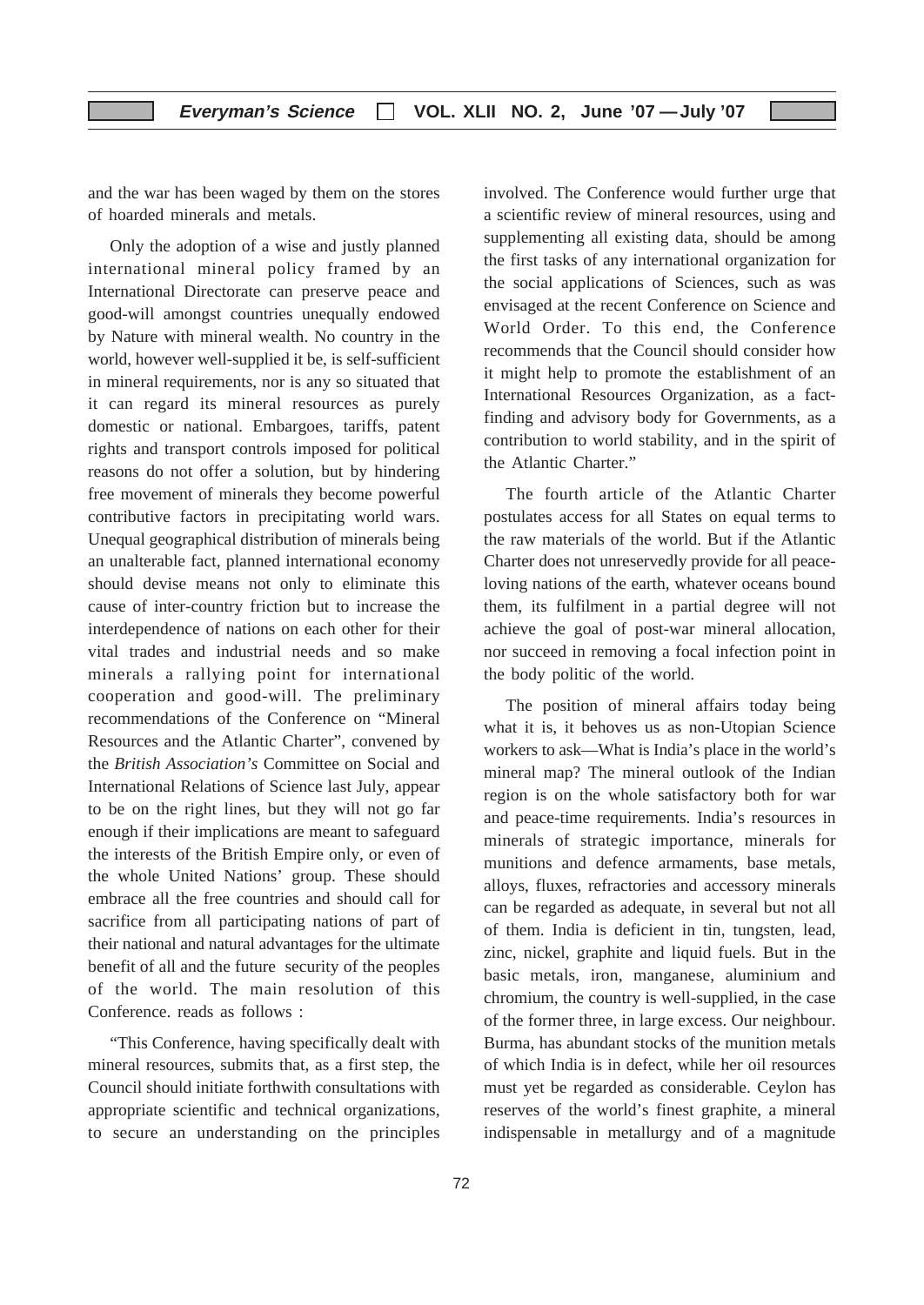sufficient to last a long period. Ancillary minerals such as asbestos, cement, fertilizers, clays, mica, sulphur, various salts, ores and other minerals of industrial utility are available in quantities sufficient for the country's needs, while some are in exportable surpluses.

The experience of the last three years' war effort in the production in India of a wide range of munitions, without any previous apprenticeship, is satisfactory proof of the country's adequacy in some respects, though still unequipped in a number of essentials, viz. specialized steels, machine tools, manufacture of aircraft, high explosives, automobile engines, big ship construction, etc. on a scale commensurate with her internal requirements.

#### **THE SOCIAL OBLIGATIONS AND RELATIONS OF SCIENCE IN INDIA**

Last year, while addressing you on the progress of the exact Sciences in India during the last 30 years, I stated that the retrospect was satisfying and held out promise of further developments. The time, however, has come, and the events of the last few years forcibly remind us of the fact that Science, as pursued in the laboratory and the field, is becoming more and more a specialist's job and is becoming divorced from the life of the people. Science, as applied to the problem of daily living and the social needs of the common man, is the great necessity of the day. The advent of the motor bus, the radio and the railway engine in the villages of India is not same thing as bringing Science to the homes of our villagers. The impact of Science on the Indian masses has come in the form of a rather rude intrusion of machines and mechanics into the essentially simple rural economy of the country and it is not surprising that this meeting has not been a particularly happy one. It has disturbed the economic structure and created, if not some aversion, an indifference to the cult of Science in the popular mind. But we all know that Science is not all mechanics nor are its practical

uses to man the greatest thing about Science. The greatest thing about Science is the scientific method—the most effective thing man has for discovering truth and the ways of Nature. It can bring solid benefits by releasing life from stagnation and the bonds of ignorance wherever these prevail, whether in cities or in the countryside, among the labouring masses or among the governing class. The awakening to the social obligations of Science is of recent date and even in Europe and America this aspect of the cultivation of Science was for long not realized and left to sporadic individual efforts. With this awakening, a two-fold problem faces Science all over the world today—to press the newest discoveries and inventions of applied Science into the service of agriculture, manufactories, hospitals, homes and schools, and alongside with it to so control the impact of these on his private life that his mechanized work-a-day life may not be totally divested of all higher spiritual values. Our future national life and its material well-being largely depend on a wholesome balance being maintained between these two—the impulse to harness Science to increase physical comforts of life and a restraining desire to preserve the old-world spiritual calm and simplicity of living. Happily for India, this balancing is somewhat of a natural hereditary trait and does not need much emphasis. While in the European countries the evolving of a true synthesis, a *via media*, demands much searching and learned arguing, our age-old traditions have made this work easier. India's late start in the application of Science to industry also gives it an opportunity of planning along right lines. The significance of this problem has been realized by both our political leaders as well as scientists, and some progress is made in this direction. I refer to the inauguration in 1939 of the National Planning Committee under the chairmanship of Pandit Jawaharlal Nehru, with the specific object of coordinating science with industry in all its phases, and to the establishment by the Indian Science Congress at its Lahore session in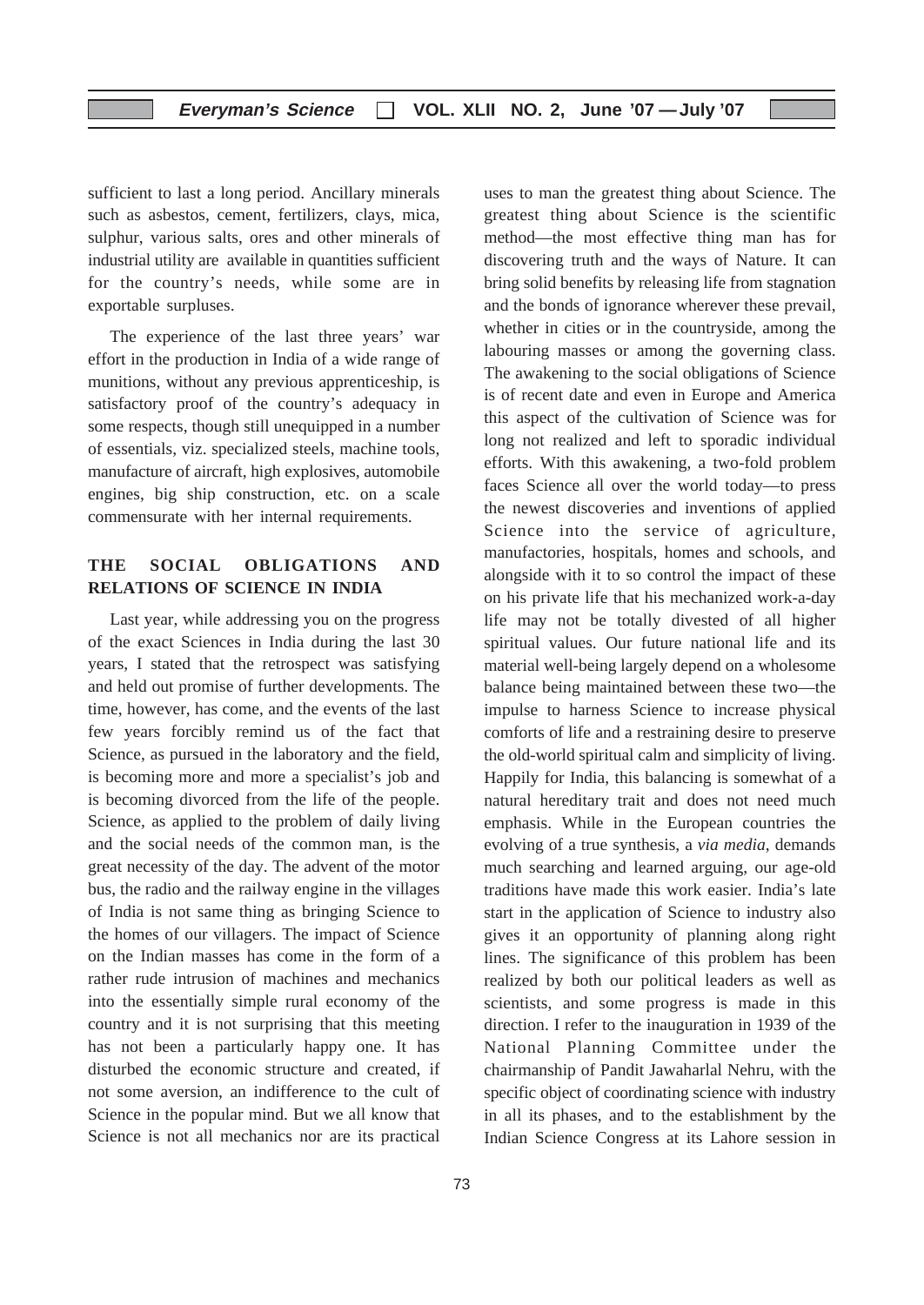January, 1939 of a sub-committee on Science and Social Relations, mainly with the object of studying the influence of Science on India and collecting data relating to the effects of Science on society in India.

The National Planning Committee, through its 29 sub-committees, has set out on formulating a programme covering many phases of the country's future life and activities, material, productive, educational, artistic. Their work unfortunately is in a great measure suspended today, though some of the 29 sub-committees have furnished more or less complete, well-documented reports, while others have submitted interim fact-finding reports. Their conclusions, doubtless, will be subjected to thorough revision and deliberation by the main body which comprises 200 of the leading industrialists, publicists and scientists of the country, before they are offered to the public, but a great deal of spade work is accomplised, a valuable mass of ascertained classified details collected and many blue prints prepared. A planned reconstruction in a greater or less measure of India's commerce, industry, finance, land, labour, mining, transport, power-generation, technology alongside educational, cultural and social re-organization is expected to emerge from the labours of this body.

#### **PROPOSED ACADEMY OF SOCIAL SCIENCE FOR INDIA**

The Executive Committee of the Indian Science Congress has before it a proposal for the institution of a National Academy of Social Sciences drawn up by the sub-committee on Science and Social Relations. It is interesting to trace the origin of this sub-committee which goes back to the Blackpool meeting of the British Association for the Advancement of Science in 1936, which meeting was devoted to the discussion of the Social Relations of Science. In the following year, a few leading Science Associations took cognizance of this subject. The International Council of scientific Unions with its headquarters at Delft, Holland, at

74

its meeting held in April, 1937, in London, established a Committee on Science and Social Relations with Professor F.G.M.Stratton, of Cambridge University, as President. This action of European scientists was followed by a resolution passed by the American Assocation for the Advancement of Science at its meeting in 1937 urging the various scientific organizations of the world to re-undertake examination of the profound changes brought about by Science in human society and thus to be in a position to promote "peace among nations and intellectual freedom in order that Science may continue to advance and spread more abundantly its benefits to all mankind". In 1938 the British Association at its meeting held at Cambridge brought into being a special Division for Social and International Relations of Science with Sir Richard Gregory as its Chairman. This division organized a Conference on "Science and the New World Order" in London during September, 1941. In conjunction with these sister organizations of Europe and America, the Indian Science Congress instituted a sub-committee on Science and Social Relations at its annual session held in Lahore in January, 1939. This subcommittee has been working for the last three years and its labours have fructified in the above proposal which in due course will come before the Indian scientists and to which they will have to give their most careful consideration.

The proposed Academy should be a body of high academic standing and professional knowledge, which can take up long range problems of social well-being of the people of India which the older Societies and Associations, established along familiar but too general lines in some cases and rather over-specialized lines in others, cannot deal with without suspicion of religious or political bias. Socio-medical and political subjects, human relations, anthropology, political science, vital statistics, social biology, population problems, sociological research in particular bearing on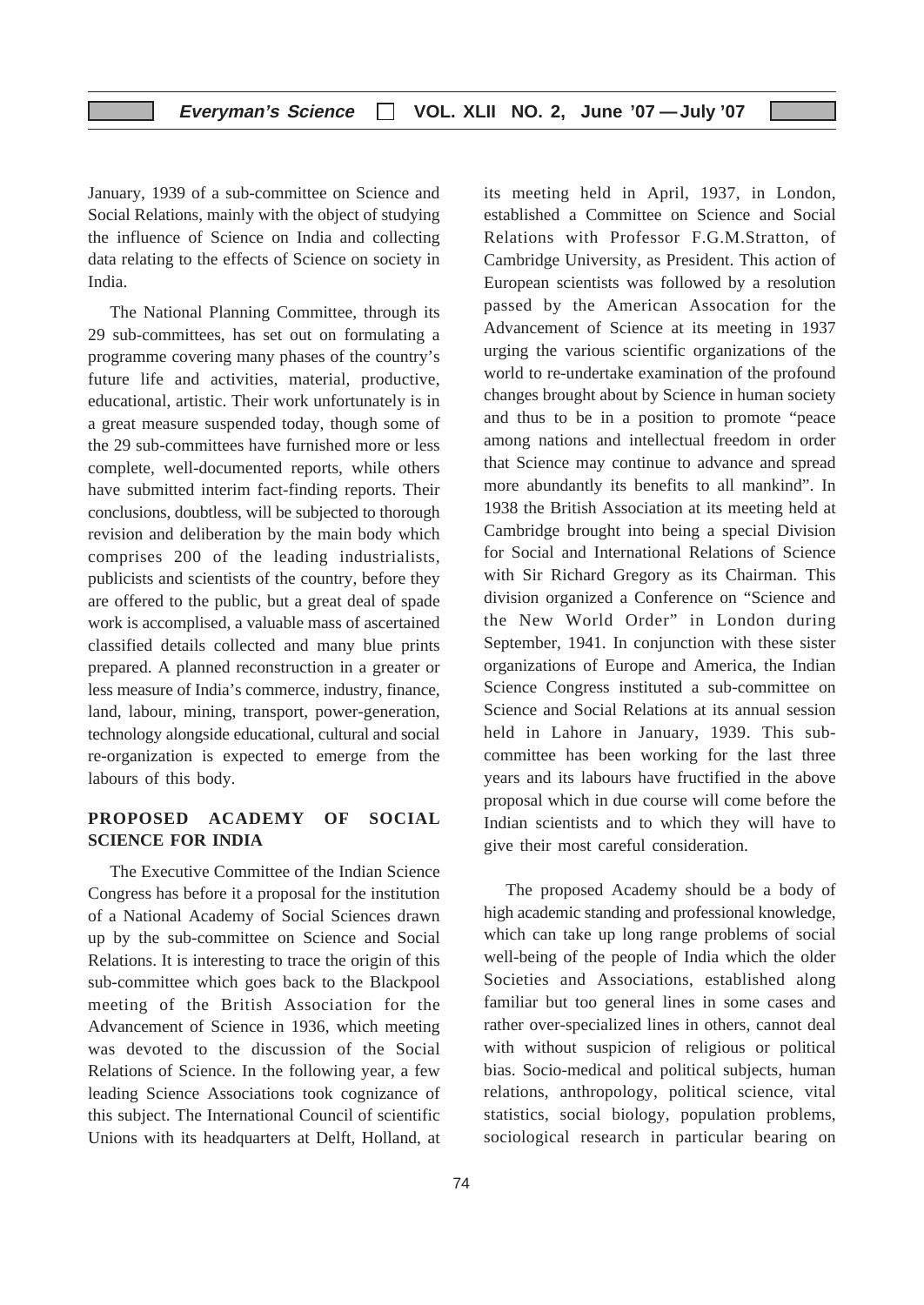#### **Everyman's Science VOL. XLII NO. 2, June '07 —July '07**

various Indian communities are the subjects on which such an Academy can work in collaboration with the Indian Science Congress and half a dozen other institutions already existing in the country for some of the above-named specific objects. It can be a living organ in the body politic of India for voicing the collective opinion and focussing the specialized points of view of numerous isolated working bodies on the one problem, how to promote the well-being of the common man. The subcommittee has begun a survey of the status of sociological studies in all the Indian Universities. Vice-Chancellors of many Indian Universities have endorsed the proposal about the Academy favourably, and the secretaries of those learned societies that have been approached have announced their readiness to cooperate. Dr. K. Motwani, the Secretary of the sub-committee, personally placed the scheme before Pandit Nehru last July and, in accordance with Pandit Nehru's wishes, the

Executive Committee proposes to appoint a Committee of Experts to suggest ways and means of bringing this Academy of Social Sciences into being. The matter rests here. It is too early to outline the exact task to which the Academy will address itself. Its chief function will be to explore those avenues through which the contributions of Science may be adapted to the life of the individual and the nation without allowing any anti-social applications of Science such as have made a shambles of so many countries, ever raising their heads in our midst. Secondly, the Academy should emphasize an integrated synthetic approach to every problem, pressing into service the contributions of various basic Social Sciences, such as Human Geography, Anthropology, Psychology, Economics, Political Science, Philosophy and Sociology. The bringing into being of a National Academy so constituted may well become a crowning achievement of the Indian Science Congress.

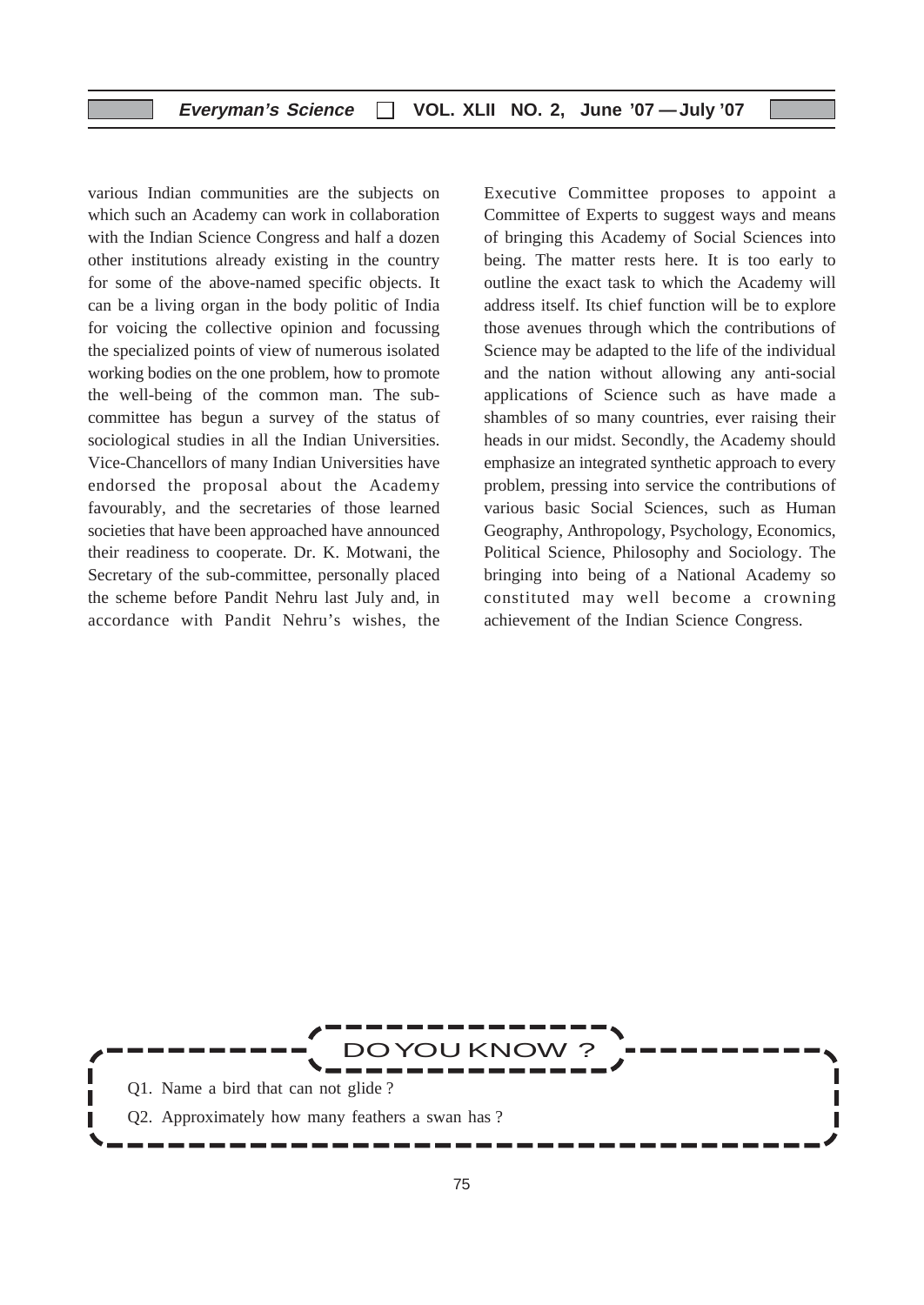## **PHOSPHORESCENT PIGMENTS : OPPORTUNITIES AND CHALLENGES**

Prakash Chander Thapliyal\*

**Phosphorescent pigments are some of the special effect pigments. These have become of great interest as new functional pigments of high potential in diverse areas. The aim of this article is to take a closer look at phosphorescent pigments. Some new approaches in the development of novel pigments and their applications have been discussed based on the current research and existing products.**

#### **INTRODUCTION**

P hosphorescent pigments are speciality pigments and often known as after-glow pigments. Phosphorescence comes under the broad term 'luminescence' meaning the emission of radiation as a result of process other than thermal emission or incandescence. Luminescence includes fluorescence, phosphorescence, triboluminescence and chemiluminescence (Table 1). Fluorescence and phosphorescence are the processes of absorbing energy in the form of electromagnetic radiation and emitting at least a portion of that energy as radiation. We are generally interested only in those pigments that emit in the visible portion of spectrum. Several criteria were used in the past for differentiating between fluorescence and phosphorescence. Fluorescence, for our purpose, refers to the emission that ceases as soon as the excitation ceases, while phosphorescence is the emission that continues even after the excitation ceases. These two phenomena are quite distinct, although closely related. A substance may be fluorescent but not phosphorescent or vice versa, whilst some substances like zinc sulfide are both phosphorescent and fluorescent. Phosphorescent materials found applications in optical and thermal

uses, scintillation films, paints, inks and plastics, security applications, probe compounds and emergency source of illuminations, thermoplastic polymers and in temperature detection. Electronic price tags, flexible computer screens and disposable cell phones are among the other potential applications. Phosphorescent paintscanbe used under blackout conditions and as fire safety signs $1-2$ .

**Table 1 : Different Forms of Luminescence Pased on the Source of Excitation**

| Luminescence        | <b>Excitation</b>  | <b>Application</b>    |
|---------------------|--------------------|-----------------------|
| type                | source             |                       |
| Cathodoluminescence | Electron           | TV sets.              |
|                     |                    | monitors              |
| Photoluminescence   | (UV) Photons       | Fluorescent           |
|                     |                    | lamps,<br>plasma dis- |
|                     |                    | plays                 |
| X-ray luminescence  | X-rays             | X-ray ampli-          |
|                     |                    | fiers                 |
| Electroluminescence | Electric field     | LED <sub>s</sub> , EL |
|                     |                    | displays              |
| Sonoluminescence    | Ultrasound         |                       |
| Solvatoluminescence | Photons            | Detectors,            |
|                     |                    | analytical            |
|                     |                    | devices               |
| Chemoluminescence   | Chemical           | Analytical            |
|                     | reaction energy    | chemistry             |
| Bioluminescence     | <b>Biochemical</b> | Analytical            |
|                     | reaction energy    | chemistry             |
| Triboluminescence   | Mechanical         |                       |
|                     | energy             |                       |

<sup>\*</sup> Scientist, Organic Building Materials Division, Central Building Research Institute, Roorkee-247667, Uttaranchal, INDIA.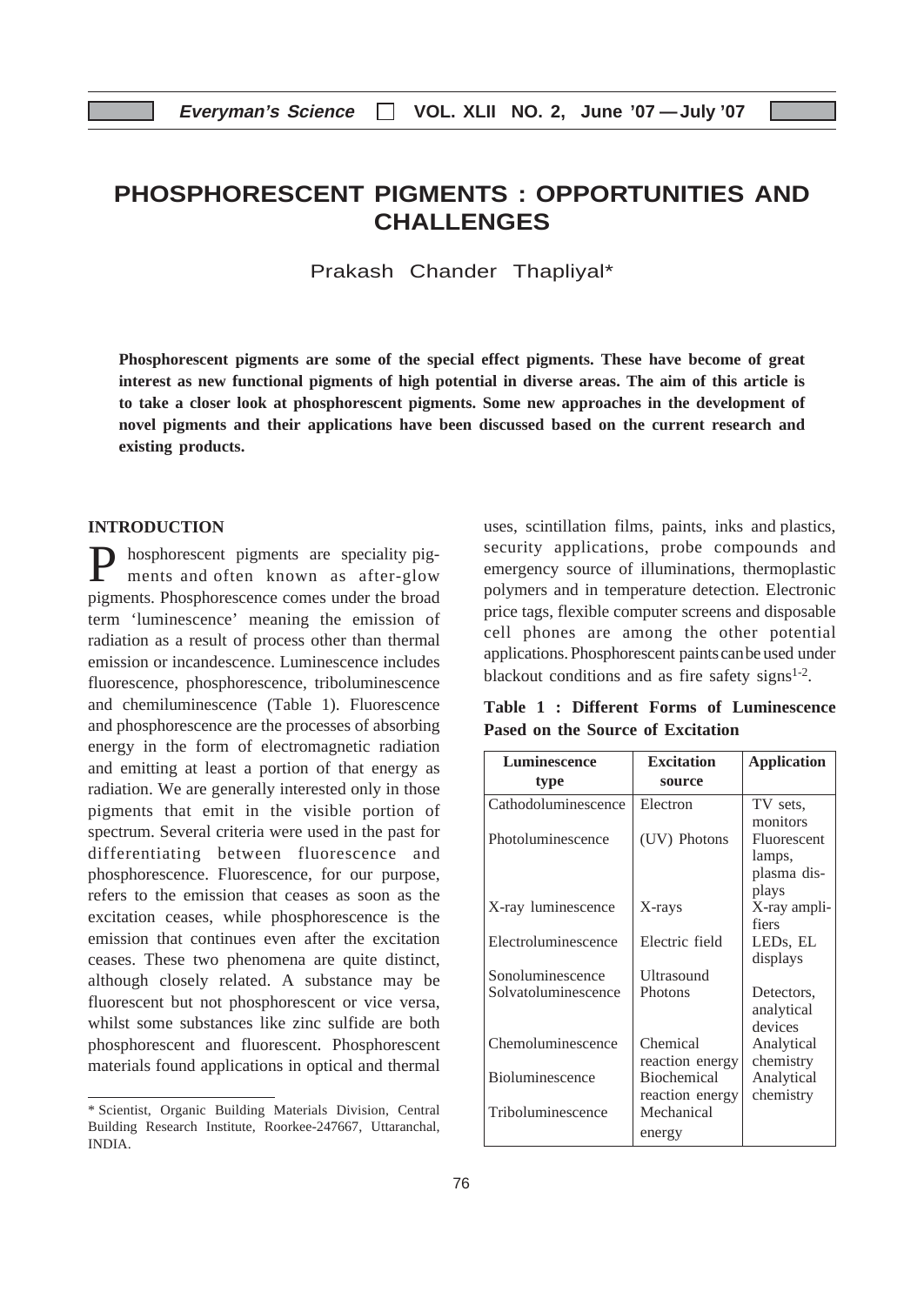#### **TYPES OF PHOSPHORESCENT PIGMENTS**

Quite a large number of inorganic compounds have been found luminescent. These consist of sulfides, oxides, silicates, tungstates, titanates and selenides. Silicates and tungstates are largely used in luminescent lamps, while for paints normally sulfides and oxides are used. Many organic dyes, both natural and synthetic, exhibit the property of luminescence but only in certain concentrations and are used after absorption on suitable carrier matrix. Phosphorescent pigments include the following :

(i) **Inorganic materials** : (a) Aluminates of rare earths e.g. La, Ce, Tb etc. and alkaline earths e.g. Sr. Ca etc<sup>7-12</sup>. (b) Sulphides of alkaline earth and transition metals e.g. Ag doped ZnS, CdS  $etc<sup>10</sup>$ . (c) Mixed halides, carbonates and borates e.g. barium europium flouro bromide etc $10$ . (ii) Organometallic complexes like ruthenium dipyridine phenenthroline complex etc. (iii) Organic polymers like aromatic polyimides, polyalkylthiophenes, etc. (iv) Radioactive materials like radium, mesothorium, etc.

#### **THEORY OF LIGHT EMISSION**

When a pigment absorbs energy, a portion of that energy may be released in the form of light. This light is radiated when molecules and atoms have their electrons excited to such a state that they begin to loose energy in the light particles called photons. It can be divided into two categories depending upon the type of source : (i) Incandescence : When heat or thermal energy causes electrons to release photons. (ii) Luminescence : When chemical, electrical or light energy excites electrons.

There are two basic laws for the excitation of phosphors. First, the material must absorb radiation and exciting radiation must fall within an absorption band of the material. Secondly, the emission must obey Stoke's law, which states that emitted radiation

can't have a shorter wavelength than exciting radiation. Generally, luminescent materials emit at longer wavelengths than the exciting light. The process of absorption of energy is helped by addition of activators like silver etc. Phosphorescent material can trap the energy emitted and thus result in delay in light emission. Killer materials like iron, copper, etc. interfere in this absorptionemission process and hence for this very reason, the purity and cleanliness have been overemphasized during the synthesis.

With the help of Jablonski's diagram, it can be explained what happens within the molecules during luminescence (Figure 1). The various photo physical processes can be summarized as :

| $S_0 + hv$       | $\rightarrow$ | $S_1^v$                                     | <b>EXCITATION</b>   |
|------------------|---------------|---------------------------------------------|---------------------|
| $S_1^{\nu}$      | $\rightarrow$ | $S_1$ + heat                                | <b>VIBRATIONAL</b>  |
|                  |               |                                             | <b>RELAXATION</b>   |
| $S_1$            | $\rightarrow$ | $S_0 + hv$                                  | <b>FLUORESCENCE</b> |
| $S_1$            | $\rightarrow$ | $S_0$ + heat                                | <b>INTERNAL</b>     |
|                  |               |                                             | <b>CONVERSION</b>   |
| $S_1$            | $\rightarrow$ | $T_1^{\nu}$                                 | <b>INTERSYSTEM</b>  |
|                  |               |                                             | <b>CROSSING</b>     |
| $T_1^{\nu}$      | $\rightarrow$ | $T_1$ + heat                                | <b>VIBRATIONAL</b>  |
|                  |               |                                             | <b>RELAXATION</b>   |
| $T_1$            | $\rightarrow$ | $S_0 + hv$                                  | PHOSPHORE-          |
|                  |               |                                             | <b>SCENCE</b>       |
| $T_1$            | $\rightarrow$ | $S_0$ + heat                                | <b>INTERSYSTEM</b>  |
|                  |               |                                             | <b>CROSSING</b>     |
| $S_1 + A_{(so)}$ |               | $\rightarrow$ $S_0 + A_{(s1)}$              | SINGLET-SINGLET     |
|                  |               |                                             | <b>TRANSFER</b>     |
|                  |               |                                             | (PHOTOSENSI-        |
|                  |               |                                             | <b>TIZATION</b> )   |
|                  |               | $T_1 + A_{(so)} \rightarrow S_0 + A_{(T1)}$ | TRIPLET-TRIPLET     |
|                  |               |                                             | <b>TRANSFER</b>     |
|                  |               |                                             | (PHOTOSENSI-        |
|                  |               |                                             | <b>TIZATION</b> )   |

Among the above photo physical processes, fluorescence and phosphorescence are radiative processes, while internal conversion and intersystem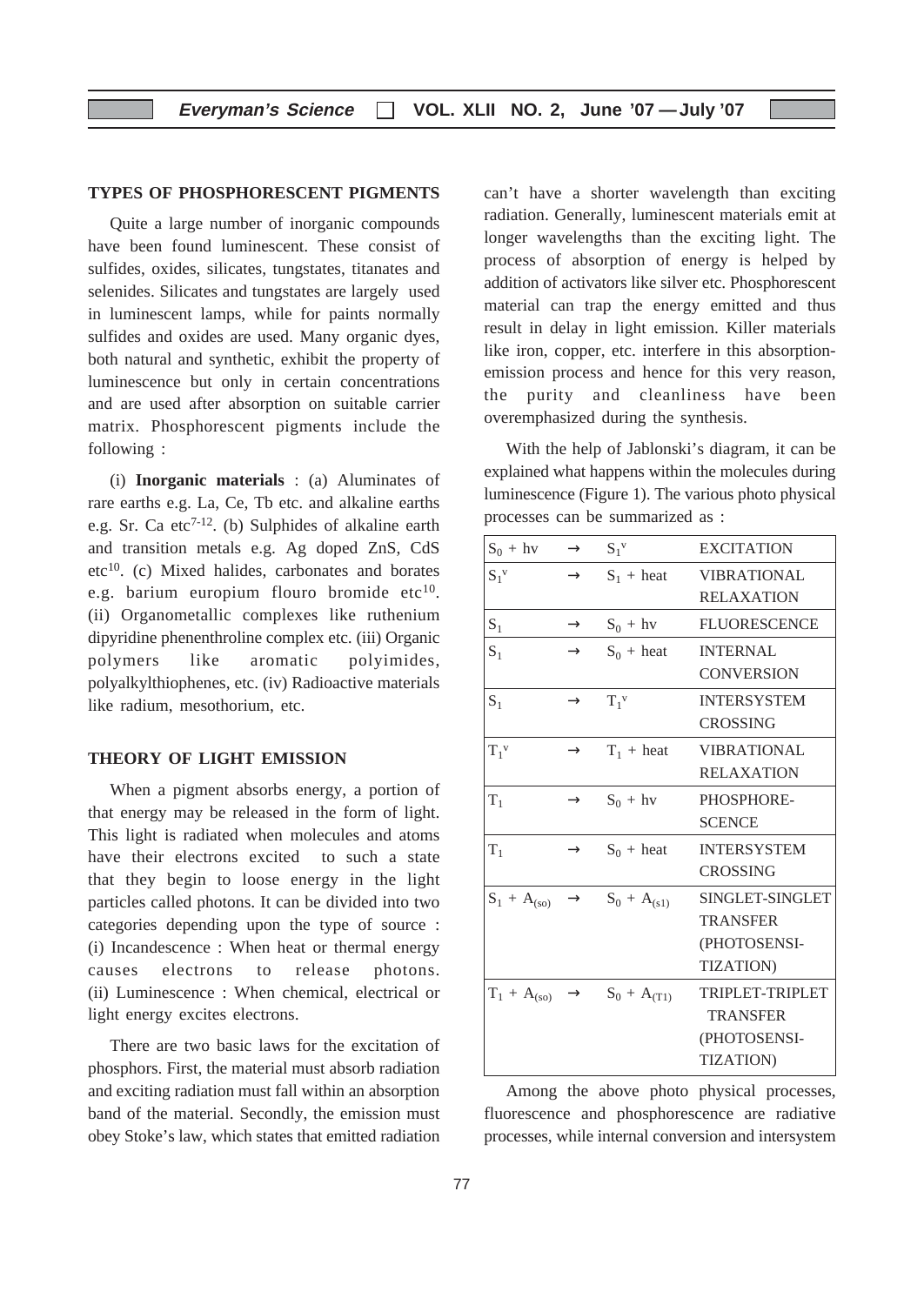crossing are non-radiative processes involving loss of heat. Intensity of phosphorescence is low in comparison to fluorescence but occurs at longer wavelengths. Here, we are excluding the discussion on photochemical processes i.e. excited molecules undergoing bond cleavage, chain scission, cross linking, cyclization, cycloaddition and oxidation. Emission characteristics for typical pigments are shown below :



#### **SYNTHESIS OF PHOSPHORESCENT PIGMENTS**

Synthesis depends on the type of pigment, whether inorganic, organometallic, organic or miscellaneous. Essential requirement and also the principal problem in the synthesis of luminescent pigments, especially the phosphorescent, is the purity of compounds. Phosphorescence is produced by presence of base material of selective impurities called activators. Activators must be present in right quantity because if there is too little or too much activator, the pigment will not be phosphorescent. In addition to the requirements about purity and proper activator addition, the material must be properly muffled to develop correct crystal conformation or again it will not be phosphorescent.

The phosphorescent materials are prepared by stirring the pigment into a suitable vehicle. Grinding must be avoided and also contact with moisture must be avoided at all costs. Greater care must be taken if organic dyes are used in the selection of solvents, which may attack the carrier or cause the dye to bleed. Principal weaknesses of organic

phosphorescent materials are their tendency to fade on exposure to light.

As compared to the inorganic materials, organic phosphorescence materials are much more intense and less energy is required to excite and this is a very practical advantage. If further developments can improve the durability, these organic materials will have considerable influence on the designing of phosphorescence systems for the building applications during emergency.

There are basically two routes to the synthesis of phosphorescent pigments. First, solution chemical synthesis techniques like hydroxide precipitation, sol gel synthesis, etc. Secondly, solid-state reaction techniques like conventional high temperature synthesis and rapid exothermic reactions. The last type includes combustion synthesis of oxides and solid-state rapid metathesis reactions of sulfides.

#### **APPLICATIONS OF PHOSPHORESCENT PIGMENTS**

Phosphorescent coatings offer a promising field for the future development of finding systems and interior decoration in case of emergency. Recent great advances comprise the development of these pigments and coatings from the point of improving both the durability of the after-glow and the retention of the luminous property for long periods of use. These phosphorescent pigments are used in the following and many other related areas : ● Paints, lacquers & fabrics, ● Emergency lights & lamps, ● Colour television screens, ● Dials of watches  $\&$  compasses,  $\bullet$  Protective equipments like helmets, gloves etc., ● Light emitting devices & Sensors.

#### **CONCLUSIONS**

The phosphorescent pigments have unique position in the materials family. Phosphorescent pigments can easily be modified for the applications in diversified fields including the building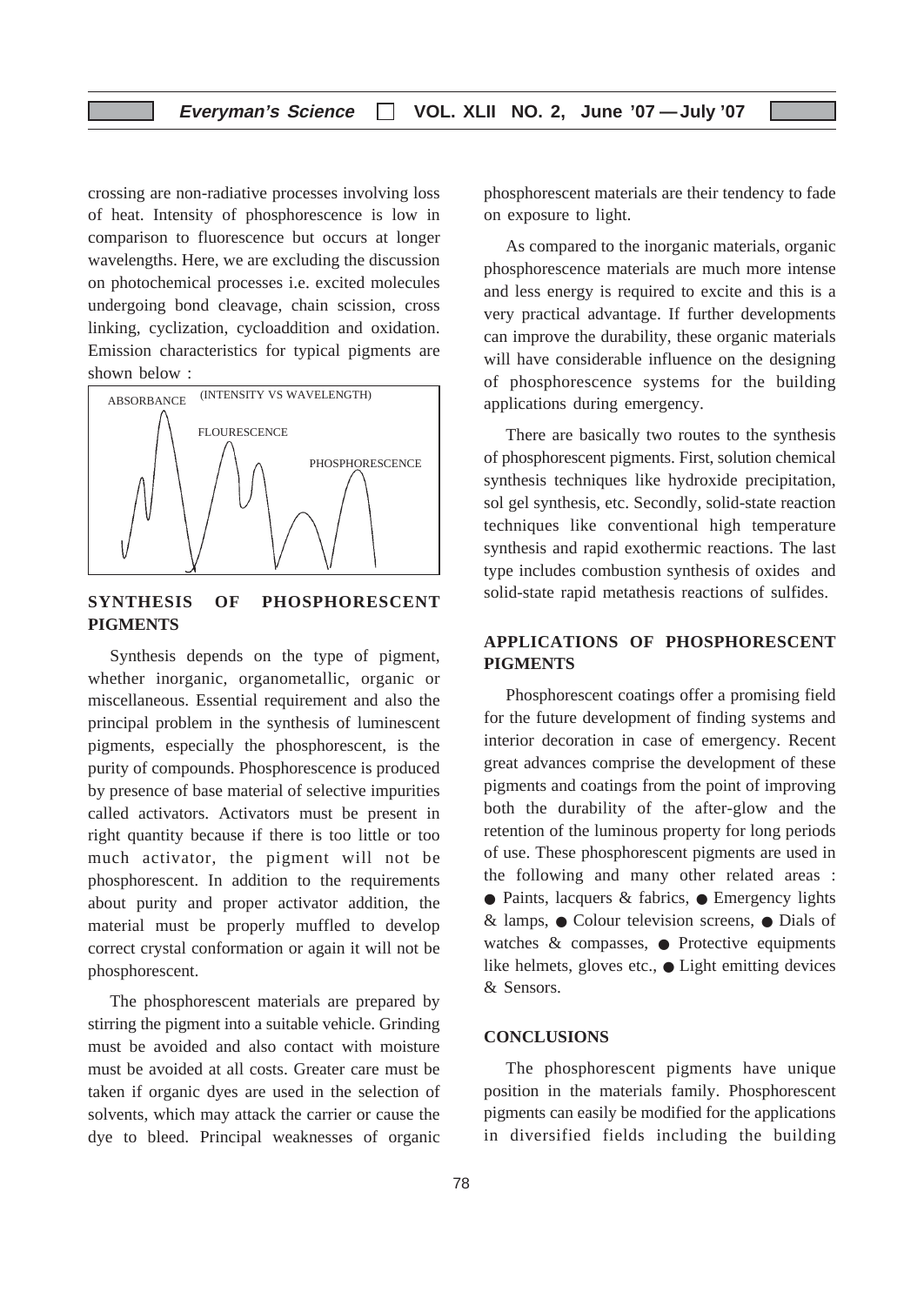applications and CBRI Roorkee is engaged in the R & D work of phosphorescent pigments<sup>11&12</sup>. In this review, an attempt was made towards increasing the understanding, importance and applications of phosphorescent pigments. Still, more efforts are needed from both the researchers and the industrialists to popularise the phosphorescent pigments.

#### **REFERENCES**

- 1. P. C. Thapliyal & L. K. Aggarwal, *New Building Materials & Const. World,* **12**, 25, 2001.
- 2. Y. Murazaki & H. Tamaoki, *Japanese Patent,* JP 08 151 574, 1996.
- 3. Nemato & Co, *Paint India,* **10**, 73, 1994.
- 4. N. A. Bakr, A. F. Mansour & M. Hammam, *J. Appl. Polym. Sci.,* **74,** 3316, 1999.
- 5. N. Yoshino, S. Paoletti, J. Kido & Y. Okamoto, *Macromolecules,* **18**, 1515, 1985.
- 6. N. A. Bakr, A. F. Mansour & M. Hammam, *J. Appl. Polym. Sci.*, **74**, 3316, 1999.
- 7. H. S. Nalwa, *"Handbook of Organic Conductive Molecules & Polymers",* 1997.
- 8. P. Oldring & G. Hayward, *"Resins for surface coatings"*, 1993.
- 9. Kirk Othmer, *"Encyclopedia of Chemical Technology"*, 1993.
- 10. M. Eglin, A. Montali, A. R. A. Palamans, T. Tervoort, P. Smith & C. Weder, *J. Mater. Chem*, **9**, 2221, 1999.
- 11. P. C. Thapliyal & L. K. Aggarwal, *Everyman's Science*, **39**, 88-92, 2004.
- 12. P. C. Thapliyal & L. K. Aggarwal, *IUPAC Symposium on Green/Sustainable Chemistry, Delhi,* 2005, 25.

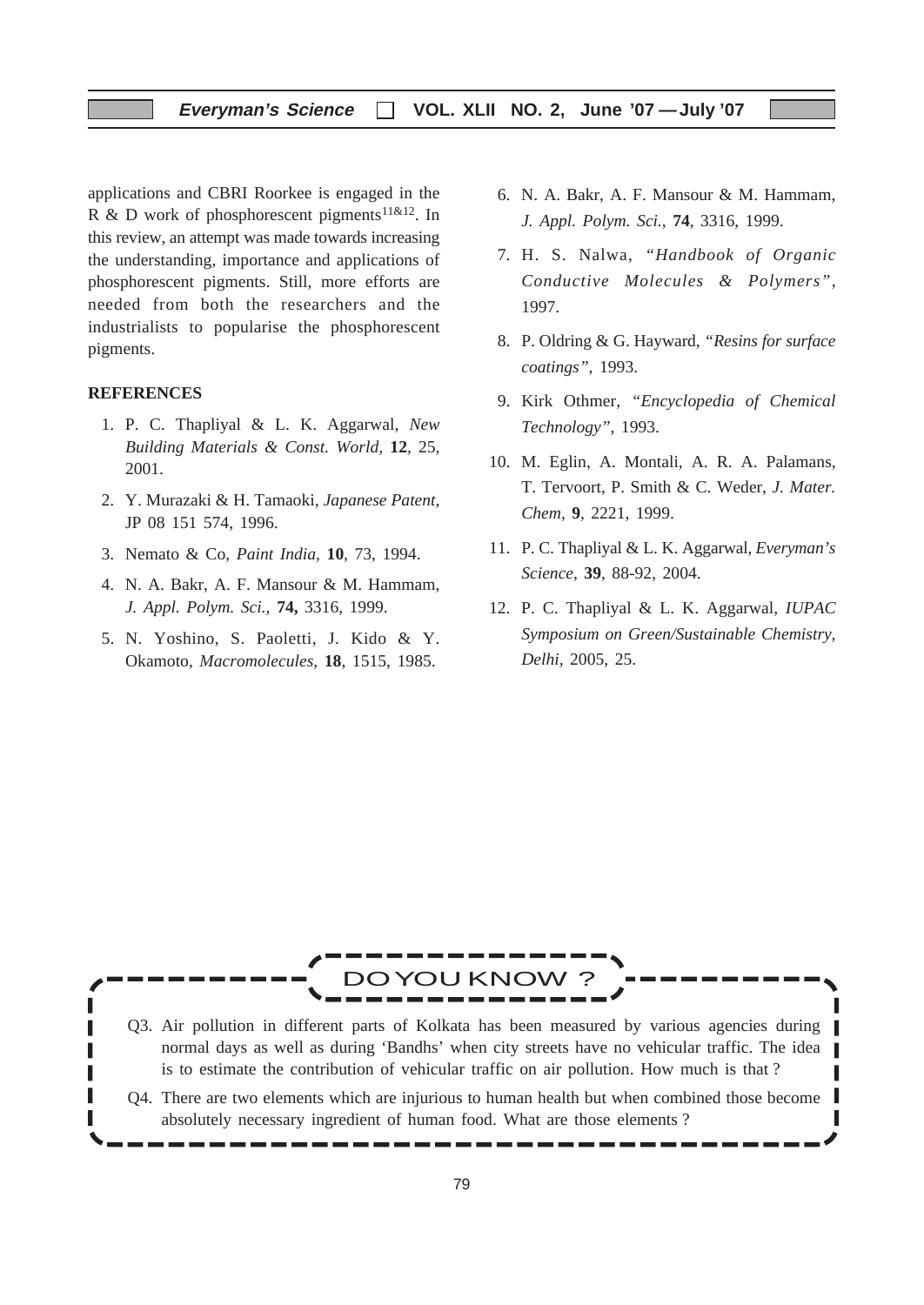## **TSUNAMI MITIGATION IN ANDAMAN & NICOBAR ISLANDS : A COMPREHENSIVE APPROACH**

J. B. Kshirsagar\*, Pawan Kumar\*

**The coastal regions of Gujarat and Andaman & Nicobar Islands are two potential areas in India which are vulnerable to Tsunami. Even earthquake of magnitude 7 or more on the Richter scale may cause Tsunami in these regions. Comprehensive approach to tsunami mitigation requires design of tsunami resistant structures both in structural and non structural terms. Tsunami Early Warning System is required to alert the people, local authorities, etc. Recently, NASA has developed GPS Displacement Method by using Global Positioning System software to determine whether an earthquake is big enough to generate Tsunami. A specialized Disaster Relief Agency/ Quick Response Team should be set up to look after the dissemination of early warning, rescue operation, relief works, and initial rehabilitation works, etc.**

#### **INTRODUCTION**

On December 26, 2004, an undersea earthquake near Banda Acheh triggered a tsunami which hit the Southern Group of Islands in Andaman & Nicobar like Car Nicobar, Nancowrie Group and Great Nicobar apart from Andaman group as well as the southern coast of India and destroyed many settlements all along the coast. It is reported that over 12,400 people died in India, many went missing and millions lost their homes and livelihoods. The impact of the tsunami also disturbed the coastal ecology and environment. In Andaman & Nicobar Islands, it was estimated that 10,000 Ha of agricultural land was lost and 354 Km. roads were damaged. 24 jetties, 85 schools, 34 primary health centres, 37 MW power projects and water supply in 257 villages were badly affected. The Government of India took various

immediate relief measures just after the tsunami, some of these are listed here :

● Rescue of victims, ● Providing ex-gratia to victims, ● Construction of Intermediate Shelters, ● Opening fair price shops & counseling centres, ● Restoration of power supply, ● Construction of all weather roads, ● Restoration of water supply, social services, ● Providing employment, ● Boosting tourism and agriculture, etc.

| <b>Tsunami</b> in History |  |  |
|---------------------------|--|--|
|---------------------------|--|--|

| Sl. No.        | <b>Period</b> | <b>Place</b>               | No. of            |
|----------------|---------------|----------------------------|-------------------|
|                |               |                            | <b>Lives Lost</b> |
| $\mathbf{1}$   | July 21,      | Alexandria, Egypt          |                   |
|                | 365           |                            | 1000              |
| 2              | 1692          | Port Royal, Jamaica        | 3000              |
| 3              | 1703          | Honshu, Japan due to       |                   |
|                |               | earthquake                 | 5000              |
| $\overline{4}$ | 1707          | Japan                      | 30,000            |
| 5              | 1741          | Japan due to volcanic      |                   |
|                |               | eruption                   | 1400              |
| 6              | 1753          | Lisbon, Portugal (combined |                   |
|                |               | effect of earthquake and   |                   |
|                |               | Tsunami)                   | 50,000            |

<sup>\*</sup> Town & Country Planning Organization, Ministry of Urban Development, Govt. of India, E-Block, Vikas Bhawan, I. P. Estate., New Delhi-110002, jbksagar@gmail.com,pawan612@rediffmail.com.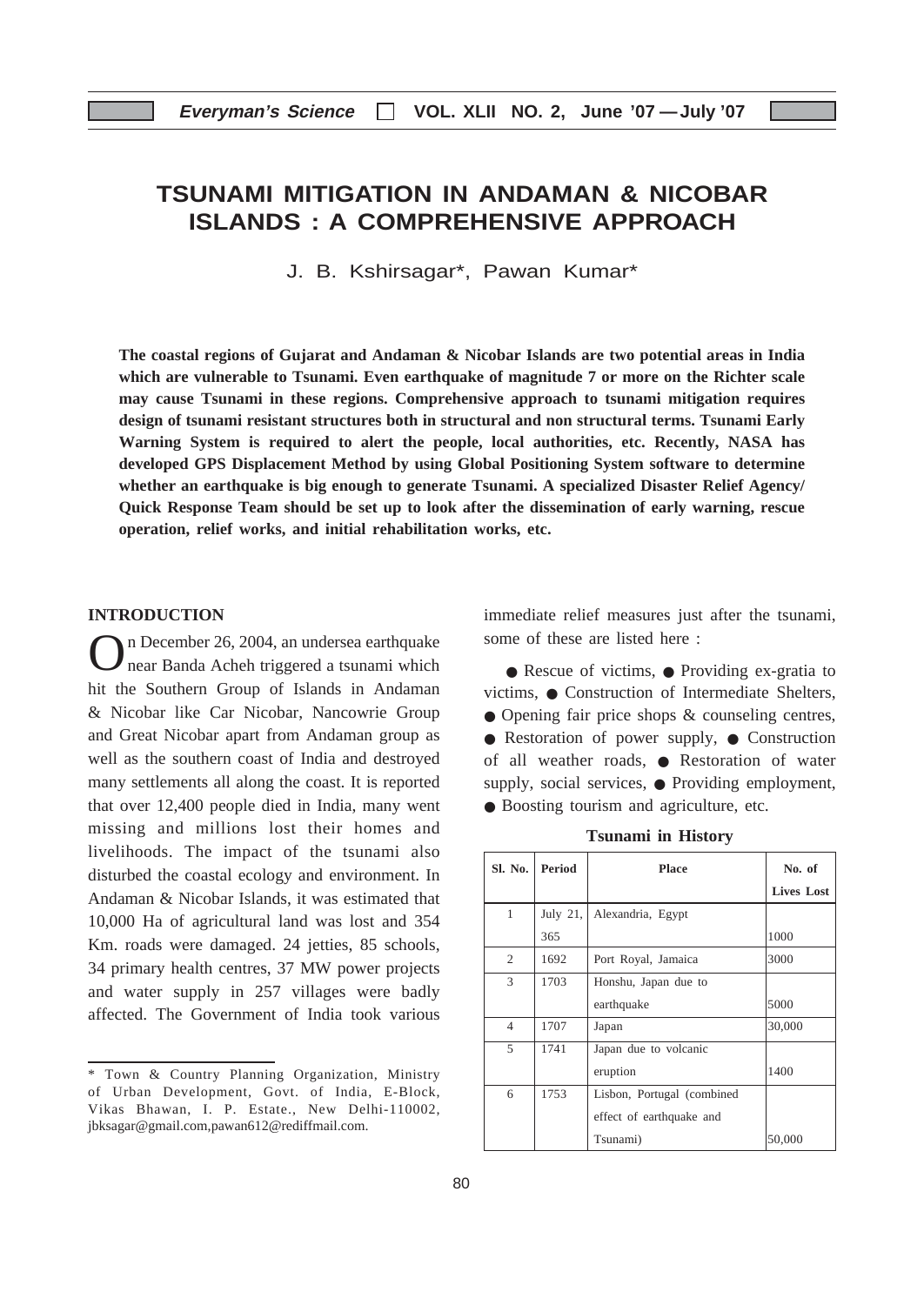| Sl. No.         | <b>Period</b>               | <b>Place</b>              | No. of      |
|-----------------|-----------------------------|---------------------------|-------------|
|                 |                             | <b>Lives Lost</b>         |             |
| 7               | Nov. $1$                    | Portugal, Spain & Morocco |             |
|                 | 1775                        |                           |             |
| 8               | 1783                        | Italy                     | 30,000      |
| 9               | 1868                        | Chile and Hawaii          | 25,000 and  |
|                 |                             |                           | above       |
| 10              | August                      | Java & Sumatra (Karakatoa |             |
|                 | 27, 1883                    | volcanic explosion)       | 36,000      |
| 11              | June 15                     |                           |             |
|                 | 1896                        | Sanrika, Japan            | 27,000      |
| 12              | Dec. 17                     | California                |             |
|                 | 1896                        |                           |             |
| $\overline{13}$ | Jan. $31$                   |                           |             |
|                 | 1906                        | Colombia                  | 15,009      |
| 14              | 1933                        | Sanrika, Japan            | 3.000       |
| $\overline{15}$ | April 1                     |                           |             |
|                 | 1946                        | Hilo, Hawaii              | 159         |
| 16              | May $22$                    |                           |             |
|                 | 1960                        | Along the coast of Chile  | 2000        |
| $\overline{17}$ | March                       | Kodiak, Alaska after the  |             |
|                 | 28 1964                     | Good Friday Earthquake    | 131         |
| 18              | Aug. 17                     |                           |             |
|                 | 1976                        | Philippines               | 8000        |
| 19              | Aug. $19$                   |                           |             |
|                 | 1977                        | Indonesia                 | 189         |
| 20              | July $18$                   | Indonesia                 | 540         |
| $\overline{21}$ | Sept. 12                    |                           |             |
|                 | 1979                        | New Guinea                | 100         |
| 22              | Dec. $12$                   |                           |             |
|                 | 1979                        | Colombia                  | 500         |
| 23              | $\overline{\text{May } 26}$ |                           |             |
|                 | 1983                        | Sea of Japan              | 100         |
| 24              | July 17                     |                           |             |
|                 | 1998                        | Papua, New Guinea         | 2000        |
| $\overline{25}$ | Dec. 26                     |                           | 12,400 in   |
|                 | 2004                        | Asian Countries           | India alone |

The Government of India has approved a special package of Rs. 3,452 crore for reconstruction work to be undertaken in Andaman & Nicobar Islands and construction of 8,566 dwelling units at a cost of Rs. 738.00 crore. CPWD will construct 7500 houses of which 6500 houses would come in Nicobar groups of islands. The designs for the dwelling units have been drawn up in consultation with the beneficiaries/village captains. NGOs were invited to actively participate in the reconstruction program.

#### **PERMANENT SETTLEMENTS**

Town Country Planning Organization (TCPO), Ministry of Urban Development, Govt. of India was assigned the task of preparing permanent Settlement Plans at 72 locations in various islands. TCPO teams initially visited some locations for reconnaissance to identify sites for new locations for permanent settlements based on the parameters and criteria derived like height above sea level, distance from original settlement, land form, availability of linkages, water, etc. They interacted extensively with the local administration / village captains / pradhans before finalizing sites for development.

The teams also took part in the interactions with the beneficiaries of the reconstruction programme and ANI Administration at Hut Bay (Little Andaman), Car Nicobar, Chowra, Teressa, Nancowrie, Katchal and Campbell Bay (Great Nicobar). Building designs, materials, layout plants, etc. were discussed with the people and their views were considered before finalization of the layout plans and Dwelling Unit design. The Layout Plans for Permanent Settlements in A & N Islands are taken up in accordance with current town planning norms and that these settlements come up as model townships, catering to the requirements of all facilities and amenities like schools, shopping centre, health centers, open spaces. Govt. and Semi Govt. establishments, etc. The Plans also take into account the topography, socio-economic characteristics, forest resource, etc. and above all are responsive to the needs and requirements of the local community.

Proposed location of new settlements being away from coast on higher ground will have enough scope to regenerate eco bio-shields in Little Andaman, Great Nicobar and other southern group of Islands. Similarly, areas measuring 500 m to 1000 m wide are proposed to be exclusively used for re-plantation of coconut which was extensively damaged due to tsunami. Table 1 summarises the material specification of dwelting units.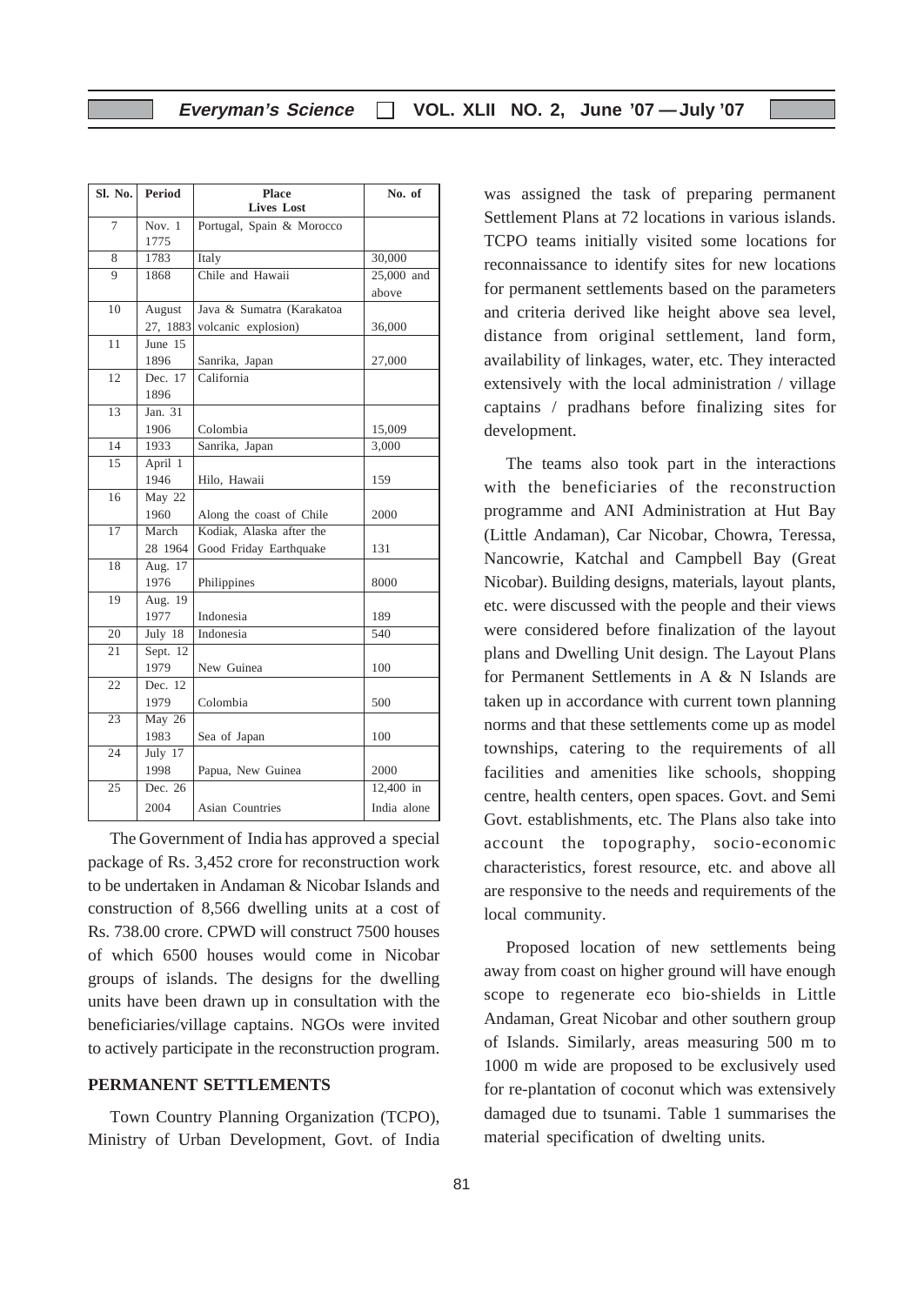| Sl. No. | <b>Components</b>    | <b>Materials</b>                                                                                               |
|---------|----------------------|----------------------------------------------------------------------------------------------------------------|
| 1       | Structure            | <b>Fabricated Steel Structure</b>                                                                              |
| 2       | Walls                |                                                                                                                |
|         | • Kitchen Walls      | <b>External Walls Timber Planks Paneling</b><br>Light Weight (Aerated)<br>Concrete Blocks 200/100<br>mm. thick |
| 3       |                      | Internal Partitions Processed Bamboo Board                                                                     |
| 4       | Flooring             | C. C. Flooring                                                                                                 |
| 5       | Doors & Win-<br>dows | Processed Bamboo Board/<br>Bamboo Jute composite                                                               |
| 6       | Roof                 | C. G. I. Sheets                                                                                                |

#### **Table 1 : Material Specifications of Dwelling Units**

For locations other than Car Nicobar, plot size of 20 m  $\times$  12 m (Twin D. Us.) is provided with front, rear and side sets back to ensure adequate light and ventilation and also to cater future expansion. 6 m and 3 m access roads are proposed according to requirement and site conditions. The Layout Plans are based on the cluster concept and include provisions for rainwater harvesting pits and garbage dumps. For Car Nicobar, the beneficiaries have asked for a house on stilts which are being provided. Attempt has been made to accommodate as many dwelling units in each *tuhet* (joint family) depending on land availability. For *tuhets* having large number of familes, more than one site has been selected for sitting dwelling units. Similarly, *tuhets* having few families have been merged and sited at one place to avoid any further clearing land.

#### **TSUNAMI PREPAREDNESS**

Planning for tsunami prone areas and design of tsunami resistant structures require both structural and non-structural measures to mitigate the effects of tsunami with preventive design solutions. It also requires a long term and sustainable plan of development.

*Land Use Planning* : Designation of land

used from tsunami / cyclone prone to tsunami / cyclone resistant is required. Existing zoning and other regulations need to be reviewed and updated in context of tsunami. It is desirable to take up development at a safe distance from the coast line.

*Location* : Location of settlements requires thorough analysis of distance from the sea, elevation above MSL, height of high tide line, maximum run up of tsunami above the site elevation, expected depth and speed of tsunami waves, etc.

*Protection of Existing Structures and Infrastructure* : This requires proper assessment of structural and non-structural elements, adoption of adequate techniques such as repair, retrofitting, re-strengthening, replacement, etc. for protection of existing structures and restoration of infrastructure and facilities.

*Tsunami Resistant Design* : There is urgent need to frame tsunami resistant design code and its mandatory provision in local building bye laws. The code may fulfill various safety measures under multi hazard environment by adopting light weight construction.

*Spcial Provisions* : Tsunami is associated with phenomenon of inundation, currents, drawn down force, hydrodynamic forces, speed of waves, wave forces, etc. Hence specific provisions such as afforestation, ditches, slopes, etc. to reduce speed to tsunami waves, angled wall to deflect tsunami waves, stilted building, etc. are required. Additionally, bio shielding to protect low lying areas is also required to be adopted.

*Evacuation Planning* : It is an important part of tsunami planning. It requires awareness among residents about evacuation routes and areas. Horizontal evacuation includes provision of high ground, man made mounds, opens space on natural monds, etc. and vertical evacuation requires high rise buildings, proper connectivity between higher floors, etc. Hence, a comprehensive approach should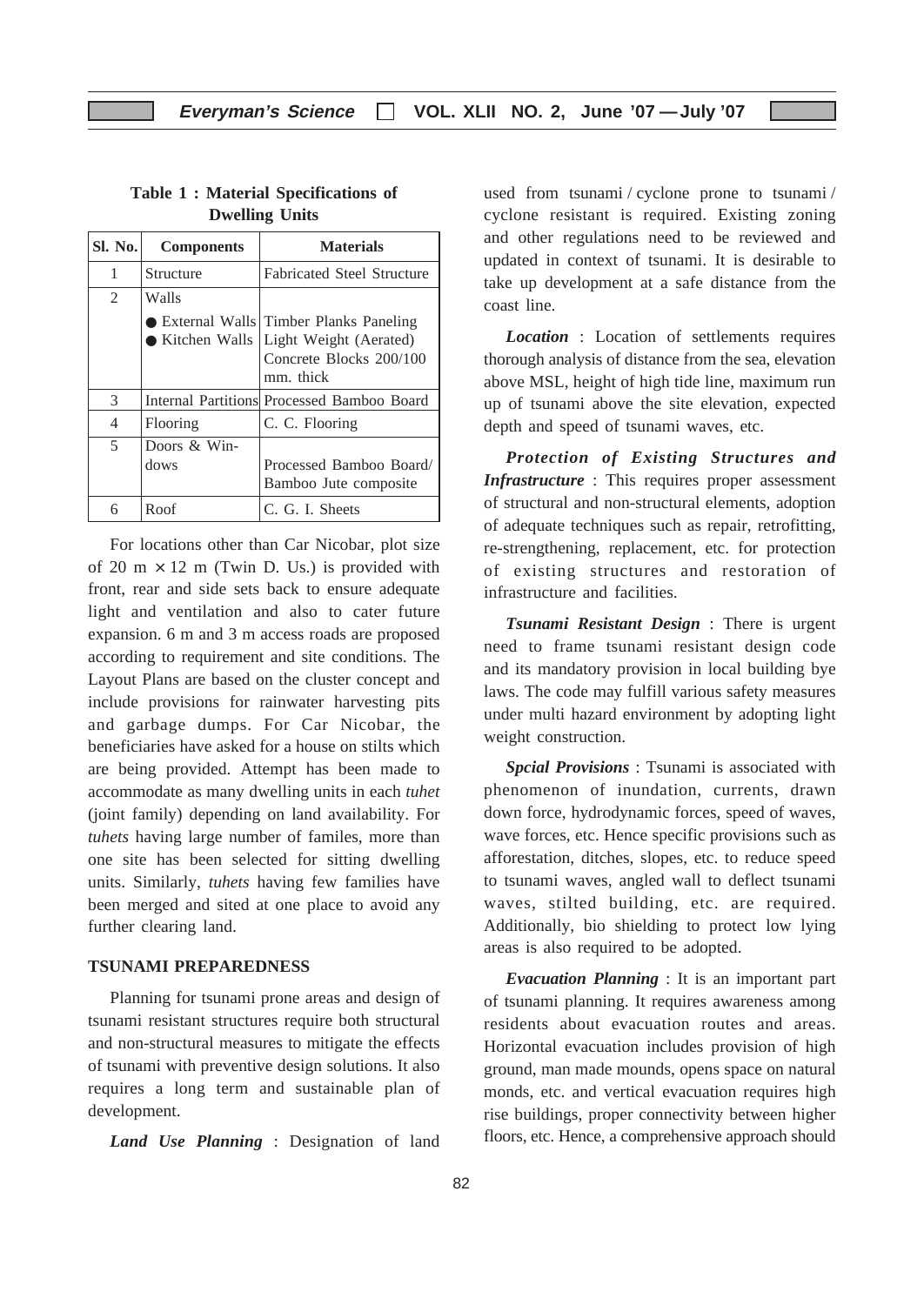be adopted for evacuation and tsunami resistant building design. Similarily, Tsunami Emergency Plan for A & N islands and various safety measures may be spelt out in advance if airports, helipads and landing grounds are damaged.

An Interim Early Warning Centre is already operating at Indian National Centre for Ocean Information Servics in Hyderabad. The centre received earthquake and tsunami advisories from India Meteorological Department, Japan Meteorological Agency, and Pacific Tsunami Centre as well as data from tide gauges in India and abroad. Based on these, the centre was able to confirm the origin of earthquake near Indonesia and followed by tsunami on July 17, 2006. However, a proper system of dissemination of warning to the local authorities and people is required.

#### **MEASURES RECOMMENDED**

Coastal building should be designed to with stand tsunami wave pressures. At present, no tsunami code exists and hence these need to be developed. Bio-shielding to protect low lying areas is required. Light weight construction that may be constructed in one or two days is required to be adopted. The buildings should be circular to ensure that water easily flows around.

The use of GIS and aerial photography are necessary for mapping and these maps should be made available to local administration for urban planning on 1 : 1000 scale having contour of 1-2 m interval.

Tsunami is quite common in the Pacific Ocean, less so in the Indian Ocean and least common in the Atlantic Ocean. However, Tsunami Early Warning System is required to alert the people, local authorities, etc. The Govt. of India is setting up an Early Warning System for Tsunami and Storm Surges in Indian Ocean at a total cost of Rs. 125 crores. Additionally, a Centre would be set up at the Indian National Centre for Ocean Information Services, Hyderabad on  $24 \times 7$  basis. The system is scheduled to be operationalised by September, 2007. It will be Tsunami Warning System for the whole country.

India also intends to install a network of 50 tide gauges. In the first phase, 14 tide gauges had been installed by the Survey of India and the National Institute of Ocean Technology. The remaining 36 are to be installed and made operational by March, 2007. A dozen deep ocean assessments and reporting systems are to be installed, 10 in the Bay of Bengal and two in the Arabian Sea. Each system consists of a bottom pressure recorder that was installed on the ocean floor to detect any increase in the height of the water column above it. The information is then relayed to an ocean buoy, which would transmit the data to shore.

Recently, NASA has developed GPS Displacement Method by using Global Positioning System software to determine whether an earthquake is big enough to generate tsunami. This technology can be used to provide faster tsunami warnings. This new method works by measuring the time radio signals from GPS satellites arrive at ground stations located within few thousand kilometers of a quake. From these data, scientists can calculate how far the stations moved because of the quake. An earthquake model and its true size that is called moment magnitude can be derived. This magnitude is directly related to a quake's potential for generating tsunami.

A specialized Disaster Relief Agency / Quick Response Team should be set up to look after the dissemination of early warning, rescue operation, relief works, and initial rehabilitation works, etc. It should take specialized advice of the agencies such as Geological Survey of India, MHA, Meteorological Dept. etc. in preparation of pretsunami plan and post tsunami evacuation and relief strategies.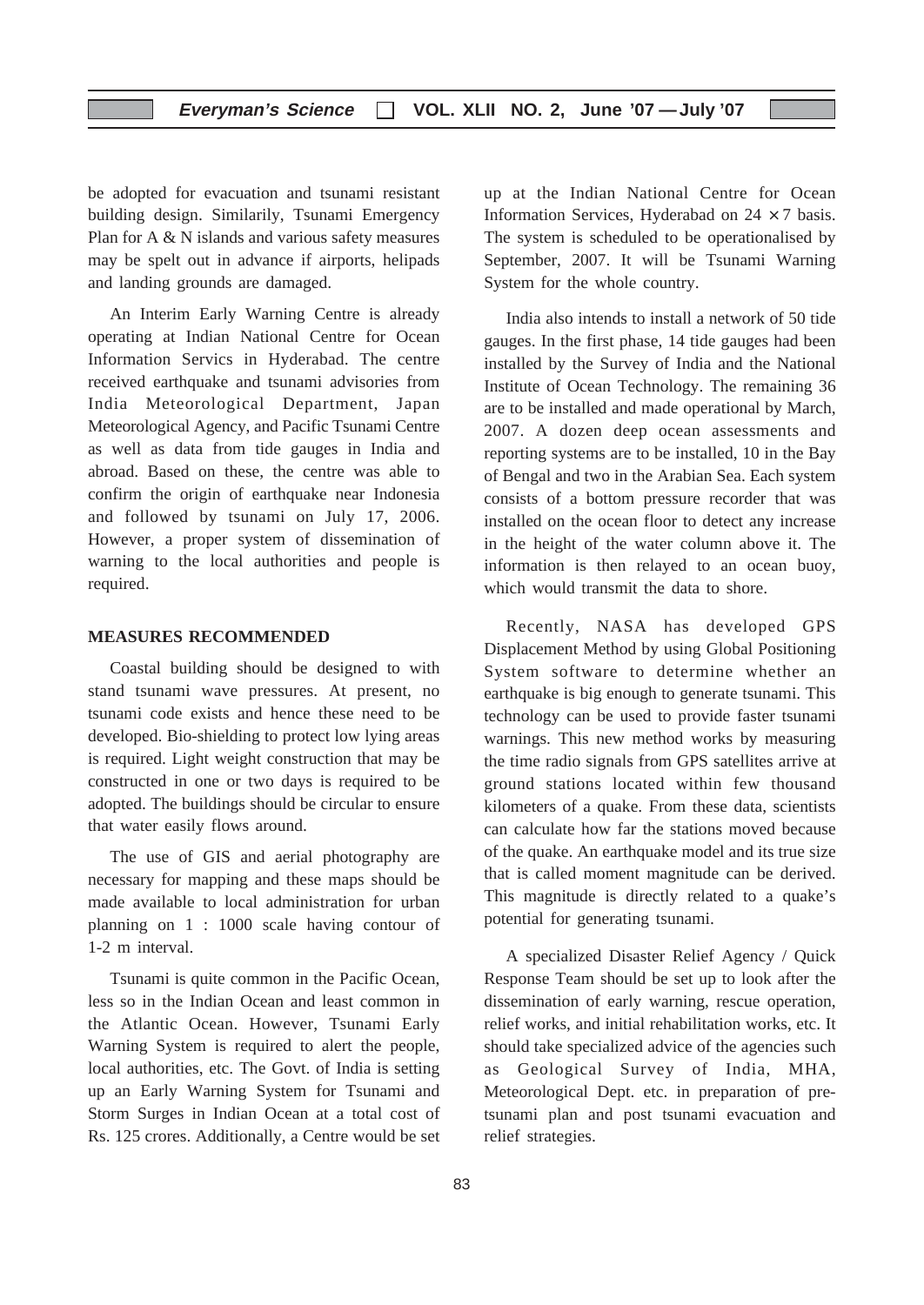## **FAIRNESS PRODUCTS–BLESSING OR CURSE**

Bijaya Ghosh\*, Uma A. Patil\* & Jhuma Deb\*

**The obsession of Asians towards skin fairness has led to an increased usage of fairness products. However, the consumers of such products have little knowledge about the chemicals used in these and the mechanism by which they work. It has been scientifically proved that some of the ingredients used in these products can cause irreversible damage to the skin and even damage its texture. But the publications of these adverse effects have not reduced the usage of these products. In contrast, the market has responded by introducing special products that are claimed to be safe and are publicized to be of natural origin. The article discusses the science behind skin pigmentation and the mechanism of the cosmetics used to manipulate it along with their medical repercussions.**

#### **INTRODUCTION**

sian communities have always placed fair skin as one of the criteria for beauty. "Fair is beautiful" is ingrained in Indian psyche too. But, presently, this innocuous obsession is turning into a major economic and health issue. Commercial houses are marketing a special range of products using the word fairness in the label. Scenario has changed so much that every product that uses the word "fairness" is witnessing phenomenal growth. Whereas the overall Indian economy is aspiring to a growth rate of 6-8%, the fairness products are experiencing a growth rate of nearly 40% annually. Since overall cosmetic Market is growing at a rate of 15%, the other industries are invading the cosmetic arena to slather the customers with all types of fairness products.

#### **THE FAIRNESS PRODUCTS MARKET**

The craze started in 1975, when the first fairness cream appeared in the market. The product promised the dark-skinned ladies the fairness of

skin and became almost an essential possession of every woman. The result prompted many more to enter this assured market and at present there are seven main brands of fairness products making headlines in the advertising media across the country. Moreover, there are many more available in the regional market with little publicity; the market seems to have a place for everybody.

Fairness has universal appeal and Indian products were priced in the affordable range of the middle and the low-income groups. The globalization changed the scenario drastically. It made way for the invasion of foreign compaines and hyped with publicity, the exclusive high cost cosmetics started entering into the middle class household.

#### **SCIENCE BEHIND THE SKIN COLOUR**

The colour of the skin of an individual is decided by heredity. The pigment, melanin, that makes skin dark is produced by a complicated process. Melanocytes, producers of melanin, exist in the deeper layer of skin. There a chemical called tyrosine is first converted to DOPA, which couples with the protein to form melanin. Next, the pigments are loaded in minute bodies called melanosomes

<sup>\*</sup> K. L. E. S.' College of Pharmacy, II Block, Rajajinagar, Bangalore–560010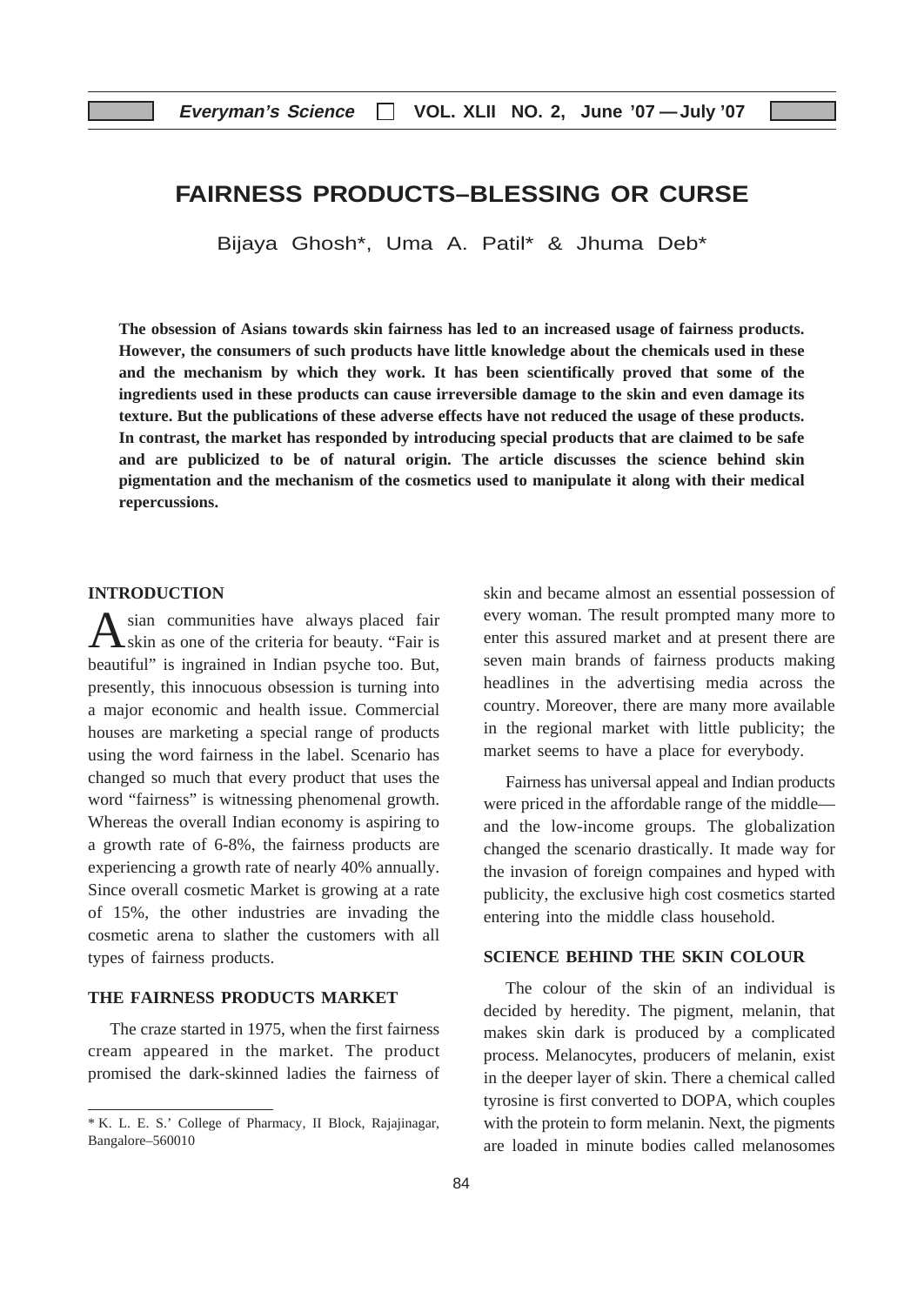and get transported to the keratinocytes, which reside at the outermost layer of the skin. If a person produces melanin in high quantity and at faster rate, the skin will be darker<sup>1,2</sup>. Genes, an integral part of chromosome, which control the production rate of melanin are hereditarily decided. So it is understandable, to make skin fairer, the production process has to be intercepted at cellular level.

#### **STRATEGIES TO ACHIEVE FAIRNESS**

- Selectively destroying melanocytes—production machinery is destroyed.
- Inhibiting the biosynthesis of tyrosinase cutting off the supply of raw material DOPA.
- Inhibiting the formation of melanin—stopping the conjugation of DOPA with protein.
- Inhibiting the formation of melanosomes and altering their structure—melanin is formed but their packaging is inhibited.
- Interfering with the tranfer of melanosomes interfering the distribution of melanosomes.
- Enhancing degradation of melanosomes in keratinocytes—destruction of the colouring pigment at the skin surface.

#### **FAIRNESS STRATEGY OF CONVENTIONAL BLEACHING AGENTS**

Analysis of the scientific information reveals that to achieve fairness, one needs to manipulate the normal functioning of the skin, which is controlled by the genetic expression. Hence, attempts to produce fairnes by interfering with the normal functioning of the melanocytes are not a research priority. Even if a miraculous compound is discovered, there is no guarantee that it would selectively target the melanin formation leaving the essential physiological processes undisturbed. The commercially available fairness products are meant for surface application and intended to exert their effect on the superficial layers only.

Some of the popular fairness agents can be divided into the following categories :

*Mercury-containing cosmetic preparations* **:** Though the success rate was variable, mercury compounds have been traditionally used to lighten the skin. They are believed to alleviate the age related brown spots as well as freckles. The mercury ions inhibit tyrosinase activity and thus inhibit the synthesis of melanin<sup>3</sup>. These compounds also cause desquamation of the skin by the peeling off of the outermost layer.

*Hydroquinone* : An effective bleaching agent, it controls the formation of melanin by blocking the enzyme tyrosinase. Results of animal experiment confirm that hydroquinone cause reversible depigmentation of the skin and hair of mice, guinea pigs and humans by a complex mechanism of action. At the cellular level, hydroquinone and its derivatives are oxidized by tyrosinase to form highly toxic free radicals that cause selective damage to the lipoprotein membranes of the melanocyte, thereby reducing conversion of tyrosine to DOPA and subsequently to melanin.

Since hydroquinone prevents the formation of only new melanin, its bleaching effect is delayed. However, at a concentration of 4% it can provide results in as little as four weeks. The effect of Hydroquinone is far reaching as it kills the melanin making cells wherever applied and is associated with a high success rate (60-70%). The efficacy of the preparation has made it an extremely popular product among the Africans where about 75% of the population uses these products.

*Monobenzyl ether of hydroquinone (MBEH) or monobenzene* : MBEH is usually reserved for generalized de-pigmentation in patients with extensive vitiligo. It is selectively taken up by melanocytes and metabolized into free radicals that can destroy them permanently. Unlike hydroquinone, it causes irreversible depigmentation, even upon cessation of use. The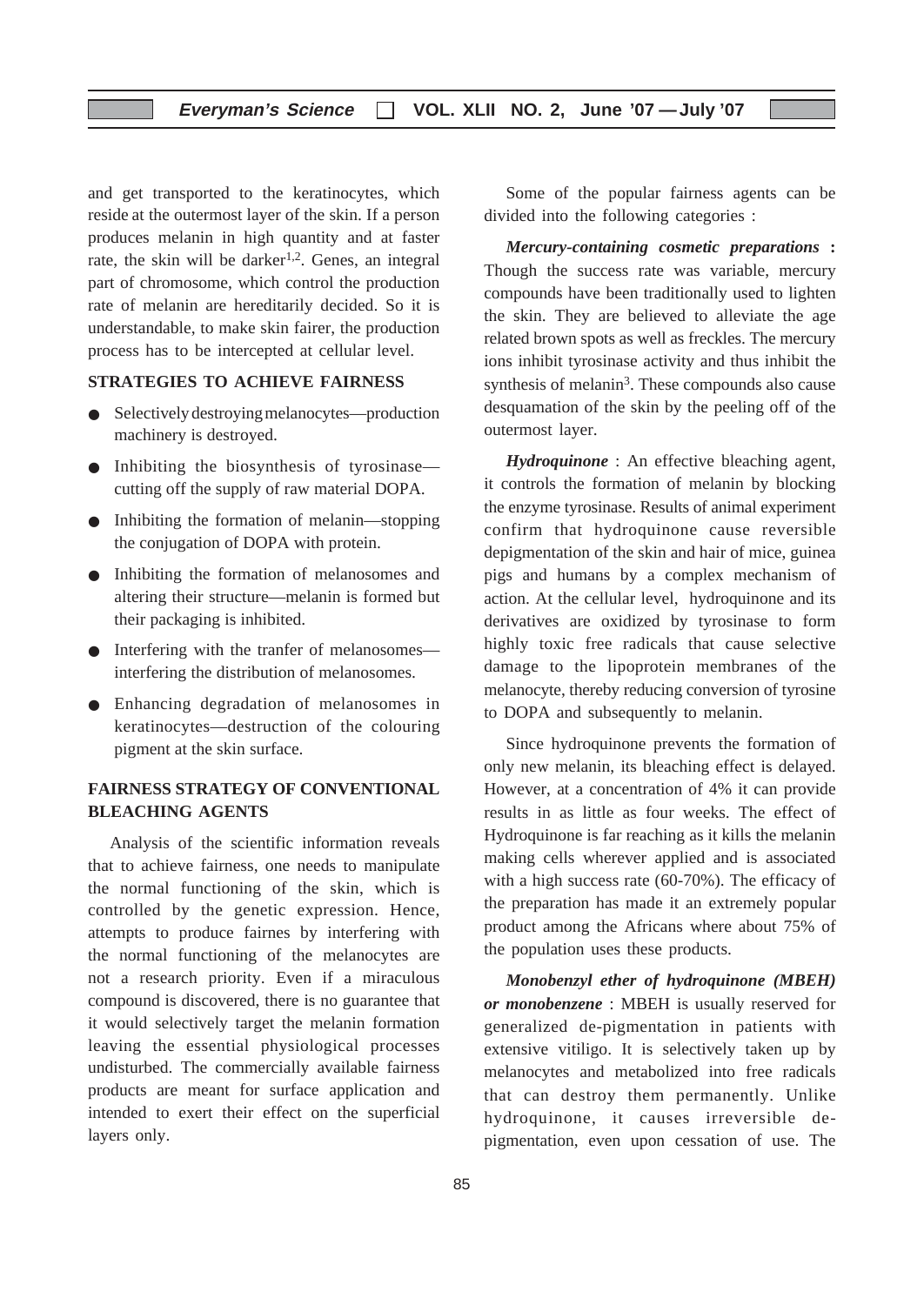process requires 9 to 12 months of continuous daily application to achieve complete depigmentation4.

*Hydrogen Peroxide* : The acidic property of hydrogen peroxide is extensively used for the bleaching of facial and body hairs. To stabilize the hydrogen peroxide, the pH values of the creams are usually adjusted to 3.5–4.0. An activator substance (ammoniated bicarbonate) is mixed with the cream just before application that reacts with phosphoric acid to liberate the hydrogen peroxide, which causes bleaching, by oxidation.

**Table 1** shows the common problems associated with skin lighteners.

**Table–1 : Problems Associated with skin Lighteners**

| Mercury derivatives       | Neurotoxic problems<br>such as ataxia, speech<br>and hearing impairment;<br>mental problems such as<br>irritability, fearfulness,<br>and depression; kidney<br>problems such<br>as<br>mercury-induced<br>nephropathy;<br>and                                                                                                        |
|---------------------------|-------------------------------------------------------------------------------------------------------------------------------------------------------------------------------------------------------------------------------------------------------------------------------------------------------------------------------------|
|                           | immunotoxicity                                                                                                                                                                                                                                                                                                                      |
| Hydroquinone preparations | Ochronosis, a blue-black<br>discoloration caused by<br>deposits of ochre-colored<br>pigment. Hyperchromia,<br>presence of red cells with<br>abnormally increased<br>cell hemoglobin count.<br>Hypochromia, presence<br>of cells with abnormally<br>low cell hemoglobin<br>content. Neuropathy,<br>disease of the nervous<br>system. |

### **INGREDIENTS OF HERBAL FAIRNESS PRODUCTS :**

Thanks to the scientific investigations, awareness has been generated about the damaging potentials of chemicals used in fairness products. Ironically, it has made way for a group of companies who entered the market with claims of products containing safe natural agents. Safety conscious customers are the target buyers of these high cost special products, which usually contain an assortment of the herbals whose precise mechanism of action is not fully explained.

The information leaflets usually mention the name of herbals but not the active ingredients or their concentrations. Since the nature and quantity of the chemical constituents of the natural products vary widely depending on the source, in absence of standardization, the concentrations of the active ingredients are likely to vary. However, the fairness claims of some of the herbals have been scientifically justified, but it also shows that the so-called chemical-free herbal products actually exert their fairness effect by virtue of certain chemicals only.

(i) *Bearberry plant (Arctostaphylos uva-ursi)* **:** It contains Arbutin—a hydroquinone glucoside. The active component hydroquinone, is relased by the hydrolysis of the glucoside fraction. Since this is a slow process, the use of Arbutin may be less irritating than the use of hydroquinone directly. Arbutin, an inhibitor of melanin production, is often used in skin care products as a soothing agent<sup>5</sup>.

(ii) *Pityrosporum ovale* **:** Azelaic acid, a C9 dicarboxylic acid responsible for its bleaching property, is isolated from the cultures of *Pityrosporum ovale*. It acts as a competitive inhibitor for tyrosinase *in vitro*. It does not affect normal melanocytes and hence does not produce any significant therapeutic effect in normal skin. Hence, its use in normal skin has no rationale. Commercially available as Skinoren, azelaic acid has been used to treat melasma and post-inflammatory hyper pigmentation at concentration of 15% to 20%. It has been used in combination with 15% to 20% glycolic acid or with tretinoin to increase its efficacy<sup>6</sup>. Azelaic acid is relatively non-toxic. The most commonly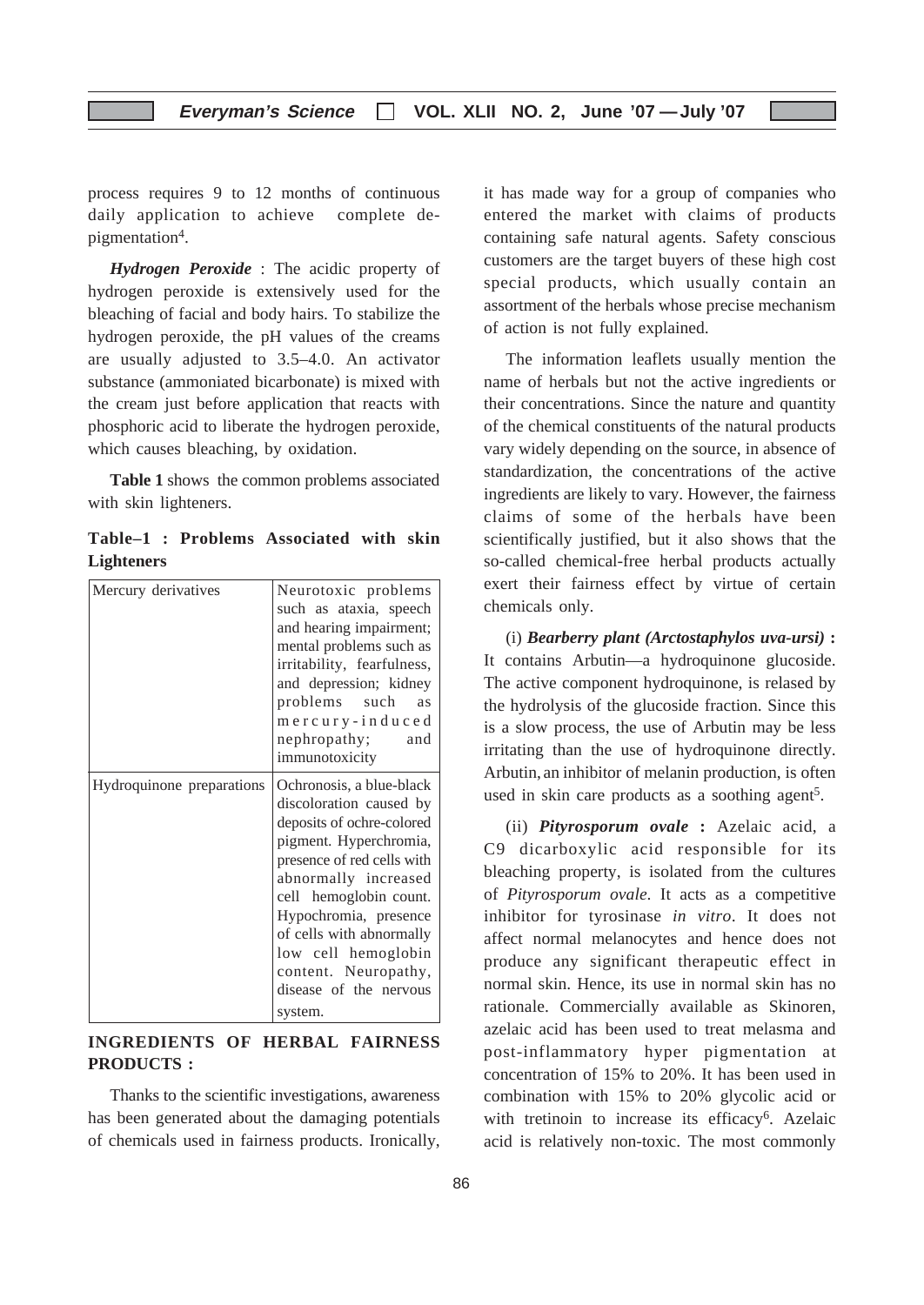reported adverse symptoms are transient stinging and itching that subside within 2 to 4 weeks.

(iii) *Tretinoin* : It works by a unique mechanism. After formation, the pigments are transported to the outermost cell layer, which gives the coloring effect of the skin. Tretinoin acts by increasing epidermal cell turnover, reducing the contact time between keratinocytes and melanocytes, and promoting rapid loss of pigment through epidermopoiesis. Its skin lightening effects are observed between 12 and 44 weeks of initial therapy. Some patients experience moderate erythema and desquamation following its use.

(iv) *L-ascorbic acid* : It inhibits the production of melanin by interfering with its synthesis. It can reduce oxidized melanin and alter melanin significantly. However, being chemically unstable, its preservation in a multi-ingredient product is a challenging job. In aqueous solution, it becomes oxidized very quickly.

(v) *Kojic acid* **:** Naturally obtained Kojic acid is a fungal metabolite which is a potent inhibitor of tyrosinase activity. It is also an anti-oxidant. It can be used alone (1% to 4% cream base) or together with hydroquinone, tretinoin or a steroid. It appears to have synergistic with glycolic acid. Data regarding its long-term safety are still unknown. However, a high incidence of contact sensitivity has already been reported<sup>7</sup>.

(vi) *Licorice (Glycyrrihiza glabra)* **:** Contains glycyrrhetinic acid, is used in the cosmetic industry for its skin whitening quality. The de-pigmentation property of licorice is due to its ability to inhibit the tyrosinase activity of melanocytes<sup>8</sup>. Topical application of 0.5% licorice has been demonstrated to inhibit UVB induced pigmentation and erythema.

(vii) *Glycolic acid* **:** This alpha hydroxy acid (AHA) is used as a chemical peel to reduce fine wrinkling when applied as a 50-70% solution, but it can reduce pigmentation in the skin also after the

peeling process subsides. Multiple creams and lotions are available that contain lower concentrations of glycolic acid, often in combination with other skin lightening agents and moisturizers. It is also used in the treatment of acne. Glycolic acid in excess of 5% can cause skin irritation, scaling, redness and itching.

#### **SOCIO-ECONOMIC AND MEDICAL REPURCUSSIONS**

The innocuous obsession of looking fair and bright with the help of fairness creams is now having far reaching socio-economic and medical repercussions in India9. The problem becomes more complicated in orthodox societies where women are prone to keep their personal habits away from the glare of investigation. There are instances where, in spite of suffering serious side effects, people were not enthusiastic in a medical solution.

The delayed appearance of the side effects and their similarity with the known disease patterns make the matter more complicated. Sometimes patients, because of psychological reasons, mislead the physicians by giving false or incomplete information about the habit of cosmetic use. Globally, 69% of the consumers suffer from at least one complication, but it has not reduced the growth of the fairness industries go unabated.

The mercury compounds have always been known to be unsafe. But, companies give inadequate information about their side effects. Mercury is a potent allergen and can be readily absorded through the unbroken skin and reach lungs by inhalation. There are reports of its accumulation in the body and occurrence of severe unwanted reactions after its chronic use. A cost benefit ratio of the mercury containing fairness products is yet to be documented. The Food and Drug Administration is yet to come up with wellestablished guidelines to document the effectiveness of these preparations.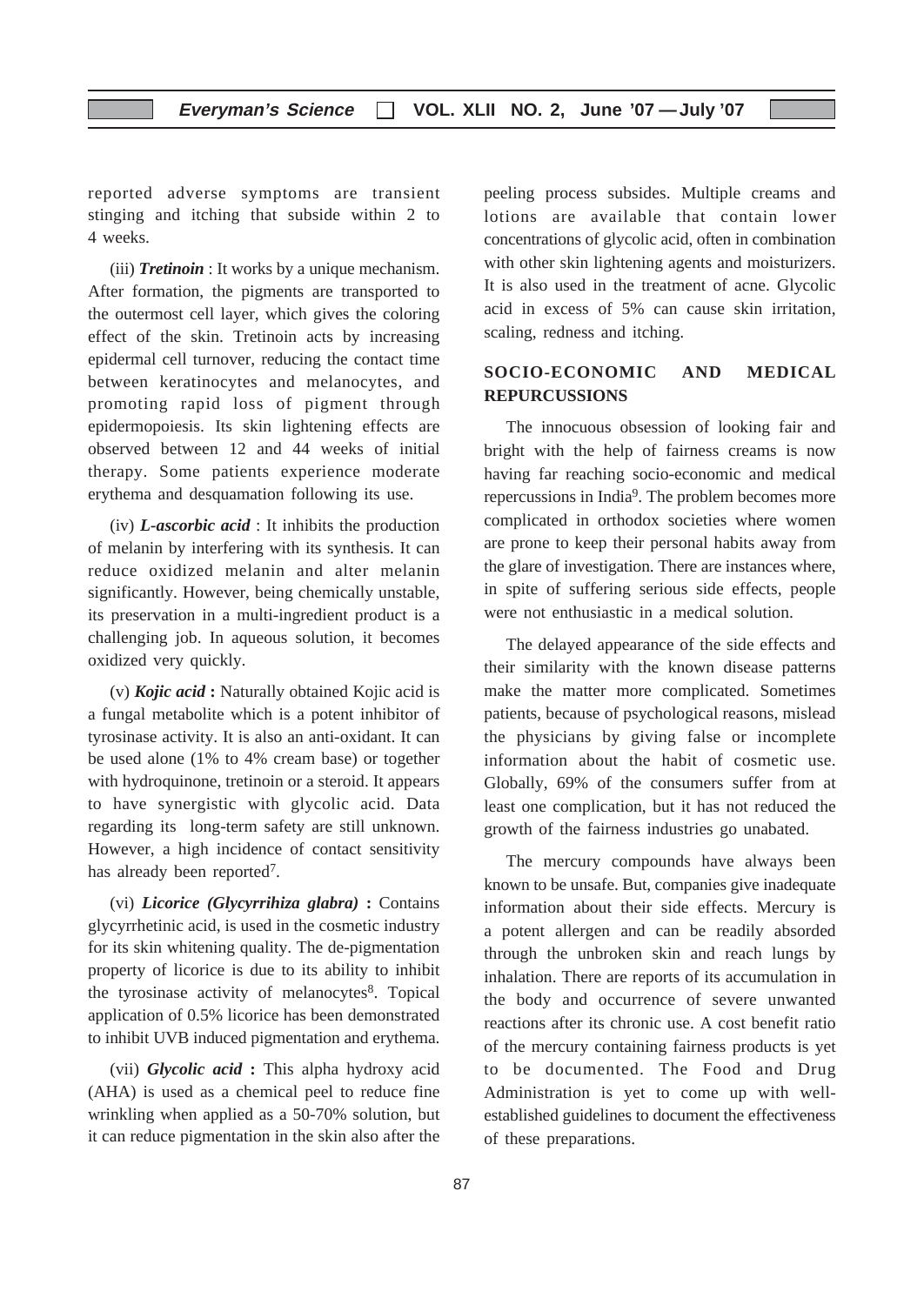#### **Everyman's Science VOL. XLII NO. 2, June '07 —July '07**

Medical researchers have established that 70% of patients, who use skin creams containing high amounts (4% or more) of hydroquinone (HQ) for an extended period of time (one-three years), develop exogenous Ochronosis". This disorder is characterized by progressive darkening of the area to which the cream containing HQ is applied. Histologically, degeneration of collagen and elastic fibers occurs which is an irreversible disfiguring cosmetic problem. The continued use of HQ based skin bleaching products leads to a progressive discoloration of the skin.. Clinical and Laboratory investigations have also confirmed that concentrations greater than 5% have been associated with persistent hypo-pigmentation and are not recommended. Combination of HQ with other lightening agents as tretinoin and glycolic acid may be synergistic. It is unknown if hydroquinone passes through the placenta, so most dermatologists do not recommend its use during pregnancy or lactation. FDA had approved the use of 2-4% Hydroquinone for bleaching purpose, but the occurrence of the effects typical of the higher concentrations indicate that the business houses had taken liberty, with the legal restrictions, in the use of this harmful active ingredient.

#### **CONCLUSION**

The cosmetics, which are applied on the superficial layer of the skin, should be subjected to strict regulation because skin is no more considered as a dead inert membrane<sup>10</sup>. Skin is permeable to the small molecules  $\langle \langle 500 \rangle$  daltons) and can elicit strong immunological reactions because of the presence of an organized immune system in its deeper layer which causes allergy. Sometimes the chemicals applied on the skin can penetrate deep inside and cause systemic effects too.

As the use of skin lightening cosmetics is prevalent in both Asian and African countries and growing exponentially, awareness should be created about their potential to cause adverse effects. The fresh herbals like lemon, turmeric, etc., were traditionally used for bleaching purposes but had never shown any toxic effects. Considering the cost of the advertisement hyped herbal products, the use of these fresh herbals would be much more practical and economic in a third world country like India.

#### **REFERENCES**

- 1. P. P., Sharma, Cosmetics—Manufacturing and Quality Control, 192-193, Vandana Publications Pvt. Ltd., New Delhi, 2005.
- 2. E. Sagarin, Cosmetics—Science and Technology, 215-216, Interscience Publishers, 1963.
- 3. Mohd. Isa Abdul Majid., *The professional bulletin of the National poison center*, Malaysia, Feb, 16, 1998.
- 4. S. B. Adebajo, *West Afr J Med*, **21**, 1, 51-5, 2002.
- 5. H. Matsuda, S. Nakamura, H. Shiomoti, T. Tanaka, M. Kubo, *Yakugaku Zasshi*., **112**, 4, 276-82, 1992.
- 6. X. Li, J.H. Jeong, K.T. Lee, J.R. Rho, H.D. Choi, J.S. Kang, B.W. Son, *Arch Pharm Res.,* **26**, 7, 532-4, 2003.
- 7. M. Gallarate, M.E. Carlotti, M. Trotta, A. E. Grande, C. Talarico, *J. Cosmet Sci.,* **55**, 2, 139-48, 2004.
- 8. O. Nerya, J. Vaya, R. Musa, S. Izrael, R. Ben-Arie, S. Tamir, *J Agric Food Chem,* **51**, 5, 1201-7, 2003.
- 9. A. Mahe, F. Ly, G. Aymard, J.M. Dangou, *Br. J. Dermatol;* **148**, 3, 493-500, 2003.
- 10. B.W. Barry, *European Pharma Sci*, **14**, 101- 114, 2001.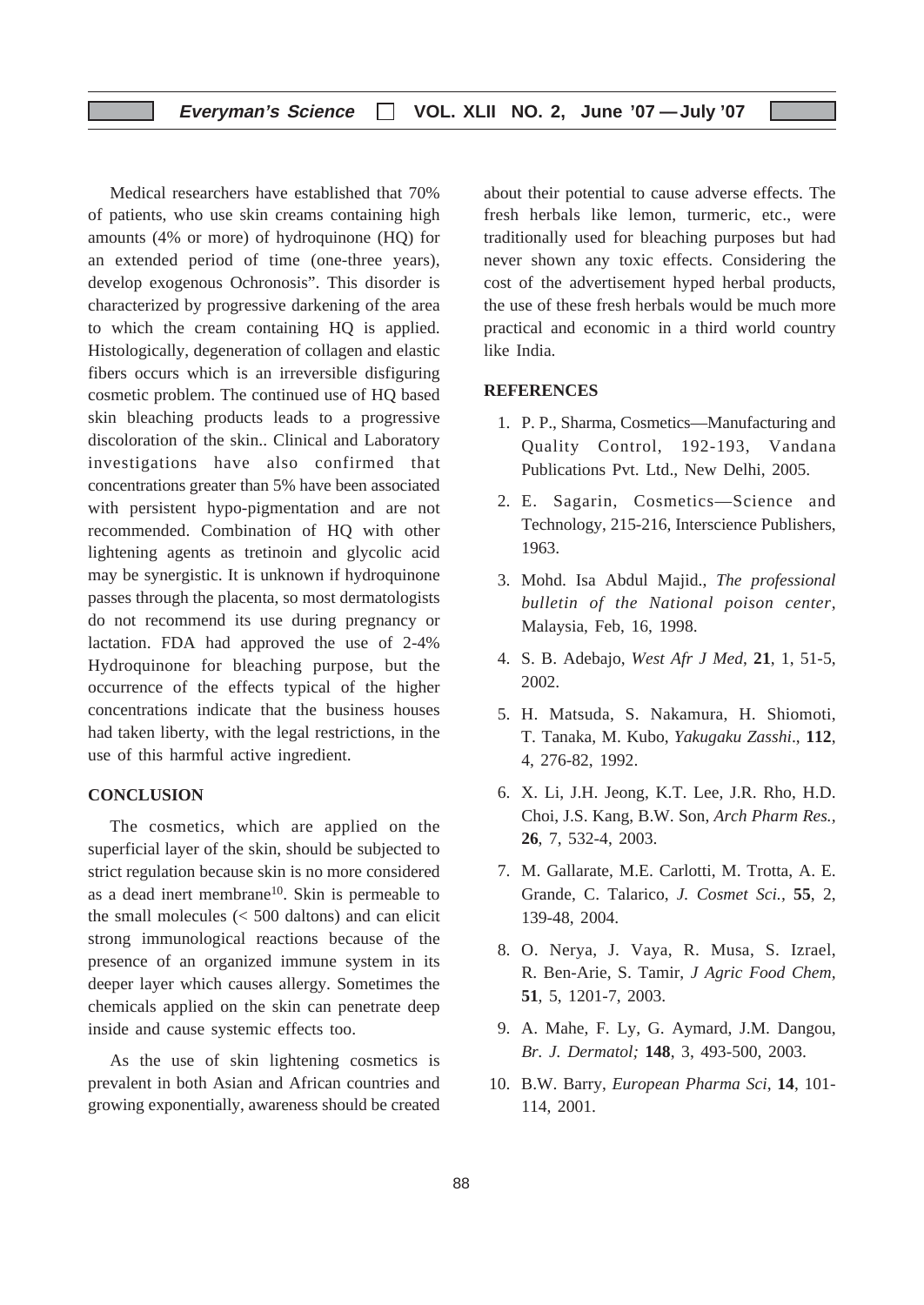## **TECHNOLOGY TRANSFER : A COMPLEX BUT NECESSARY PROCESS**

Smita Verma\*

**Technology transfer is a process which can strengthen the core of an enterprise's productivity. It is required to increase competitiveness, win new markets and create new jobs. It is the need of today for every industry to accept the technology transfer process to keep the pace with competitors and time.**

A fast track way to provide growth is technology<br>transfer which is a process which can strengthen the core of an enterprise's productivity, its technological capital. There are, however, many pitfalls and there is more to technology transfer than simply a desire to achieve it. Research has shown that technology transfer is a complex subject with many interrelated aspects. The practical experience is extremely valuable in this respect and without people and human factor there is no technology transfer.

Enterprises need to innovate, to integrate the best technologies and most effective management practices. In technology transfer it is not merely to bring together a supplier of technology and a potential end-user, many other factors, not least the human dimension, need to be taken into account. The technology validation and technology transfer projects are highly instructive.

Technology transfer can be a vital link between financial optimization, human resource management and marketing. Introducing a new technology can be ifself e a way to become more competitive, but the adoption of new technology is also closely linked with every other aspect of the enterprise. Actually, technology transfer is adoption of technology by a company in an area where it has

not previously been applied. Today, from information technology to biotechnology, economic growth continues to be based largely on the incorporation of new technologies by every sector of the economy and by every business. This is why it is so important to understand and manage technology transfer.

In earlier times, technology transfer was seen as a simple process of moving research results from research to business, sometimes through an intermediary and with some adaptation. As there are now many methods of technology transfer, a partnership between diverse industries, the process has become more complex. For example, an inventor might have to deal with a large enterprise and this may cause problems with the balance of power. A large laboratory may hesitate to pass its discoveries into a small business, preferring to deal with the multinationals instead, not always the best move. These examples highlight the cultural difference between public and private sectors that can lead to friction. However, many scientists and industrialists have overcome these problems to work together on multipartner projects.

The human factor is essential in the integration of new technologies into an enterprise. A 'social consensus' amongst the work force is needed to overcome the resistance of employees who see their traditional working practices challenged. Training and organizational changes are vital.

<sup>\*</sup> Department of Applied Mathematics & Computational Science, S. G. S. Institute of Technology & Science, Indore (M. P.) Email : yvsmita@rediffmail.com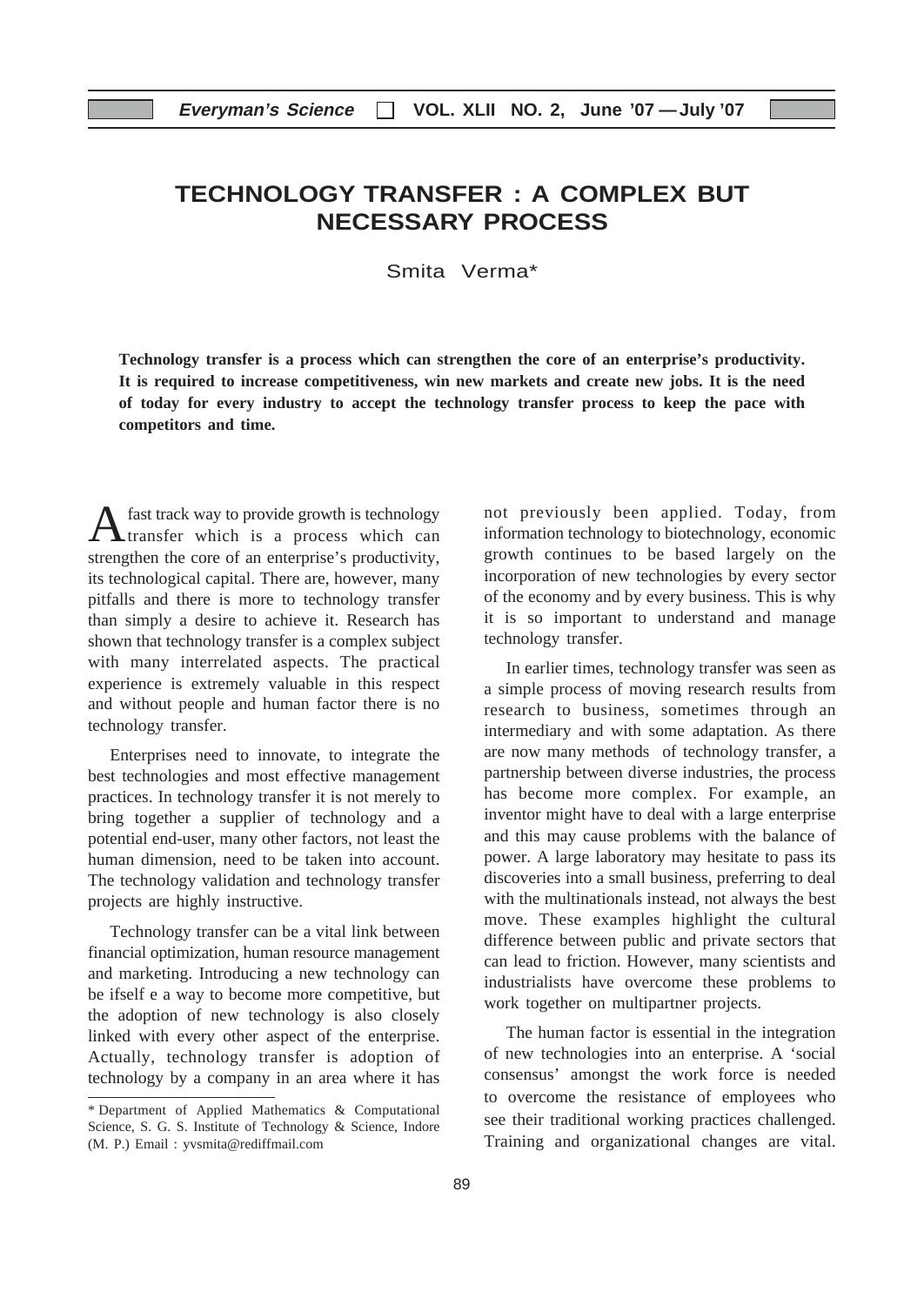To this end, intermediary structures such as trade associations, trade unions and training establishments play an important role in technology transfer. This type of programme had earlier been underestimated, but it is now valuable in projects.

The ability of a business to produce technological innovation naturally depends on its attitude towards a range of technologies. Enterprises can easily be classified into three ways according to their approach to technology. These classifications make it easy to draw conclusions about a company's suitability for involvement in technology transfer. The first category 'machine enterprises' are basic technological trades with a rigid and centralized management style. Enterprises of this type were very successful during the last century and until the Second World War. Although these enterprises make good use of information technology, they tend to focus on their core businesses in a traditional way.

The second category comprises 'portfolio enterprises'. This type of enterprise manages technology principally at the level of Research and Development, while business operations are driven by financial and market information. Short term management models may be a determining factor, and these can damage well conceived technological efforts. Finally, there is a 'network' category of enterprises. Network enterprises rely on an overall strategic vision which is based on technology, particularly in technological information and communication systems.

For a fast track expansion of technology and innovation to be effective, economic, legal, regulatory and intellectual property barriers need to be dismantled. This dismantling process should be supported both in organizational and human terms. Information also plays a vital role. A general classification has been drawn up which explains the typical technology transfer scenario to help people understand the many ways in which technologies circulate. Different types of transfers have been classified. Sectoral transfer and Regional transfer.

In sectoral transfer, there is no reason why discoveries or inventions should be restricted to the sector in which they were made. On the contrary, solutions to problem in one sector are often innovations useful and applicable in other sectors. Practical experience shows that the technical content of a process is very important in cross-sector applications. The closeness or otherwise of the original sector to the new application is relatively unimportant. Sectoral transfer can operate from one high-tech sector to another. For example, a sensor developed for aeronautical purposes might prove very useful in nuclear engineering. The sophisticated research work carried out by drug manufacturers occasionally uses knowledge gained from traditional medicine. More often it is hightech sectors, with their large research budgets and capacity to generate innovations, which can provide technological innovations to enterprises in traditional or low-tech sectors. Sector to sector technology transfers are quite common but they have their share of problems, including that are not related to technology.

One of the prime objectives of big firms reflected in sizeable budget allocations, is in social and economic cohesion. Another objective is region. Regionsin industrial decline have an urgent need for technology transfer. These regions, once considered to have an industrial tradition, have undergone radical deindustrialization. For more than a century, economies of developed nations were dominated by steel working, mechanical engineering, shipbuilding, textile production and mining. These industries are slowly being replaced.

Businesses need the right environment to establish competitive working practices and a work force that can adapt to modern mangement methods. It is generally in these regions that the public authorities have shown themselves most willing to create structures such as innovations support networks, training centers and cross industry groups to simulate technology transfer. Finally, it is the need of time for every industry to accept the technology transfer process to keep the pace with competitors and time.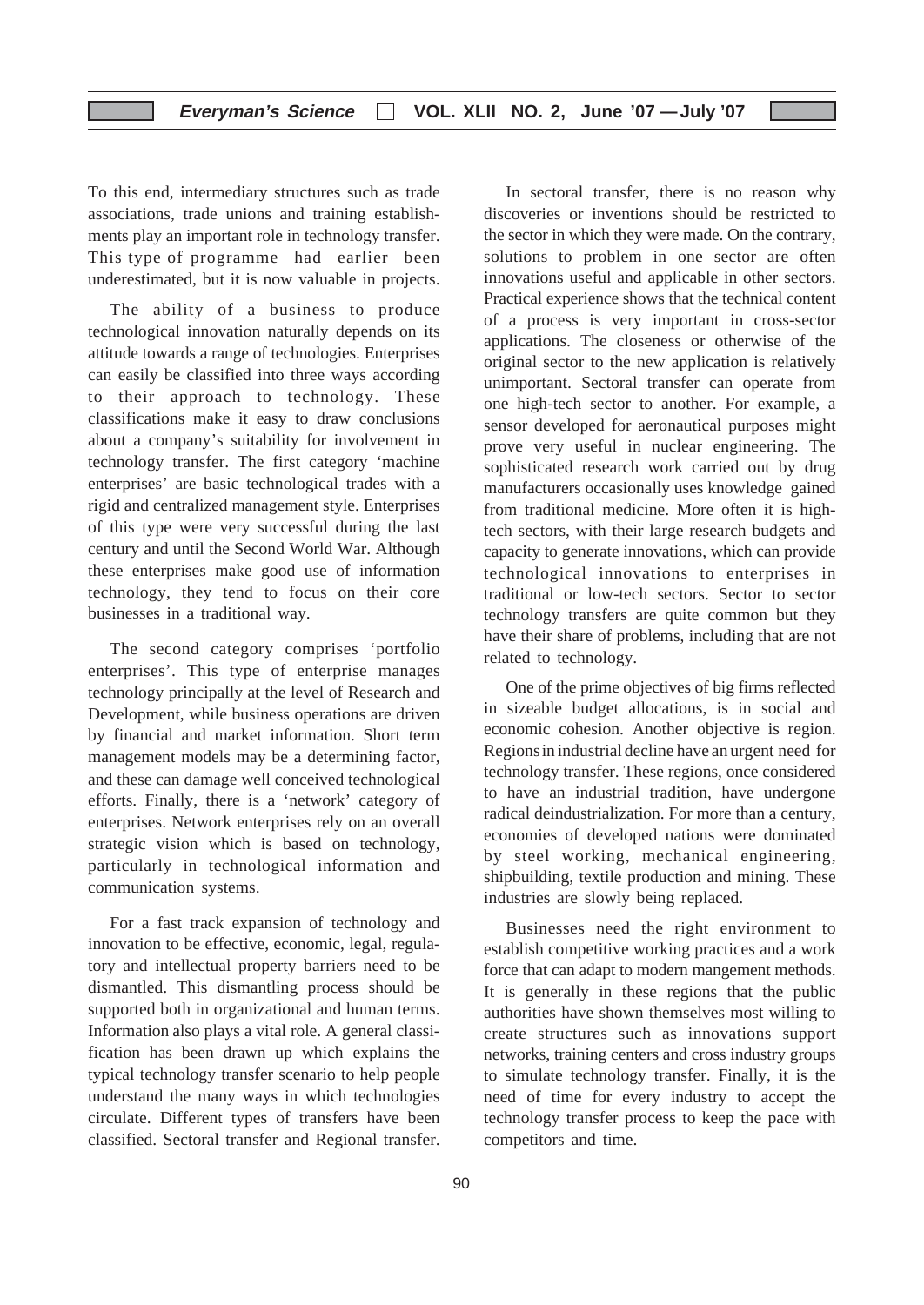## **DIVERSIFIED PRODUCT OF JUTE AND MESTA**

M. K. Sinha and S. C. Chakrabarty\*

**This article discusses the role and potential of diversified jute and mesta products for rejuvention of jute industry.**

or more than a century, jute industry occupied a very important position in the national economy of India. However, in late 70's a serious jute imbroglio started and large number of mills closed down or are running at losses. The demand supply gap, raw jute price fluctuations, synthetic substitutes and reliance on government sheltered demand contributed considerably to the present serious problems facing the jute industry. While the decreasing trend in demand of traditional jute products is inevitable, the emergence of nontraditional diversified jute products offers possibilities, to an extent, for rejuvenation of jute industry.

At present, export of jute products from India is worth Rs. 1,000 crores. Of this, 30% is earned by jute diversified items and the rest is from the conventional sacking, hessian and carpet backing sectors.

Thanks to WTO convention, sacking and hessian are gradually regaining the lost market. Current and future research should be strengthened on diversification and innovation of useful products made with jute and allied fibres. There is a strong possibility that jute composites and newsprints would open up wider scope of the golden fibre. The alternate uses of jute and mesta crops are presented in this article.

#### **ALTERNATE USES OF JUTE AND MESTA**

#### *(i) Apparel textile :*

This needs comfortability to wear and should have aesthetic look, this calls for crop varieties with good quality. Fibre can be used for making jeans, safari suits etc. However, apparel textile needs special quality fibre. Jute fibre is coarse and somewhat brittle due to high lignin content and requires to be improved. In view of this, CRIJAF has taken up breeding work to develop varieties with optimum lignin and better quality (better fineness and strength) parameters. This apparel sector may usher in a big market in near future.

#### *(ii) Technical Textile (Non-textile) :*

Non-textile products have an attractive future. Such products would be using only coarse fibres currently produced in plenty and available at low cost.

#### *(a) Home Textile :*

Furnishing Fabrics, floor covering, soft luggage, wall cover, carpets, jute woollenised blankets and bags form bulk of this sector. Jute blended with polypropylene, needle punched non-polypropylene and jute in needle loom with special technique so that PP fibre can only be visible from the product surface while jute remains confined in the middle are expected to serve such purposes. In collaboration with National Institute for Research on Jute and Allied Fibre Technology (NIRJAFT), Ram Krishna Mission, Kamarpukur has established one plant for

<sup>\*</sup>Division of Crop Improvement, Central Research Institute for Jute and Allied Fibres, Barrackpore–700 120, West Bengal, India. E-mail : mohitsinha48@hotmail.com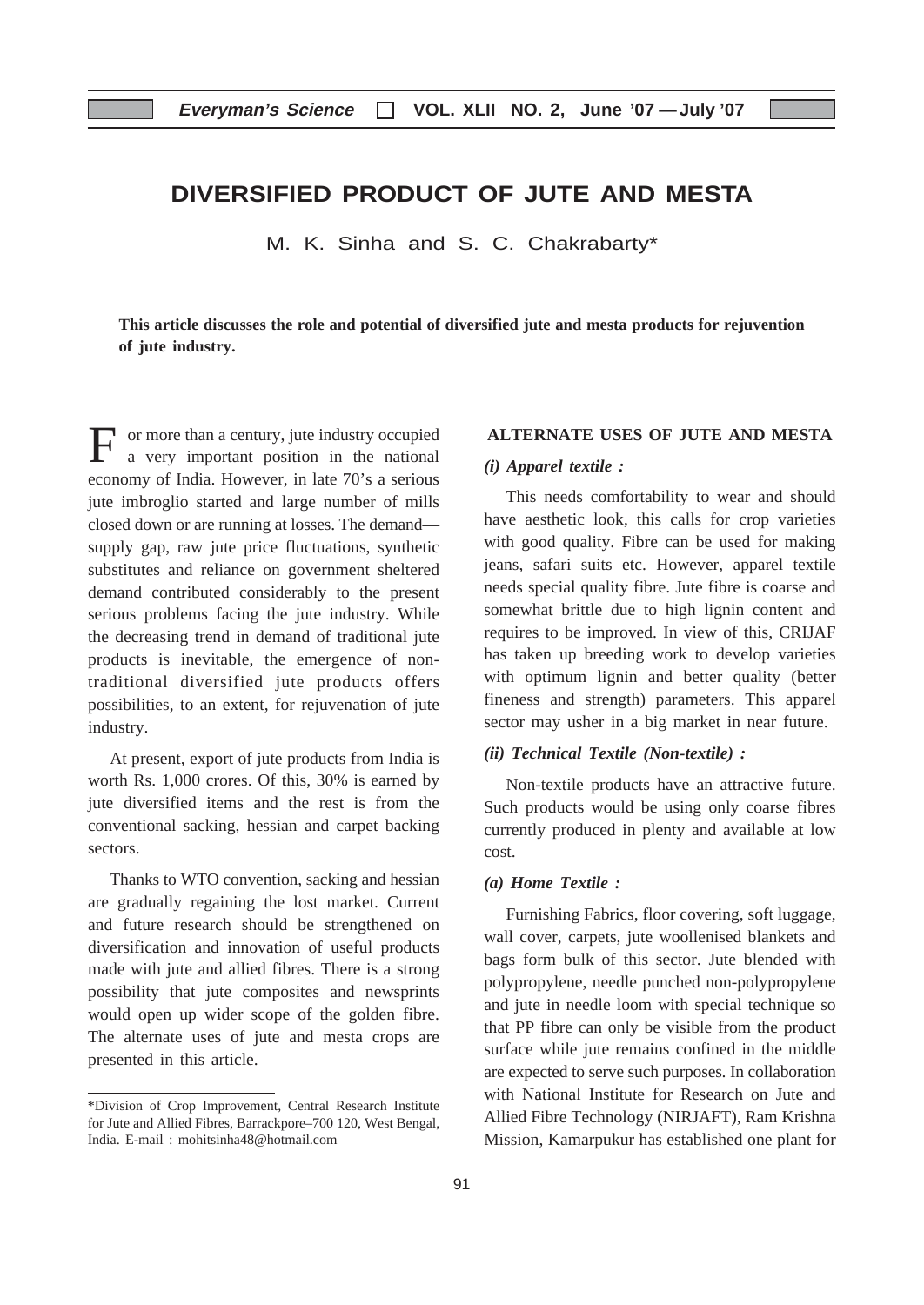this purpose. This is gradually gaining popularity among the farmers and entrepreneurs.

#### *(b) Geo-Textile :*

This has use in checking soil erosion, maintaining embankments and 'kutcha' drainage. It also helps protect newly constructed embankments of railways and roads. The best use is in mulching soil in agricultural fields. The advantages of jute Geo-Textile are its low cost, easy installation and availability in plenty. It absorbs large part of the kinetic energy of rain drops and controls rain splash detachment of soil particles. Thus, it acts as an effective soil stabilizer by providing reinforcement.

#### *(c) Protective Textile :*

Jute can be used to replace asbestos, false ceiling and door panels.

#### *(d) In Horticulture :*

Jute can be used for Horticulture purposes for making nursery set cover, tea and apple chests.

#### *(e) Auto Textile :*

Non woven jute can be blended with synthetic to prepare seat covers and cover for different car parts. Replacing glass fibre with lowerdensity natural fibre can slash the weight of some of the materials used in a car by up to 30% contributing to lower fuel consumption and less pollution.

The bio-based materials give improved safety because natural fibres absorb energy extremely efficiently in the event of side collisions and do not crack or splinter.

#### *(f) Mobile low cost shelter :*

Low cost pre-fabricated dwelling accommodation could help in disaster mangement, such as one faces after flood, earthquake and fire.

#### *(g) Floor covering and insulation medium :*

Needle punched jute/jute blended non-woven

fabrics showed excellent thermal and sound insulation properties. These are substantially cheaper than woolen and synthetic materials.

#### *(h) Handicrafts :*

Different handicrafts can also be made from Jute for export purpose.

#### *(iii) Paper Pulp :*

The world demand for paper has been steadily increasing. Its consumption increased from 40 million tonnes in 1950 to 226 million tonnes in 1988 and the increase is to the tune of 4.71% per annum.

In India demand for paper is expected at 50 lakh tonnes. Jute and jute like materials could play and important complementary role in view of the depleting perennial forest.

At least 8 tonnes of paper pulp can be produced from one hectare of jute and kenaf. This will not only increase income of farmers but also help the country to be self reliant in paper pulp sector without hampering the environmental safety. Being an annual crop, jute has no adverse effect on environment. On the contrary, depletion of forest for paper manufacture is proving harmful as it disturbs ecological balance.

#### *(iv) Super absorbent for Medical use :*

Finely pulverized jute stick powder is good base for making absorbent pads used in hospitals. It is in use in making air-filters of cars.

#### *(v) Food grade jute bags :*

Cocoa and Coffee growers are demanding special jute bags which have a current market value of about Rs. 350 crores. Indian Jute Industry has up till now exported around 10 thousand tonnes of these bags.

#### *(vi) Jute leaf :*

Jute leaf has been in use as vegetable in West Asian countries, Sudan and Egypt. Bangladesh and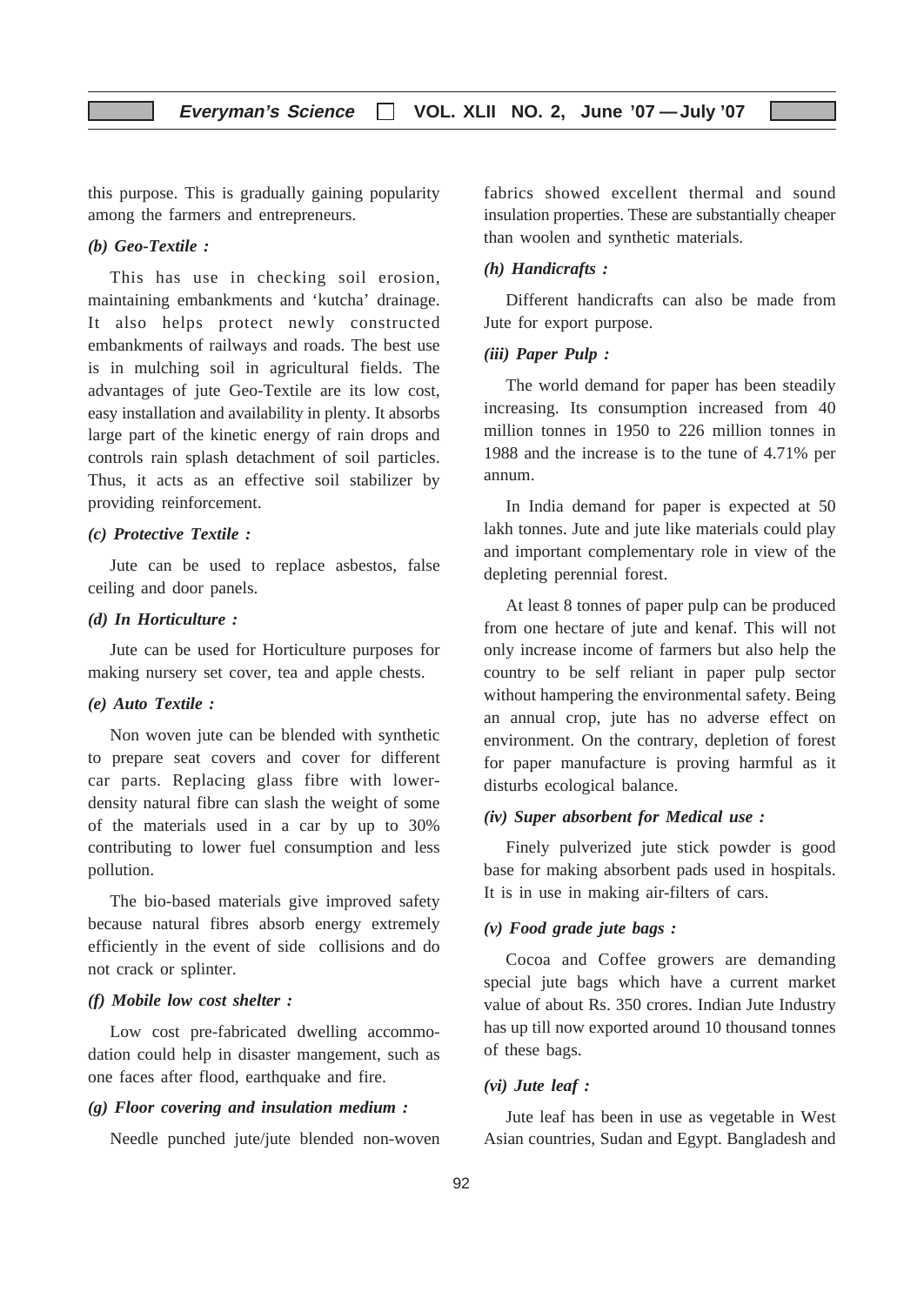Thailand are now exporting jute leaves to Japan, Saudi Arabia and gulf countries. Besides use as a vegetable, jute leaves have medicinal properties, which are yet to be exploited by the pharmaceutical manufacturers.

#### *(vii) Exploiting jute sticks :*

Traditionally, they are being used for fuel but at present many entrepreneurs are utilizing them for making particle-boards and jute composites. This way, the price of jute stick has doubled from Rs. 1 per kg to Rs. 2 per kg by now. This will certainly fetch additional income to the jute farmers. Different uses of jute stick are as follows.

#### *Particle Boards :*

Jute stick, being lignocellulosic material like hard wood, is found to be a good substitute for the conventional plywood and bamboo particle boards and composites thus helping out in saving forest resources. Jute particleboards have wide applications in packaging (fruits, tea etc.), furniture, roofing and interior decoration as well.

A variety of products can also be produced from jute stick like oxalic acid, charcoal, viscose rayon, carboxymethyl cellulose furfura.

#### *(viii) Jute fibre reinforced composites :*

Using non-wovens made from jute fibre wastes as substrate and synthetic resin as matrix, waterproof, fire proof corrugated and plain sheets are prepared, to be used as false ceiling, roofing materials and partition wall and decorative items.

#### *(ix) Reinforced plastic materials :*

Reinforced plastic materials from jute and jute blends are on their way to evolve, as jute nonwovens could be used as replacements of glassfibre mats for reinforced plastic mouldings.

#### *(x)Biogas production and mushroom cultivation :*

On an average, 5-6% of the jute fibre processed in mills is dropped as 'caddis' i.e. un-spinnable very small fibres unsuitable for further use. This industrial waste can be used for biogas production and residual slurry mixed with ricestraw can even be utilized successfully for mushroom cultivation.

#### *(xi) The calyx of Kenaf flowers :*

The calyx of Kenaf flowers can be utilized for preparation of processed food products like jam, jelly, pickles and chutnies. Some cultures were identified for suitability in both the species of *Hibiscus sabdariffa* and *Hibiscus cannabinus* for the preparation of excellent pickles.

#### *(xii) Seed oil :*

The seed oil content of jute (12-14%) and Mesta (16-18%) can also be utilized for industrial oil preparation.

#### *(xiii) Pharmaceutical aid :*

Cellulose acetate is used as a tablet coating material. Carboxymethyl cellulose (CMC) is also used in cosmetic, toiletries and chemical Industries. These products developed from jute are the result of research carried out by Bangladesh Jute Research Institute (BJRI).

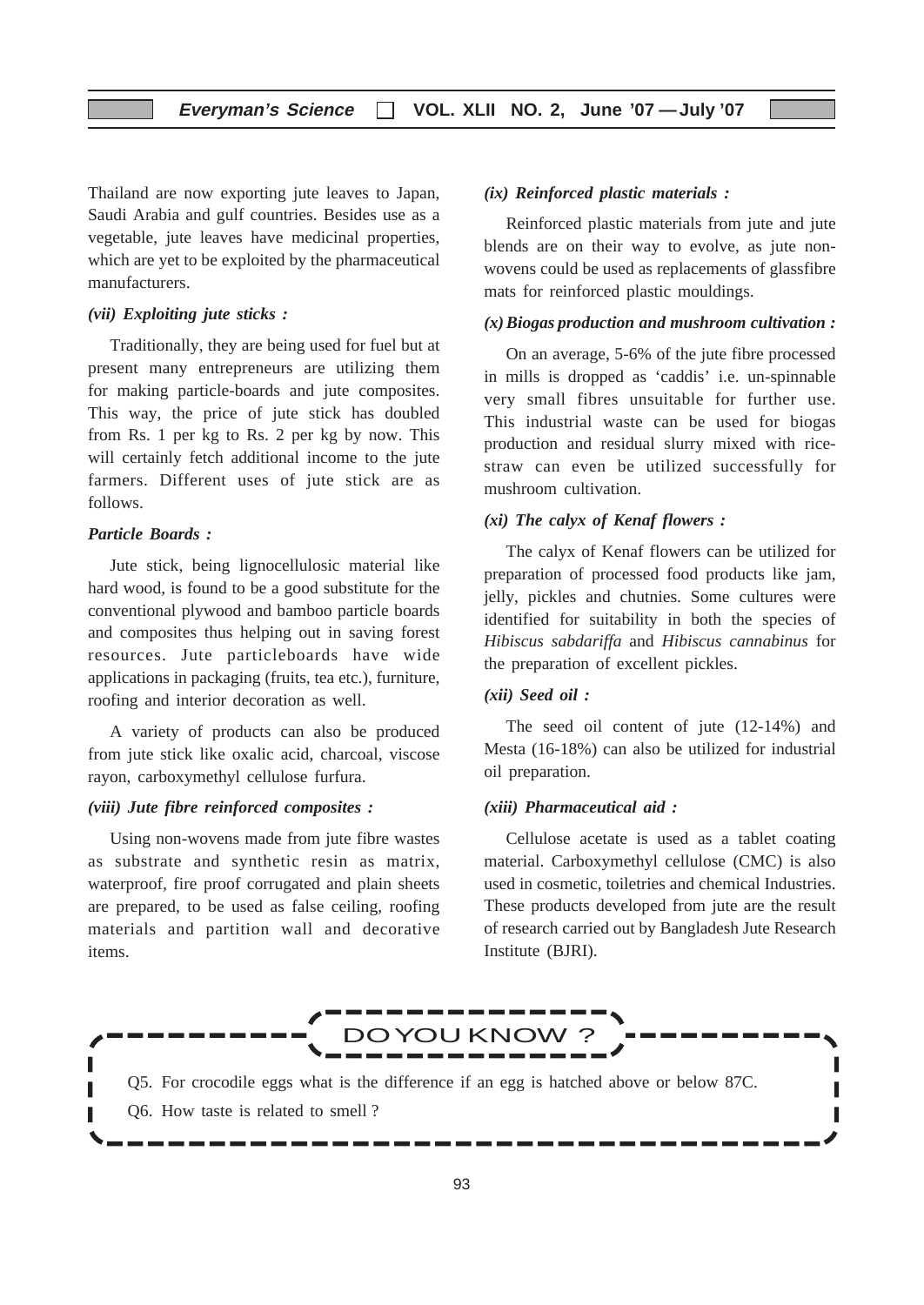## **WASTE WATER TREATMENT**

S. Bhattacharya, P. Kumar, H. D. Pandey\*

#### **BASIC TECHNOLOGY**

An integrated steel plant requires a large<br>quantity of water for various processes such as cooling, scrubbing, gas cleaning etc. In the Indian steel industry, specific water consumption varies in the range of 10-50m<sup>3</sup>/tonne of crude steel. An approach to industrial waste water treatment must consider the problem in totality. An industrial waste water treatment scheme should aim to control the pollution at the source and /or at the ultimate disposal point. Accordingly, it could be either 'Inplant Control', or 'End of the Pipe Treatment', or both.

'Inplant Control' consists of measures which will reduce the waste water quantitatively and reduce the pollution potential qualitatively. This is achieved through adoption of appropriate technologies and recycling of effluents. 'End of Pipe Treatment' deals with treatment and disposal of waste water after the application of inplant control. The treatment process chosen depends on several factors : flow rate, waste-strength and toxicity, land availability, climatic conditions and discharge norms.

The waste water treatment comprises three stages, viz. primary treatment, secondary treatment and tertiary/post-treatment or final polishing. The primary stage is for the removal of suspended solids (SS), tar and oils. It can be achieved through neutralisation, coagulation, hydrolysis or floatation depending upon the type of contaminants. The secondary stage is for the removal of specific toxic constituents by adopting Activated Sludge Process

(ASP), Trickling Filter (TF), Aerated Lagoons, or Root Zone Process etc.



Removal of phenol, cyanide and ammonia by Biological Oxygen Demand (BOD) process is a typical example of secondary stage treatment. The tertiary stage is for the final polishing of the treated water to meet the discharge norms and/or aesthetic requirements.

The various facilities installed for water pollution control in SAIL plants are shown in Table-1. The effluents generated in an integrated steel plant vary considerably with the nature of the process. Among these, the effluents from coke ovens (CO) are the most difficult to treat and are yet to have a standard treatment method. However, biological oxidation process has been adopted fairly widely. Some important aspects of this specialised treatment process are outlined in this article.

#### **COKE PLANT EFFLUENTS**

Coke oven effluents are highly toxic in nature

<sup>\*</sup> Environment Lab. group, RDCIS, Ranchi Reproduced from 'Steel Plant Technologies—an overview' published by Research & Development Centre for Iron & Steel. Steel Authority of India Ltd. Ranchi-834002 ; with permission.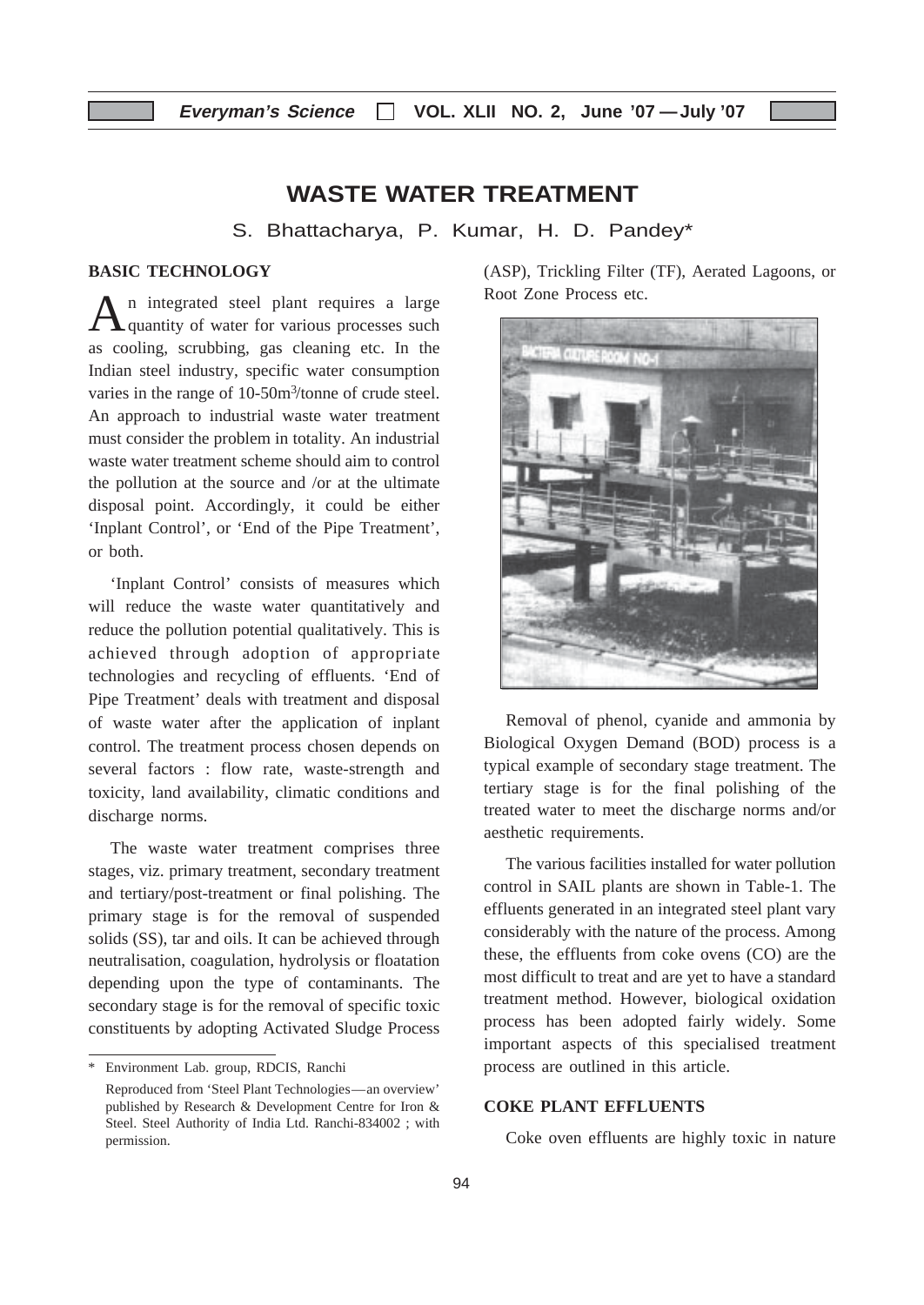and the volume handled is also large. It contains a wide variety of contaminants such as tar, oils, aromatics, cyanides, sulphides, free and fixed ammonia, thicyanates, thiosulphates etc. Among the various methods of treatment of these complex effluents, the biological oxidation process has been found to be the most economical and successful.

materials is, therefore, a pre-requisite. This involves gravity separation, sedimentation, decantation or use of gravel filters etc.

Primary treatment consists of ammonia stripping, neutralisation, equalisation and chemical conditioning (if necessary). Secondary treatment involves biological oxidation process in single or

|                                                        | <b>BSP</b> | <b>DSP</b>     | <b>RSP</b>     | <b>BSL</b> | <b>IISCO</b>   | ASP | <b>SSP</b> | <b>VISL</b> | <b>MEL</b>     | Mines | Total |
|--------------------------------------------------------|------------|----------------|----------------|------------|----------------|-----|------------|-------------|----------------|-------|-------|
| Thickeners/Setting Tanks                               | 21         | 19             | 6              | 10         | 18             | 2   |            | 3           |                | 12    | 92    |
| <b>BOD</b> Plants                                      |            |                |                |            | $\overline{2}$ |     |            |             |                |       | 6     |
| Catch Pits                                             |            | 6              | 15             | 10         | 13             | 3   | 3          |             | $\overline{2}$ |       | 52    |
| Neutralisation Units                                   |            | 2              | 3              | 4          |                |     |            |             |                |       | 12    |
| STP/Oxidation Ponds                                    | 3          | 5              | $\overline{7}$ |            | 6              |     |            |             |                | 4     | 28    |
| Miscellaneous (addition)<br>of special chemicals etc.) |            | $\mathfrak{D}$ | 41             | 12         | 8              | 3   |            |             |                |       | 68    |
| Total                                                  | 25         | 35             | 73             | 38         | 48             | 10  | 5          | 5           | 3              | 16    | 258   |

**Table I : Water Pollution Control Facilities in SAIL**

#### **BIOLOGICAL OXIDATION PROCESS**

This process uses the catalytic and metabolic activities of bacteria and other micro-organisms to convert the soluble and colloidal organic carbonaceous matters to carbon dioxide and new cells. The conversion is carried out by bacteria and the other micro-organisms in the bio-reactor.

#### **INTEGRATED TREATMENT SCHEME**

Treatment scheme for CO effluents may involve a pre-treatment step followed by primary, secondary and tertiary stages of treatment.

The major objective of pre-treatment of CO effluents is to make the waste water more amenable for treatment at subsequent stages. The presence of tarry materials, even in small amounts, may pose difficulties during later steps due to clogging of ammonia stripping columns or heat exchanger or inhibition of biological oxidation process. Thorough removal of suspended solids including tarry

multistages. Each stage is uniquely suited for bringing down levels of specific pollutants with the help of specially cultured micro-organisms. Tertiary treatment comprises final polishing which enables control of minor deviations from the discharge norms. The various unit operations involving all the three process stages are shown in Fig. 1.

#### **DEVELOPMENTAL TRENDS**

#### **Process Technology**

#### *Improvements in Conventional Treatment Process*

Various developments have taken place in all the three stages of treatment. In 'pretreatment stage', parallel plate separators are used for efficient removal of tar and oil. Dissolved Air Floatation (DAF) with coagulant and polyelectrolyte dosing has proved to be very efficient in removing suspended solids and emulsified oils.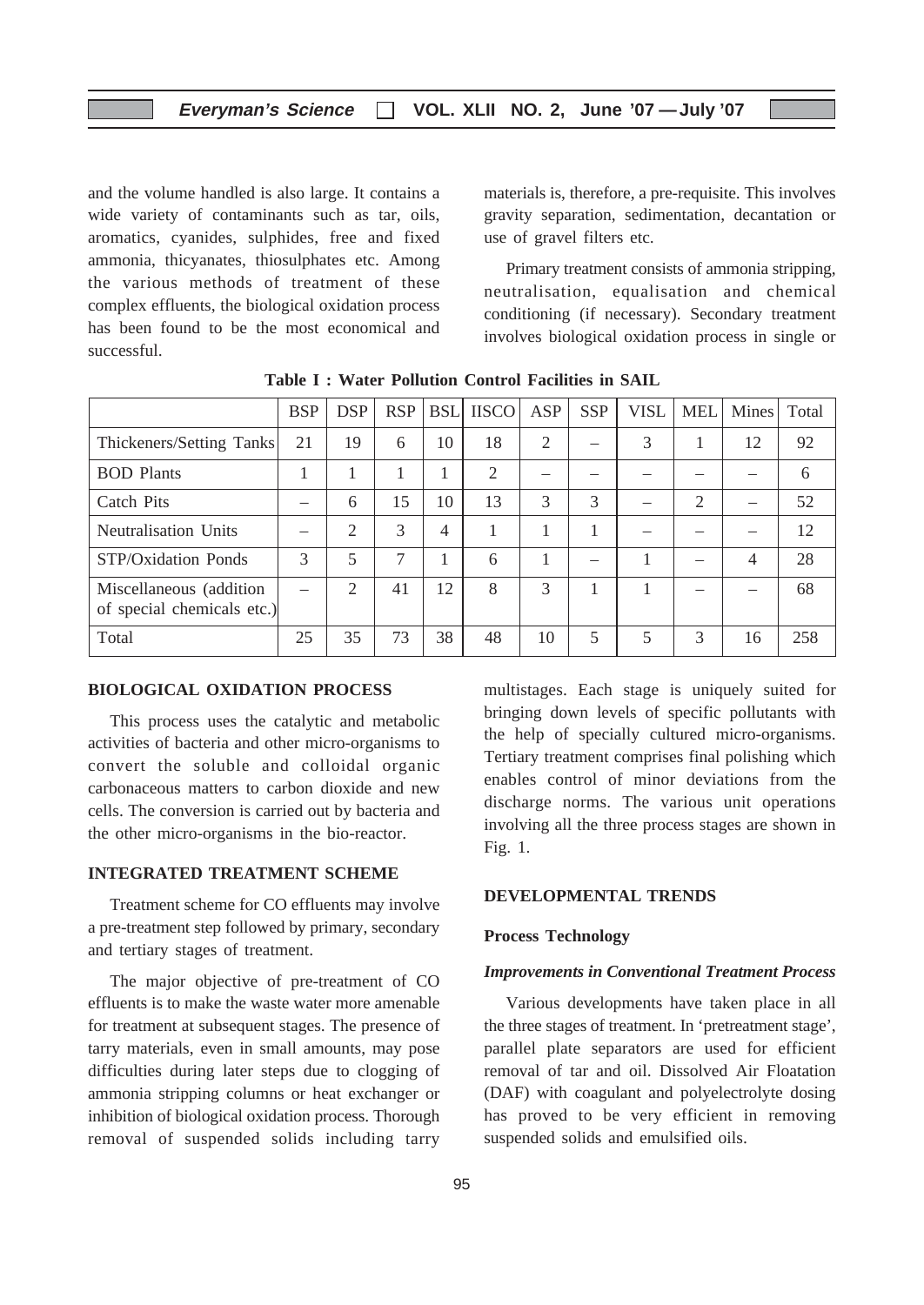#### **Everyman's Science VOL. XLII NO. 2, June '07 —July '07**

During the 'primary treatment step', the removal of free and fixed ammonia to optimum levels can be enhanced by steam stripping at higher pH levels achieved by caustic dosing in ammonia still.

removal of pollutants. Both aerobic and anaerobic micro-organisms are active in the rhizosphere (first 60 cm below the top-soil) due to development of aerobic and anaerobic zones in the reed bed. Hence,



 **Fig. 1 :** Process flow diagram for coke oven effluent treatment

During 'secondary treatment', removal of CN and  $NH<sub>3</sub>$  in the coke oven effluents has been matter of intense investigations. Multistage activated sludge (bio-oxidation) process have been evolved to solve the problem. However, the recent development of a single stage activated sludge process with very high Mixed Liquor Suspended Solids (MLSS) of 14,000-20,000 mg/I compared to conventional process having 5000-6000 mg/I coupled with high residence time has been found to be very efficient in meeting final discharge standards.

Developments in the use of ion-exchange resins, activated carbon, ozonation etc. are major development in the 'tertiary stage' treatment.

#### **ROOT ZONE PROCESS : ALTERNATE TECHNOLOGY FOR COKE-OVEN EFFLUENTS TREATMENT**

This novel process exploits the natural ability of phragmites reed to transfer large quantities of oxygen from the atmosphere to its root zones where bacteria in the soil accomplish biological

nitrification and denitrification processes occur together with the degradation of organics, thiocyanates and cyanides. However, availability of land may be a constraint in the adoption of this technology.

#### **ENGINEERING AND DESIGN**

In biological treatment, Sequential Batch Reactors (SBR), where operations are performed in sequence in the same reactor leading to increaed operational efficiency, may be of appropriate design in some cases.

Anaerobic bio-degradation of high strength industrial waste water has been successfully practised in sugar industries. However, coke oven waste water poses certain difficulties in complete bio-degradation by anaerobic route. A combination of anaerobic-aerobic bio-degradation has been tried with success. One of the drawbacks of anaerobic digestion is slow rate of bio-degradation. This shortcoming has been overcome by fluidished bed technique.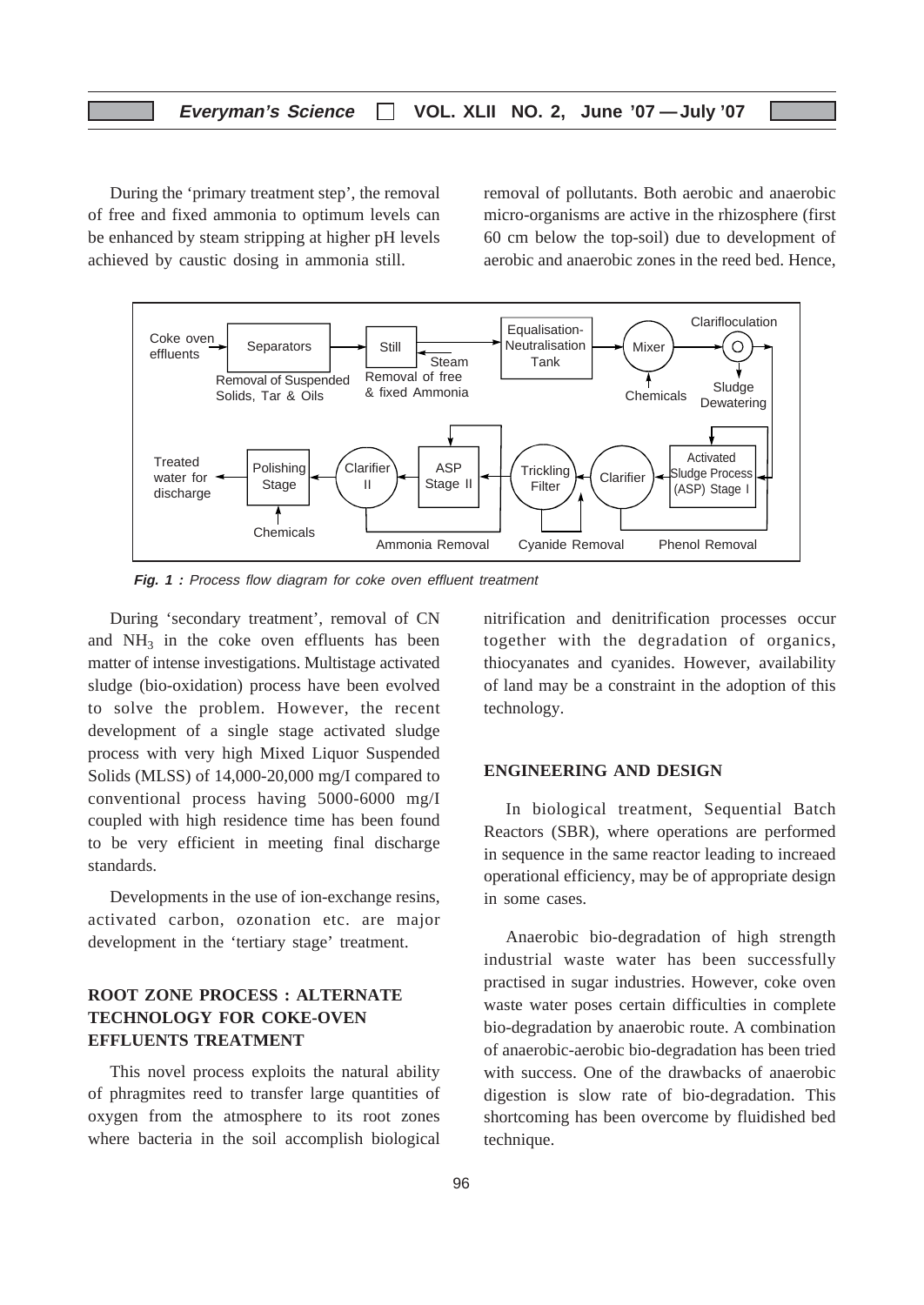#### **ENERGY CONSERVATION**

Anaerobic bio-degradation of coke oven effluents results in generation of bio-gas which could be a source of energy. The anaerobic-aerobic combination of bio-degradation results in reduced net energy consumption as the anaerobic process consumes less energy.

#### **AUTOMATION AND COMPUTERISATION**

Critical parameters in the biological treatment process like  $pH$  and  $NH<sub>3</sub>$  content are controlled by a closed loop control system monitored by a computer. Ammonia stripping at higher pH for stripping of fixed ammonia in ammonia liquor is a very effective technology but with complete automation and computerisation.

Single stage computer controlled bio-treatment units are now being used to treat raw coke oven effluents without any prior treatment to meet the stringent existing pollution control norms.

## **TREATMENT OF EFFLUENTS OF COKE OVEN PLANTS IN SAIL**

| Plant      |          | Number   Capacity   Specific |                 | <b>Remarks</b> |
|------------|----------|------------------------------|-----------------|----------------|
|            | of Units | $(M^3/hr)$                   | <b>Features</b> |                |
| <b>BSL</b> | $2+1$    | 250                          | 2 ASPs two-     |                |
|            |          |                              | stage and       |                |
|            |          |                              | one TF          |                |

| <b>Plant</b> | <b>Number</b>  | <b>Capacity</b> | <b>Specific</b>         | <b>Remarks</b>                                            |
|--------------|----------------|-----------------|-------------------------|-----------------------------------------------------------|
|              | of Units       | $(M^3/hr)$      | <b>Features</b>         |                                                           |
| <b>BSP</b>   | 1              | 200             | Single Stage<br>ASP, TF |                                                           |
| <b>DSP</b>   | 2              | 180             | ASP two<br>stage        |                                                           |
| <b>IISCO</b> | $\overline{c}$ | 11 & 18         | Single stage<br>ASP     | Upgradation<br>of ASPs to<br>second stage                 |
| <b>RSP</b>   | 1              | 150             | Two stage<br>ASP, TF    | TF Stage<br>placed<br>between<br>ASP 1st snf<br>2nd Stage |

ASP : Activated Sludge Process TF : Trickling Filter

#### **SUGGESTED READINGS**

- 1. Principles of Water Quality Mangement W. Wsesly Eckenfelder, 1980, published by CBI Publishing Company.
- 2. Proc. of Environment and Development of Process Industries, Baroda, Jan. 20-21, 95, published by Indian National Academy of Engineering.

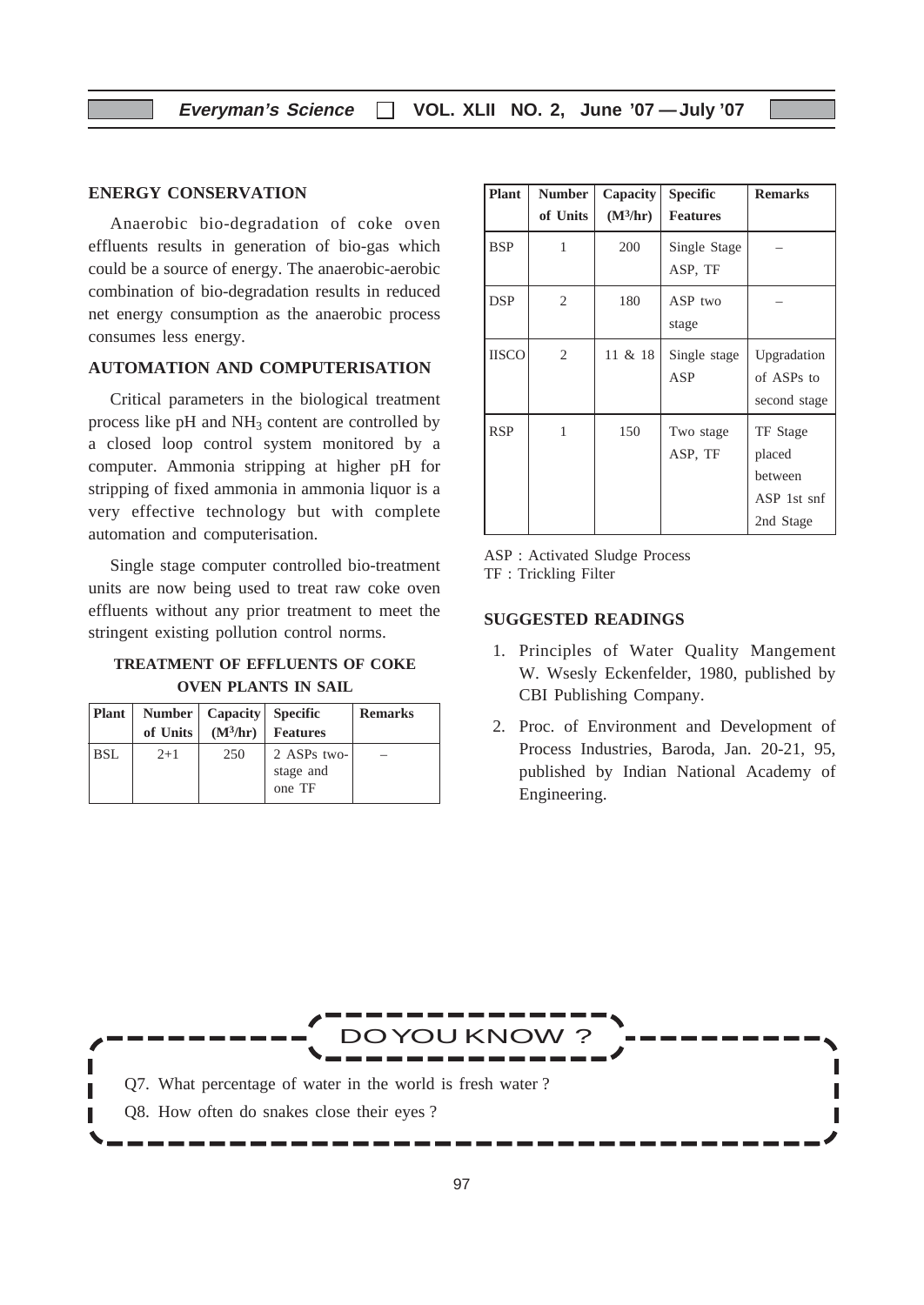## **SHORT COMMUNICATION**

## **WAS THE DINOSAUR COLD-BLOODED OR WARM ?**

#### D. Balasubramanian\*

Tuge animals and birds fascinate us—the **L** elephant, the hippo, the mythical roe bird and the extinct dinosaur. Interest in the dinosaur has been rekindled since the discovery of its remains in many parts of America and Europe during the last sixty years, and more recently with the film *Jurassic Park*. The beast is treated with awe and dread, the very nomenclature of one member of the family betraying this—*Tyrannosaurus rex* (the king of tyrants), which roamed the Western states of America a 100 milion years ago in its full glory of 20 feet in height, 50 feet in length and 6 tonnes in weight. Even the word "dinosaur", coined by Richard Owen of England in the 1806s, means the "terrible lizard". The dinosaur was native to the Indian continent too, as Professor Ashok Sahni of the Geology department of Punjab University at Chandigarh would show you ; his office room is cluttered with dinosauriana—an egg here, a bone there, appropriate enough for a geologist interested in ancient lore dating to the Cretaceous (70 to 135 million years ago) and Jurassic eras (135-180 million years ago). Adding to the awe is the mystery of the sudden and total extinction of the dinosaurs. Did they die of starvation; of a shift in global temperature due to the dawn (or dusk) of another ice age, or did a massive meteor crash on earth and wipe them out (the current consensus)? As they say in All India Radio when reporting about the Parliament : the debate is on.

Was the dinosaur cold-blooded or warmblooded? The question is important from the point of their ancestry and also with regard to their vulnerability to the vagaries of the elements. Their name denotes their descent from the lizard, or the reptiles. That means they should be cold-blooded, sluggish and generally not very active for their size. Many dinosaurs, such as the protoceratops did lay eggs rather than bear live young ones. It is more convenient to be cold-blooded in one sense you do not have to fight the weather, just become attuned it. Metabolism slows down and you get to rest. As the temperature outside changes, so does your own, hence the name *poikilotherm* for a coldblooded animal (*poikilos* meaning various in Greek, and *therm* refers to heat or temperature).

Cold-bloodedness is an ancient adaptive practice; only later life-forms began to keep their body temperature constant (*homeotherm*). This experimentation with homeothermy got off in fits and starts. Primitive mammals like the flat-footed duckbill or the platypus of Australia were the earliest homeotherms, with their body temperatures ranging in the 27-37° zone. Some mammals and birds have still not made up their minds—when it gets very cold outside, they shut off their body thermostats and become poikilotherms. It is only later in evolution, with higher vertebrates such as cats and the birds, that the body temperature attains the 37°C constancy; not quite constant, since a range of 4°C is quite usual, with the extremities like the fingertips or tail usually colder than the core or central area of the body like the backbone or stomach, which are invariably warmer.

Even among the poikilotherms there are animals that regulate their body temperature using the

<sup>\*</sup> L. V. Prasad Eye Institute, LV Prasad Marg, Banjara Hills, Hyderabad 500034, e-mail : dbala@lubly:itph.net. Article published earlier in The Hindu, Reproduced with permission.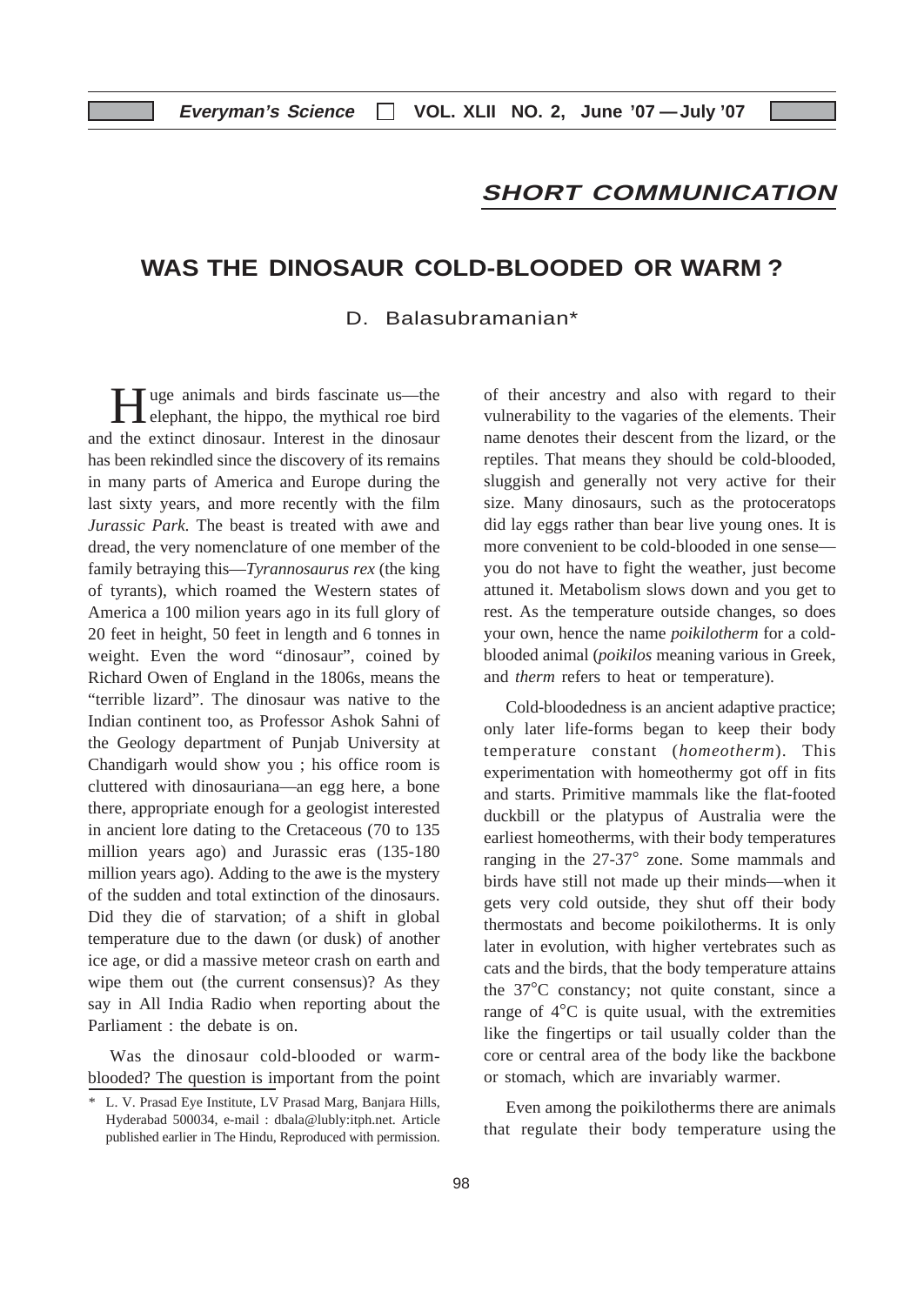environment. These *ectotherms* pick up heat from the sun or the ground to heat themselves a bit. In contrast, *endotherms* need to use their own physiology and metabolism in order to generate heat and maintain body temperature. This imposes a high food demand. It is estimated that a portion of the metabolic rate of an animal is devoted to keeping its body temperature constant. This nonnegotiable portion is the basal metabolic rate or BMR. BMR has been seen to be proportional to the 0.7th power of the body weight of the organism and this curious 0.7 is rationalized in terms of the ratio of the body surface area to the body volume. The more surface area and animal or a bird has for its weight, the more its BMR. The canary which weighs 18g has twice the BMR of a 300g pigeon, which has three times the BMR of a human.

To get the BMR going in order to regulate body temperature requires energy or food. While a 60 kg man eats about a  $\frac{1}{2}$  - 1 kg of food every day, imagine what a  $5,000$  kg dinosaur would eat. The food requirements of colonies of dinosaurs would have been very large indeed and over the years these beasts would have found it a challenging proposition. Yet, we have evidence that they rode the world successfully for about 150 million years before they became extinct in the late Cretaceous period, perhaps 65 million years ago. The question of whether they were cold-blooded or warm-blooded is thus a relevant one. Circumstantial evidence points either way. They origin, their morphological similarity and other factors classified them with the lizards which would make them cold-blooded. Yet, there are conflicting factors. They walked on their hind legs with a fairly upright posture. The microscopic structure of their bones resemble those of mammals. And the ratio of carnivorous to herbivorous dinosaurs suggest a high intake of food as required of warm-blooded animals. How does one then settle an issue of this importance about an animal that is long since dead and gone? All it has left behind are the fossile and the eggs. One needs to reconstruct physiological and biochemical information from these. It is here that geology comes to the aid of biology.

The great American chemist, Harold Urey, specialized in many aspects of isotope chemistry. He was concerned about how isotopes are formed, how for each element there is a set proportion of various isotopes and how these isotopes are handled differently by living organisms and inorganic matter. He was the one who showed that isotopes have different physical properties and that it is indeed possible to distill naturally-occurring water repeatedly and to separate two types of water from it; water with a molecular weight 18 and water of molecular weight 20. The latter, known as heavy water, contains the isotope of hydrogen (deuterium) that weighs twice as much as the hydrogen in the light water, i.e., hydrogen of 1 atomic unit. He also showed that the element of oxygen comes in three types—oxygen weighing 16 atomic units, 17 atomic units and 18 atomic units. Heavy water actually comes in a variety of types; not just of mass 20 but even of mass 22, which contains two deuterium atoms and one atom of oxygen-18.

More relevant to us is the discovery by Urey and later by McRea and Jacob Bigeleison that the isotope composition of oxygen in fossils varies depending on the temperature of the living organism from whom the fossil was made. This is largely because of the finding that the oxygen isotope composition in a tissue like the bone or the shell is a function of the body temperature at which the tissue is formed as well as of the isotope composition of the body water. Thus, if one were to measure this isotopic composition it gives us an indication of the body temperature of the organism appropriately enough, this connectivity has come to be known as paleothermometry.

What is the idea behind paleothermometry? The animal is dead and gone millions of years ago, and all that is left is some fossilized bone. Yet geologists find that in these bones "the moving finger writes, and having writ moves on". Study the isotope composition of the oxygen in the fossil, compare the value with that of an agreed upon, and you can tell the temperature of the organism when it was alive. (The standard that everybody has agreed on is the oxygen isotope ratio of ocean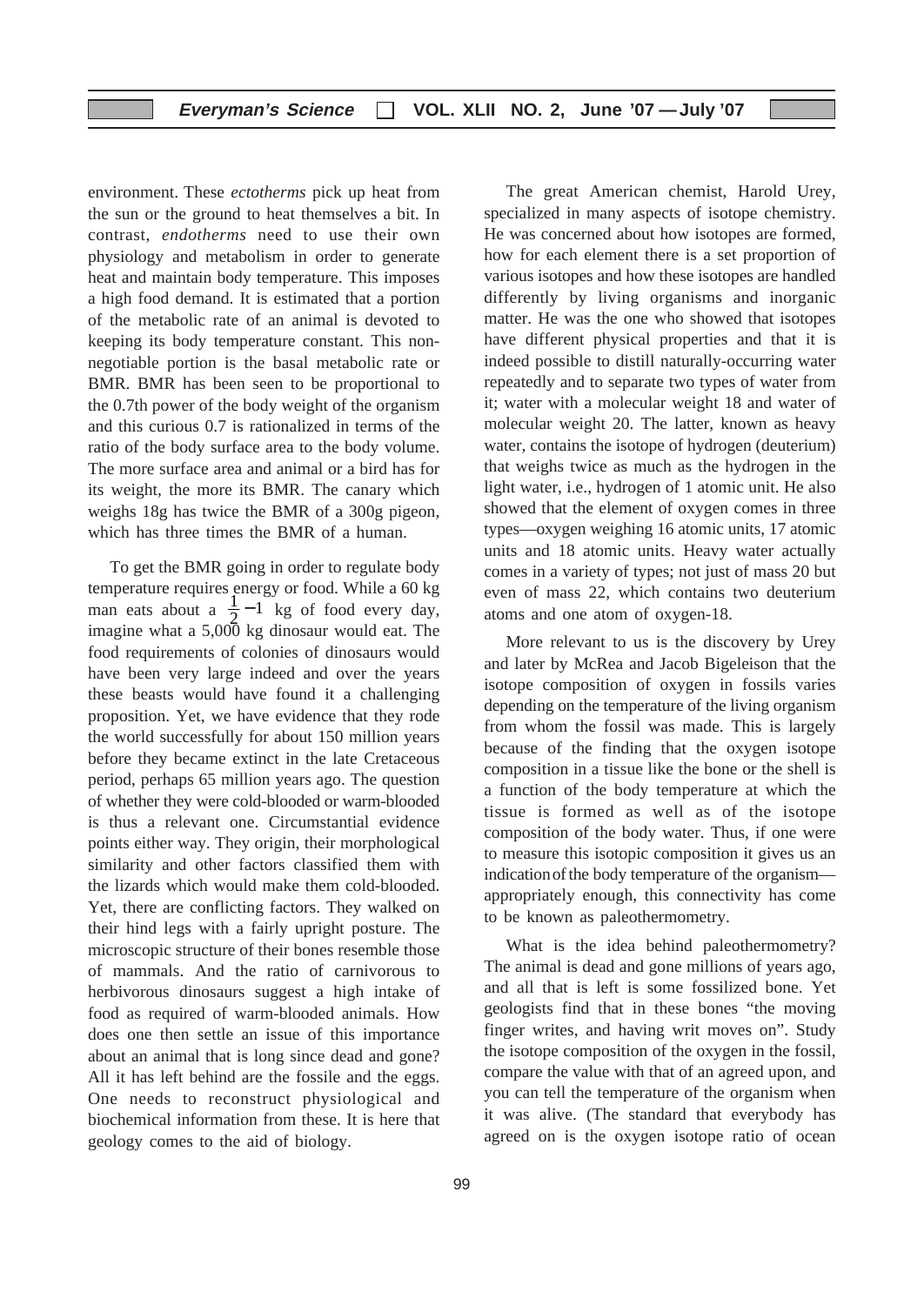water called standard mean ocean water or SMOW).

Work with paleothermometry and fossil carbonates was later extended to fossil phosphates by Drs Crowson, Showers, Wright and Hoering in 1991. They showed that the phosphate ion exchanges the oxygen isotope with water more slowly than carbonate does and is thus a better index if you want to go further into the ancient mists of time.

Drs Reese Barrick and William Showers of the Department of Marine, Earth and Atmospheric Sciences, North Carolina State University, Raleigh in America, decided to exploit the Paleothermometric approach to the question of whether dinosaurs were cold-blooded or not. To this end, they approached the Museum of the Rockies at Bozeman, Montana, USA, and collected 54 samples from 12 bones of various parts of the body of the *Tyrannosaurus rex*. The samples were taken sequentially from the outer part of the body to the inner spongy, porous middle part called the cancellus. The oxygen isotope composition of the bone, delta-P, was measured with each bone and for the various bones. Using the relation between delta-P and the SMOW values, they were able to determine that the temperature difference between interior bones such as ribs, dorsal vertebra and the extremities (tail-region, foot) was about 4.2°C. As expected, the warmest parts were in the interiors while the coldest were the extremities. Within each bone itself, the difference in delta-P ranged between 0.4 to 0.9, suggesting a temperature difference of 4°C, which is an acceptable value for a homeotherm. Based on this, they concluded that the *T.rex* was a warm-blooded animal or, as they put it, a nonmigrant endotherm. Information gathered from the leaves in the Montana region where the great beast roamed during that time, suggests that the annual mean temperature in that era was between 11-13°C. For a 5-tonne beast, it appears that the body temperature should have been above 20°C in order for it to digest food.

A paper of this kind takes a leap from one discipline of science to another and connects the

two in an interesting and unexpected fashion. But then that is the beauty of science—that it is a unified whole and not walled away into isolated disciplines.

Given the grandness of the scale, the impact and the interest that the paper has generated, it is not surprising that it also became controversial. Dr Andrew Millard of Oxford University in England took issue with the Barrick-Showers conclusions, and wrote about it in the 17th March 1995 issue of Science. He commented that the American scientists might not have been totally correct because they used very small samples of bone phosphate. This does not allow one to sample a reasonable distance across the bone, particularly because the isotope layers itself distinctly cover longer distances. He pointed out the the interior of the bone has microscopic channels through which blood vessels run, carrying blood and physiological water, which somewhat scrambles the isotope ratio. Thus, the average value across the bone and the variations in delta-P might have been underestimated. That means the temperature differential with the bone of 1.7 to 3.8°C, sugested by Barrick and Showers, would also be an underestimate and the range would be more like 10-22°C. Ignoring these microscopic channels, called the Haversian Canals (named after the English anatomist Clapton Haversian who discovered them in the 16th century), would complicate the results; that the higher temperature range across the bone could argue equally well for the dinosaur being cold-blooded!

Not to be left behind, Barrick and Showers responded to this challenge and got together with the geologists Scott Brande and Michael Neilson and biostatistician Malcolm Turner of Alabama and reanalyzed their data and found that Millard's objection was not all that strong. For good measure, they also did isotope composition measurements within the bone of a modern cow and a modern deer, using sample sizes similar to that taken for the dinosaur. The results found here were comparable to those seen with *T. rex*. Conclusion : the mighty beast *T. rex* was a homeotherm.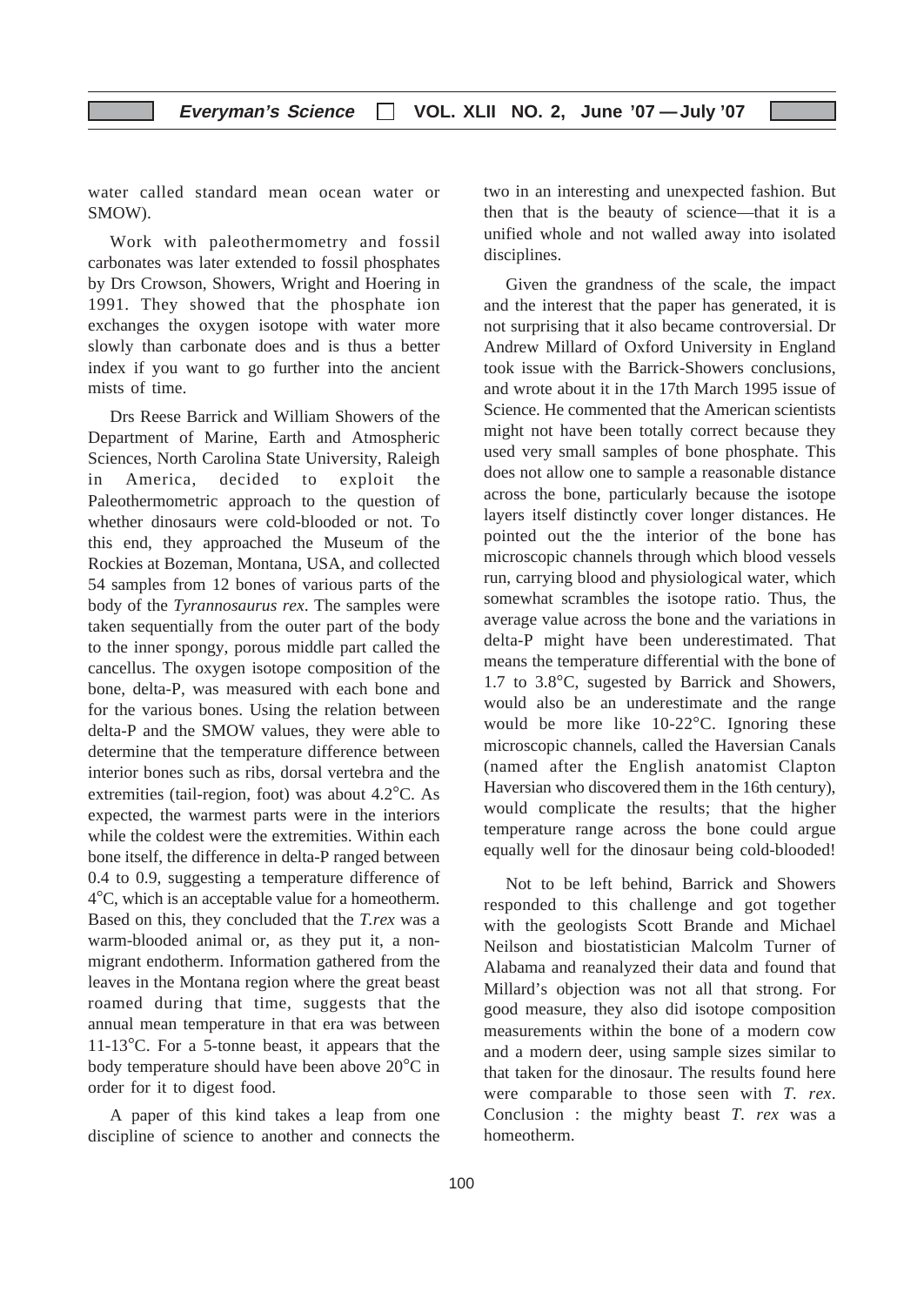## KNOW THY INSTITUTIONS



**NATIONAL ATMOSPHERIC RESEARCH LABORATORY (NARL), TIRUPATI**

The gaseous envelope surrounding the earth is known as the terrestrial atmosphere. By virtue of its composition the atmosphere regulates the temperature and provides shielding effect from harmful wave lengths of the solar radition, thus making the life on earth possible. The division of the atmosphere is in the form of spherical shells named as the troposphere, the stratosphere, the mesosphere and the thermosphere and is characterized by the way temperature varies with height. Statistical description of atmospheric motions over the earth, their role in transporting the constituents of the atmosphere and the transformation of different forms of energy constitute the subject of atmospheric dynamics and is studied with sophisticated instrumentation systems. Hence it is important to investigate prevailing winds, waves, turbulence, atmospheric stability and various mesoscale phenomena.

Over a time activities of NMRF have increased in scientific utilization and involved in major research programmes related to atmospheric science. NMRF also installed a number of complementary and supplementary experimental facilities for atmospheric studies in the last 10 years. Understanding the need of the atmospheric science research in the country, NMRF is taking a major initiative in diverse areas of atmospheric research and developing and installing a number of state-of-the-art atmospheric instruments.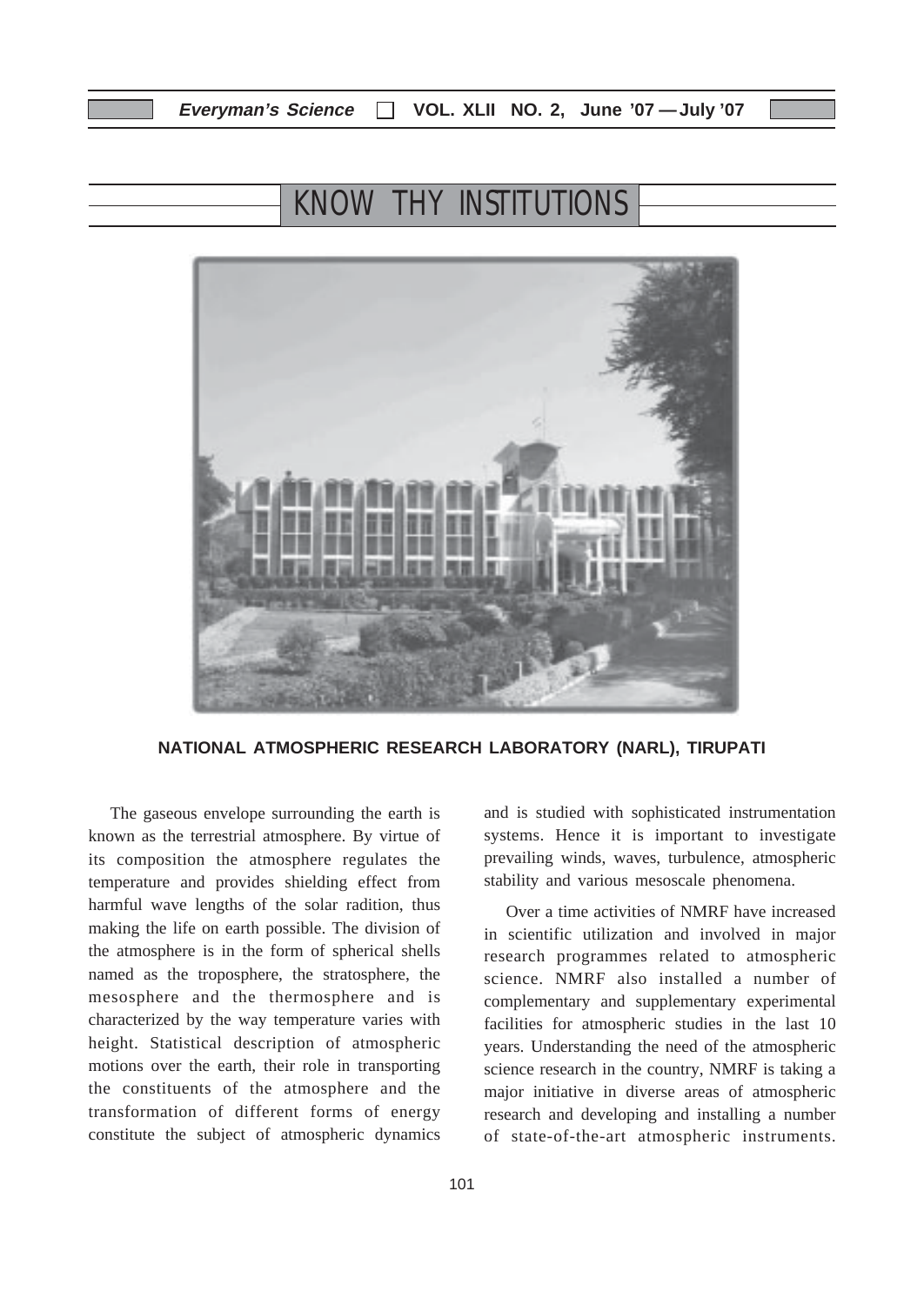Considering these facts and to give wider scope, name of the center is changed as National Atmospheric Research Laboratory (NARL).

NARL is administered by a Governing Council consists of eminent scientists from various More importantly, reliable information for low latitudes is essential to improve our understanding of the climate and weather variation. This is more so for a country like India, whose economy is predominantly agriculture based. Indian scientists have carried out pioneering research work in the fields of astronomy and astrophysics, solar/ interplanetary medium, earth's upper atmosphere/ ionosphere, aeronomy/middle atmosphere and weather/climate phenomena. Realizing the importance of the middle atmospheric dynamics and other physical processes, the Indian scientists initiated major scientific studies under the Middle Atmospheric Programme (MAP). Under this programme, a state-of-the-art Mesosphere-Stratosphere-Troposhere (MST) radar was established at Gadanki near Tirupati as a national facility. This facility was registered as National MST Radar Facility (NMRF), an autonomous Scientific Society under Department of Space, Government of India in 1993.

The Governing Council sets broad policy guidelines for NARL. A Scientific Advisory Committee (SAC) consisting of eminent scientists in the field of atmospheric science, monitors the activities and progress of NARL and provides future directions of research activities. Now NARL has become a prime centre for atmospheric research in the country and operates a state-of-the-art MST radar, Rayleigh/Mie Lidar, Boundary Layer Lidar, Sodium Lidar, Lower Atmospheric Wind Profiler (LAWP), Disdrometer, Optical Rain Gauge (ORG), Dual frequency GPS receiver, Automatic Weather Station (AWS), and balloon-borne experiments in campaign mode. Salient features and the capabilities of the experimental facilities are given in detail.

#### **ONGOING PROJECTS**

## **(I) Coherent Radar Imaging/spatial Domain Interferometry (CRI/SDI)**

National Atmospheric Research Laboratory has taken up CRI/SDI project, which will enhance the capabilities of the present MST radar by many folds. The existing MST radar, with a  $32 \times 32$  antenna phased array and a single backend receiver, was originally configured for Doppler Beam Swinging (DBS) mode. A brief description of the ongoing project is given below :

#### **Transmitting system**

The existing antenna array will be modified to obtain a broad beam with 10° width for the purpose transmission. The central  $16 \times 32$  part of the array will be phase coded in a similar fashion to that introduced for Jicamarca radar, Peru.

A peak power of 900 KW will be available when the array is phase coded. Provision will be made to retain the basic narrow beam, with 3<sup>°</sup> width and a peak power of 2500 KW for normal DBS mode of operation.

#### **Receiving system**

The receive antenna consists of 21 modules, each one being a small hexagonal array of 19 Yagi elements. Each antenna module will have a beam width of about 180 and connected to a dedicated receiver and data acquisition system. The receive array configuration is conceived keeping in mind the requirements for probing various regions of atmosphere, that is, ionosphere, Mesosphere, Stratosphere, Troposhere and boundary layer regions. This configuration supports to carry out experiments in SA, SDI, IDI, TDI, PBS and Imaging modes. The smallest and thelongest base line lengths available are 8m and 270m respectively. The RF front-end units will be placed in an enclosure located in the antenna field.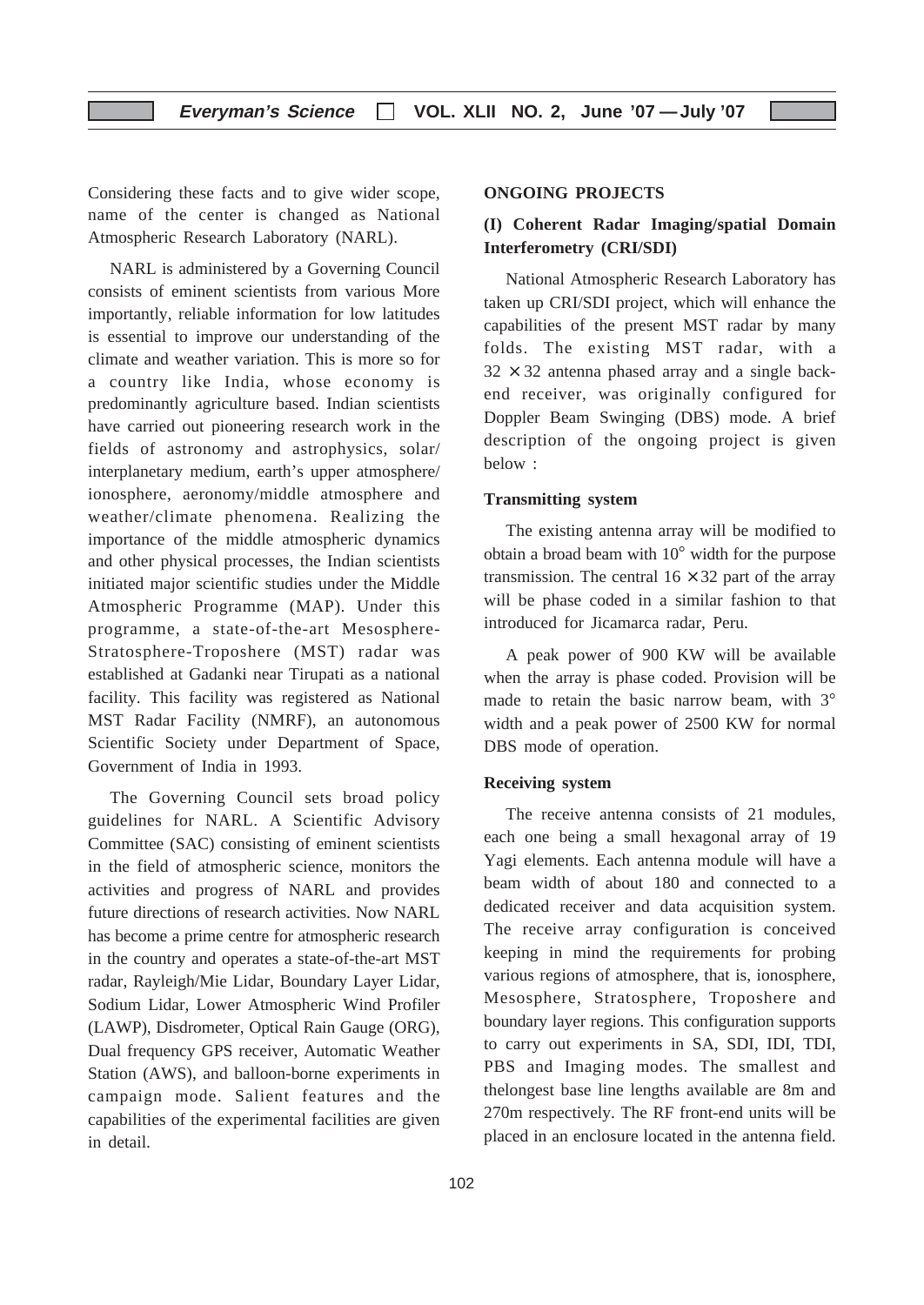The direct digital receivers with dedicated primary data recorders will be located in the instrumentation room. The receivers and the archival system are controlled by a master controller (server) through an optical network.

#### **Wide beam system**

A separate system is being developed for imaging the meteor trials, lightning, precipitation and convective events whose horizontal spatial extent is very large. Crossed Yagi antennas with 900 beam width will be used to cover the large horizontal extent of the atmosphere. A single crossed Yagi, connected to a 120 KW transmitter unit, is used for the transmission purpose and 17 dipoles will be configured in a '+' shaped array for reception. The dipoles are connected to the receivers, described above, through a switching network.

## **(II) Estimation of electron density profile using Faraday rotation using of coherent scattered signal**

Electron density measurements of the earth's ionosphere are extremely important for understanding the electrodynamics, plasma instabilities and more importantly for the contemporary interest to study the space weather. Local time and seasonal variability of the electron density is extremely important for academics well as practical purpose with applications to satellite communication & navigation, development of equatorial ionosphere model & its applications to remote sensing.

The conventional tools to measure electron density profile are rocket probes and incoherent scatter radar. The project being developed at NARL is based on the property of the propagation of the electromagnetic wave in an ionized medium. The Faraday rotation of the planepolarized wave traveling through the ionized medium is proportional to electron density. In this project, it is proposed to estimate the electron density profile using the coherent forward scattered signals from the ionosphere.

#### **(III) Rayleigh Doppler Lidar**

Interpretation of most of the middle and upper atmospheric dynamical and chemical data relies on the climatological description of the wind field. Rayleigh Doppler lidar is one instrument which monitors wind profiles continuously (though continuity is limited to clear meteorological conditions) in the middle atmosphere. A Doppler Rayleigh lidar, operating in incoherent mode, gives excellent wind and temperature information at altitudes with necessary spectral sensitivity.

It observes atmospheric winds by measuring the spectral shift of the scattered light, due to the motions of attmospheric molecules. The Doppler capability as an augmentation to the existing lidar is being designed to cover the height range of 30- 65 km, a region where radars cannot provide winds. With the addition of Doppler Rayleigh capability, NARL becomes a unique facility of providing a continuous profile of wind measurements, without any gaps, from near the ground to 110 km though with different techniques.

#### **Off-line Data Processing System**

NARL has established a full-fledged off-line data processing system with necessary software for user scientists of MST Radar and other systems. To support the user scientists on analysing their experimental data, centre has developed a versatile data processing package under MS Windows with networking environment. The data processing software package called **"ATMOSPHERIC DATA PROCESSOR" (ADP)** is a multi-purpose package with analysing, processing, disseminating and post processing utility under graphical environment. This is a user friendly menu-driven software package. The package supports complete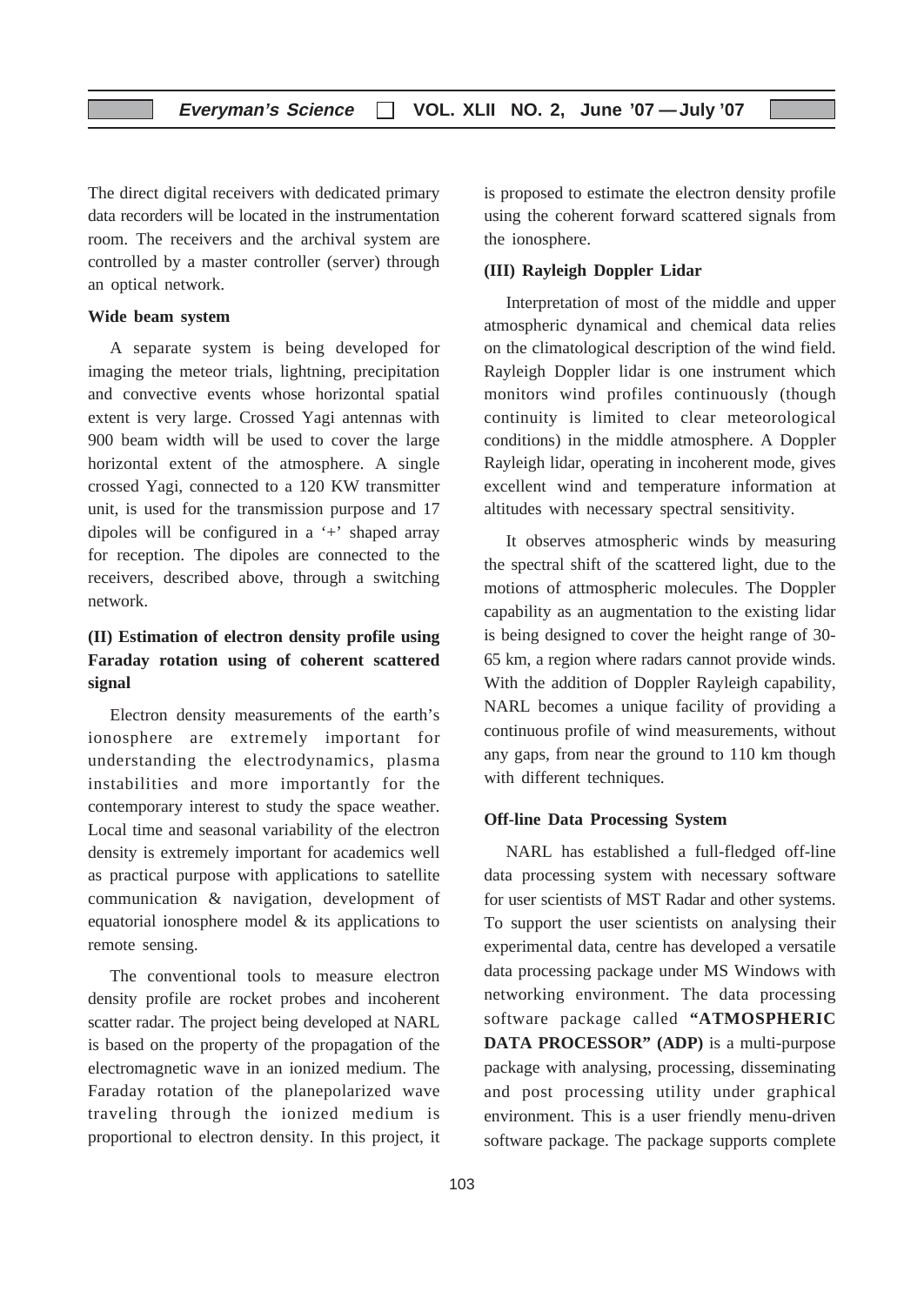signal processing to extract the atmospheric parameters such as three first order moments (Signal Power, Mean Doppler, Doppler Width) and the wind velocity in three directions (uvw). Extensive data searching and graphical support is provided to visualize and interpret the scientific observations.

*For more information please contact :*

Director, National Atmospheric Research Laboratory, Post Box : 123, Tirupati-517 502, India. Telephone + 91 85 85 272001 / 272002 Fax + 91 8585 272018/27202 Email narl@narl.gov.in

> ı П

# VERS TO "DOYOU KNOW

A1. Sparrow.

Г

ı Г ı

L Г I

- A2. A swan has 25,000 and a duck has 12,000 feathers.
- A3. About 50%.
- A4. Sodium and Chlorine.
- A5. The sex of the offspring depends on it, above 87°C it is male and below female.
- A6. 75-80% of taste is smell. The tongue can perceive only four tastes-sweet, salty, bitter and sour. The rest more complicated taste are actually smells. With nose closed, potato and apple taste the same.
- A7. 3% approximately.
- A8. Never.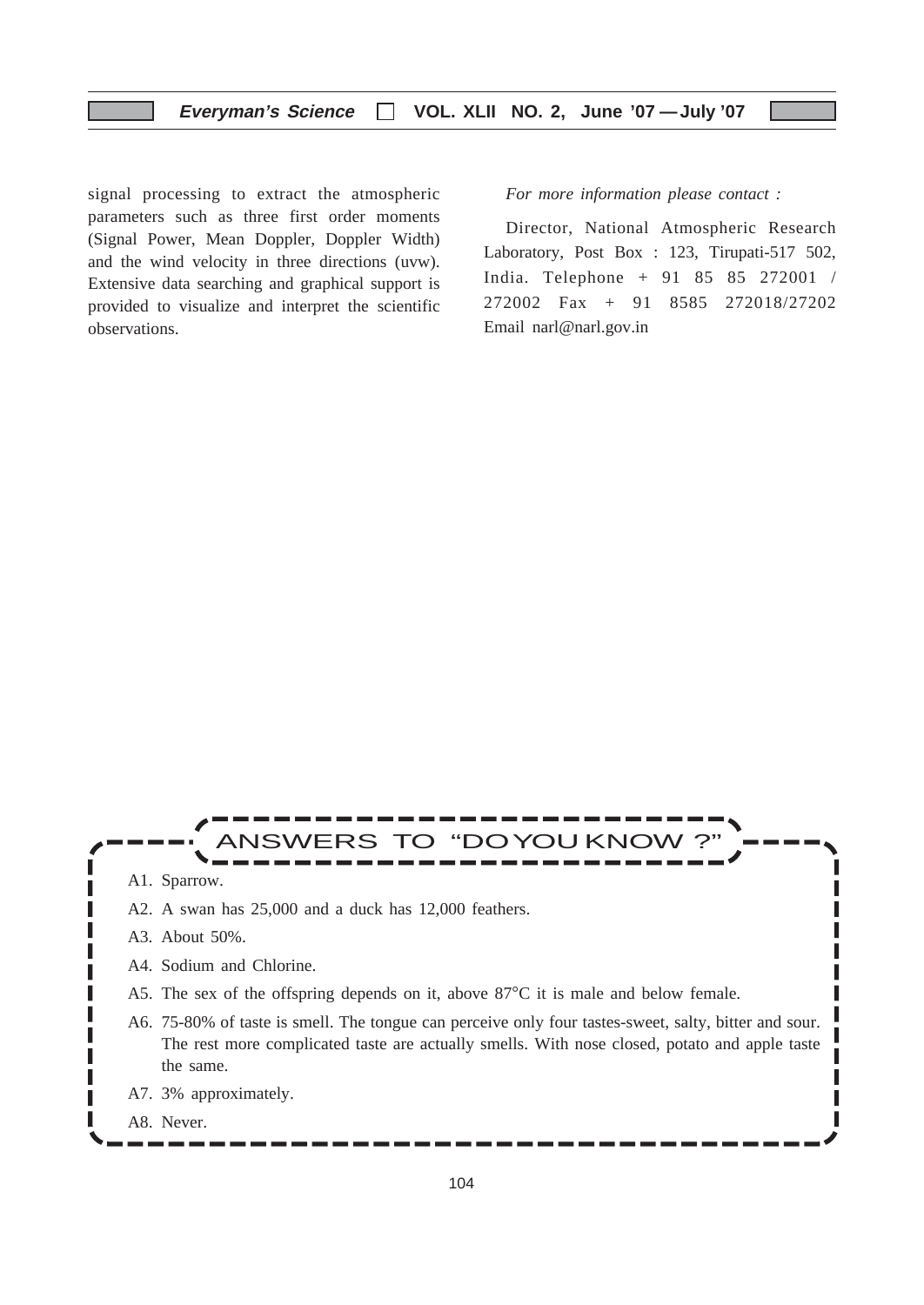# **Conferences / Meetings / Symposia / Seminars**

| <b>Date</b>            | <b>Topic</b>                                                                                      | <b>Contact</b>                                                                                                                                                               |
|------------------------|---------------------------------------------------------------------------------------------------|------------------------------------------------------------------------------------------------------------------------------------------------------------------------------|
| 15-18 October<br>2007  | <b>ASME India Oil and Gas Pipeline</b><br>Conference, New Delhi                                   | <b>Gauri Nath</b><br>Program Manager, Strategic Initiatives<br><b>ASME</b> International<br>3 Park Avenue, New York, NY 10016<br>Email: nathg@asme.org                       |
| 23-25 November<br>2007 | 7 <sup>th</sup> Annual Conference of the<br>Society of Pharmacovigilance, India.<br>Jaipur        | Dr. Anurag Tomar<br>NIMS City Centre, 4 Govind Marg,<br>Near Moti Dongri, Jaipur (Rajasthan)<br>Email: sopijaipur@yahoo.com                                                  |
| 14-16 December<br>2007 | International Conference on<br>Web Engineering & Applications,<br>Bhubaneswar                     | Dr. Jibitesh Mishra<br>IT College of Engineering & Technology<br>Ghatikia, Bhubaneswar-751003<br>Email ID: mishrajibitesh@yahoo.com                                          |
| 17-20 December<br>2007 | International Conference on<br>Microwaves & Optoelectronics,<br>Aurangabad                        | Dr. S. C. Mehrotra<br>Dept. of Computer Science<br>& Information Technology<br>Dr. Babasaheb Ambedkar<br>Marathwada University<br>Aurangabad<br>Email: chairman@icmo2007.org |
| 28-30 December<br>2007 | International Conference on<br><b>Information and Communication</b><br><b>Technology, Manipal</b> | Dr. Manohara Pai M M<br>Dept. of Information and Communication<br>Technology, Manipal Institute of<br>Technology, Manipal 576 104<br>Email: icicot07@manipal.edu             |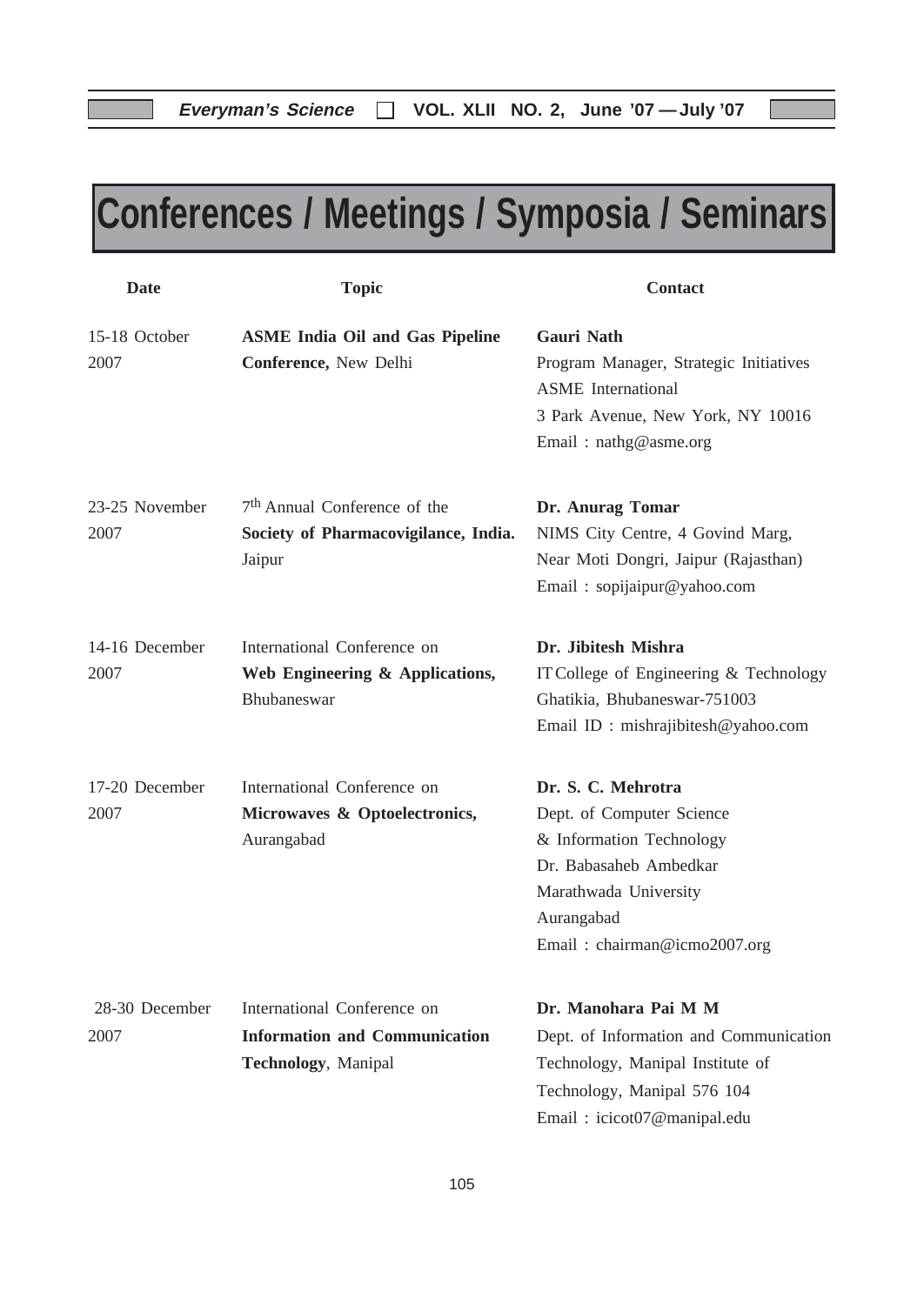## **Everyman's Science VOL. XLII NO. 2, June '07 —July '07**

| <b>Date</b>   | <b>Topic</b>                     | <b>Contact</b>                            |
|---------------|----------------------------------|-------------------------------------------|
| 3-7 January   | 95th Indian Science Congress,    | <b>General Secretary</b>                  |
| 2008          | Visakhapatnam                    | The Indian Science Congress Association   |
|               |                                  | 14 Biresh Guha Street, Kolkata-700 017    |
|               |                                  | Email: $iscacal@vsnl.net$ .               |
| 5-8 January   | World Congress on Psychology and | <b>Shruti,</b> 102/45 Silver Oaks         |
| 2008          | <b>Spirituality India, Delhi</b> | DLF City 1, Gurgaon 122002                |
|               |                                  | Haryana                                   |
|               |                                  | Email: $shruti@auromial.net$              |
| 3-6 February, | 1st International Conference on  | <b>Organizing Secretariat, ICDDD 2008</b> |
| 2008          | Drug Design and Discovery,       | Executive Suite Y-26, PO BOX 7917         |
|               | Dubai                            | Saif Zone, Sharjah, U.A.E.                |
|               |                                  | Email: info@icddd.com                     |

Kindly send detailed news of upcoming Seminar / Symposia / Conference (atleast 6 months before the date of commencement) to be published in **Everyman's Science**.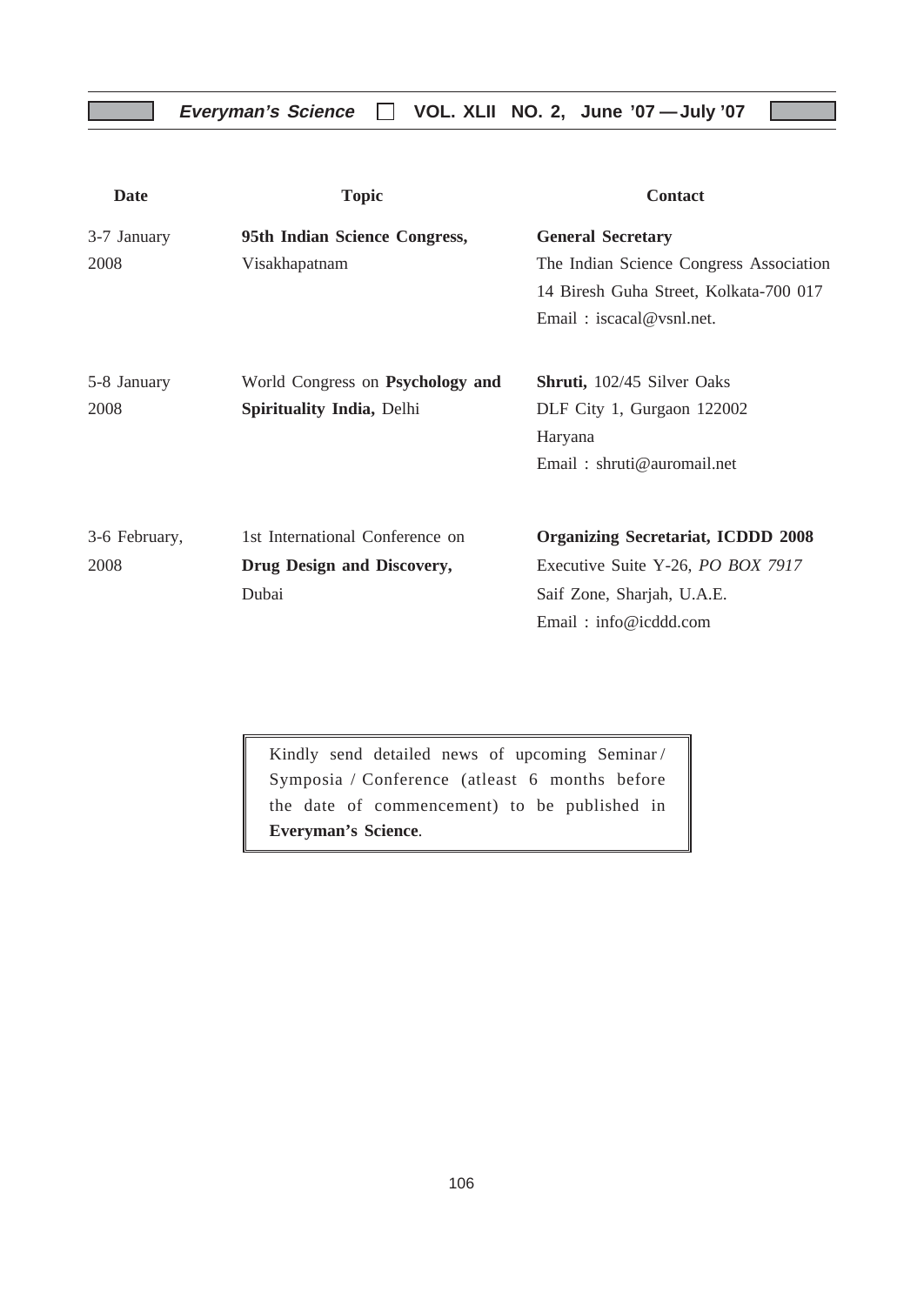## **S & T ACROSS THE WORLD**

#### **AGRICULTURE BASED ON ZODIAC**

A series of lectures delivered by an Austrian philosopher, Rudolf Stainer, eighty-three years ago, has led to the adoption of several innovative agricultural practices in Karnataka, Andhra Pradesh and Tamil Nadu these days.

These operations are based on the zodiac principles of the crop calendar, which is similar to the almanac for humans, and is referred to as biodynamic farming. The basic theory is that the 12 zodiac signs, connected to the movement of the moon, are divisible into four groups, corresponding to the four basic elements of earth, fire water, and air, and each group has a certain influence on plant life. Thus, Taurus, Virgo, and Capricorn are connected with the soil, and help in the development of the root systems, while Gemini, Libra and Aquarius are connected with air and sunlight and help in flowering. Similarly, Cancer. Scorpio and Pisces said to relate to water and influence leaf development, while Aries. Leo and Sagittarius are concerned with fire and help in the development of fruit and seed.

According to this theory, field preparation, manture application and transplanting of seedings should be done during the waxing phase of the moon, while sowing, foliar operations, and harvesting should be done during the moon's waning phase.

The results of biodynamic farming are reported to be encouraging enough to get the Indian Council of Agricultural Research (ICAR) and the National Horticultural Board (NHB) interested in these techniques, and the harvest is supposed to have better taste and aroma compared to conventional methods.

*(Business Line, Nov 21, 2006)*

## **TWIN CHAMBERED IMPREGNATION PLANT**

Proomivac Engineers, a Delhi-based firm, has developed a double chambered continuous impregnation plant which is designed to ensure high quality of impregnation at a much faster rate than the conventional type.

Both the chambers in turn can be used for impregnation as well as for storage, thereby not only increasing storage capacity but in saving time.

The tanks are fabricated from MS plate of appropriate thickness, and are fitted with leak proof lids with handles. Two viewing ports are provided on each tank for observing the process under light. Each tank is provided with a vacuum gauge, vacuum line valve, and air leak valve. At the bottom is the impregnate admittance valve, the drain valve, and the inter-transfer valve. The unit is mounted on angle iron stand for facilitating smooth and easy operations. A double stage high vacuum pump driven by an electric motor is supplied with each unit.

A specially fabricated liquid trapping-cum-filter assembly is incorporated between the vacuum pump and chambers to check the back flow of oil and impregnant in case of sudden stoppage of pump due of failure of electricity or otherwise.

*(Evn. Pollution Control Journal, Jan-Feb 2007)*

#### **STEM CELLS TO TREAT BRAIN DISEASE**

Stem cells taken from the embryos and fetuses of humans left over in fertility clinics and transplanted into mice brain with the equivalent of Sandhoff disease, have been found to move through the brains of the diseased mice, to take on jobs of damaged neurons, thereby delaying fatal brain and nerve disorders.

These findings have been reported in a study published in the journal *Nature Medicine* and may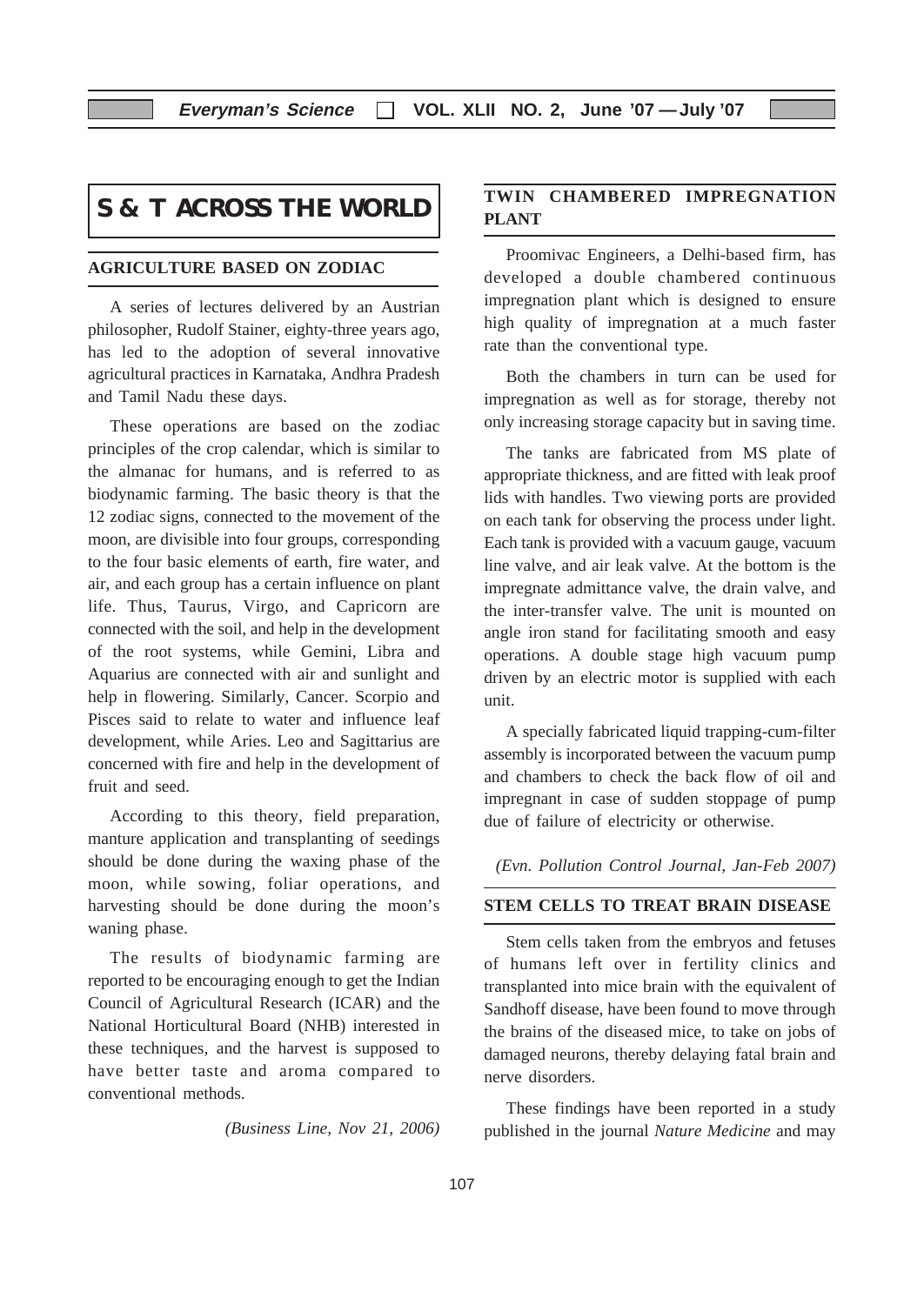#### **Everyman's Science VOL. XLII NO. 2, June '07 —July '07**

hold the key to treating several neurodegenerative diseases, such as Parkinson's, Alzheimer's and amyotrophic lateral sclerosis, also known as ALS or Lou Gehrig's disease.

Sandhoff disease is marked by severe inflammation of the brain cells causing mental retardation and motor dysfunction and in the case of the young, death typically occurs in infancy. It is very difficult to treat this condition, because of the blood-brain barrier which acts as a molecular gateway that keeps many drugs out of the brain, and children with Sandhoff rarely live beyond the age of 6.

It was noted that the cells which were transplanted into the brains of mice, created no side effects, and the treated mice lived 70 percent longer than the untreated mice. Eventually the disease came back, but the researches feel that it might be possible to keep the disease at bay by giving booster injections of stem cells to take over the functions of the multed natural brain cells.

*(Scientific American, Mar 12, 2007)*

#### **GETTING TAN WITHOUT SUNLIGHT**

Researchers at Harvard's Dana Farber Cancer Institute have discovered that a protein known as p53, which has long been considered the master regulator of the genome because of its ability to repair damaged DNA, triggers off a chemical cascade leading to the production of melanin or pigment without needing the sun.

When the protein is disabled, it cannot fulfil its role in tumour suppression, by providing melanin cover, as a result of which the tumour cells proliferate unchecked leading to melanoma or skin cancer.

*(Scientific American, Mar 12, 2007)*

#### **RESTENOSIS**

Restenosis is the process where even after angioplasty and the insertion of a stent to keep the artery open, in 25-30 percent of the cases, the artery becomes blocked again.

Researchers, in the USA, after studying two breeds of pigeons, one that is genetically susceptible to heart attacks and the other that is resistant, believe that genetic factors which stimulate the uncontrolled growth of smooth muscle cells from the heart vessels may be to blame for the blockage.

*(News-Medical. Net, Feb 22, 2007)*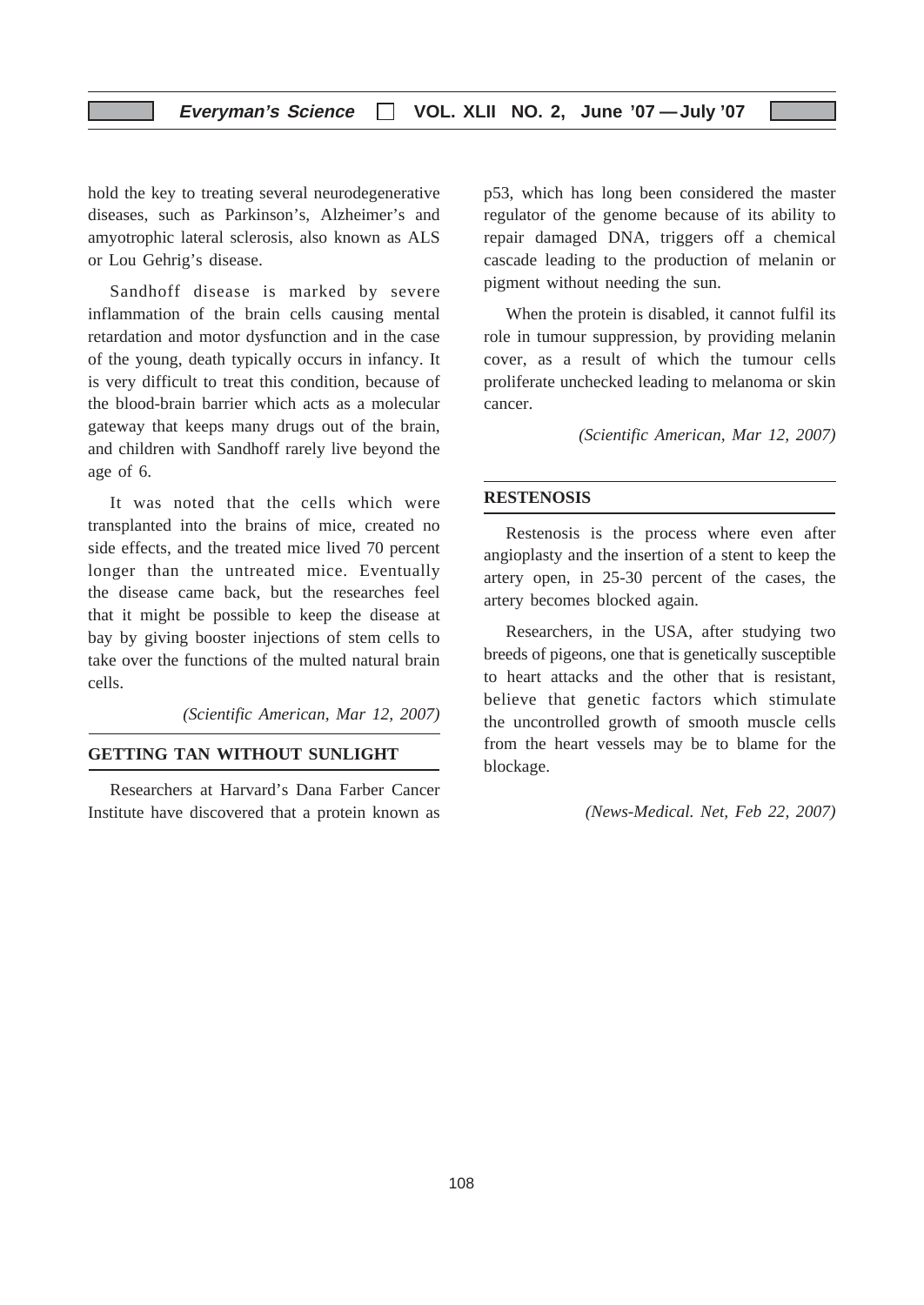

रतीय विज्ञान कांग्रेस संस्था

 $14$ , उ० विरेश गृह स्ट्रीट, कोलकाता  $700017$ , भारत

**THE INDIAN SCIENCE CONGRESS ASSOCIATION**

14, Dr. Biresh Guha Street, Kolkata-700 017, INDIA

|  | Telegram : SCICONG : CALCUTTA           |  | Fax: $91-33-2287-2551$     |
|--|-----------------------------------------|--|----------------------------|
|  | Telephone : (033) 2287-4530, 2281-5323  |  | E-mail: $iscacal@vsnl.net$ |
|  | Website : http://sciencecongress.nic.in |  | iscacal $2004@$ vahoo.com  |

| rax | $91 - 33 - 2287 - 2221$   |
|-----|---------------------------|
|     | E-mail: $iscaca@vsnl.net$ |
|     | iscacal_2004@yahoo.com    |

#### **Terms of Membership and Privileges of Members :**

Membership of the Association is open to persons with *Graduate or equivalent academic qualification* and interested in the advancement of science in India.

1. **Member :** A person willing to be enrolled as new Member has to pay an annualsubscription of Rs. 200/ **along with an admission fee of Rs. 50/-** (for foreign\* U.S. \$70) only. The annual subscription of a Member shall become due on the 1st April of each year. Anyone who fails to pay the subscription on or before the *15th July* in any year shall lose the right of voting and / or holding any office of the Association for that year. A Member failing to pay the annual subscription by the end of March of the following year shall cease to be a Member.

Members may contribute papers for presentation at the Science Congress. They will receive, free of cost, reprint of the Proceedings to Session of any one section of their interest and also the bi-monthly journal of the Association "Everyman's Science".

- 2. **Sessional Member :** Sessional members are those who join the Association for the Session only. A Sessional Member has to pay a subscription of Rs. 250/- (for foreign U.S. \$60) only.
- 3. **Student Member :** A person studying at the under-graduate level may be enrolled as a Student Member provided his/her application be duly certified by the Principal/Head of the Department. A Student Member shall have the right to submit papers for presentation at the Session of the Congress of which he/she is a member, provided such papers be communicated through a Member, or an Honorary Member of the Association. He/she shall not have the right to vote or to hold any office. A Student Member shall not be eligible to participate in the Business meetings of the Sections and the General Body.
- 4. **Life Member :** A Member may compound all future annual subscriptions by paying a single sum of Rs. 2000/- (for foreign U.S. \$ 500) only. Any person who has been continuously a member for 10 years or more, shall be allowed a reduction in the compounding fee of Rs. 50/- for every year of such membership, provided that the compounding fee shall not be less than Rs. 1,200/- (for foreign U.S. \$ 12.50 and U.S \$ 300 respectively). A Life Member shall have all the privileges of a member during his/her lifetime.

<sup>\*</sup>*Admission fee of Rs. 50/- is needed only for becoming a new annual member and not for sessional member / life member / Institutional member / student member / donor.*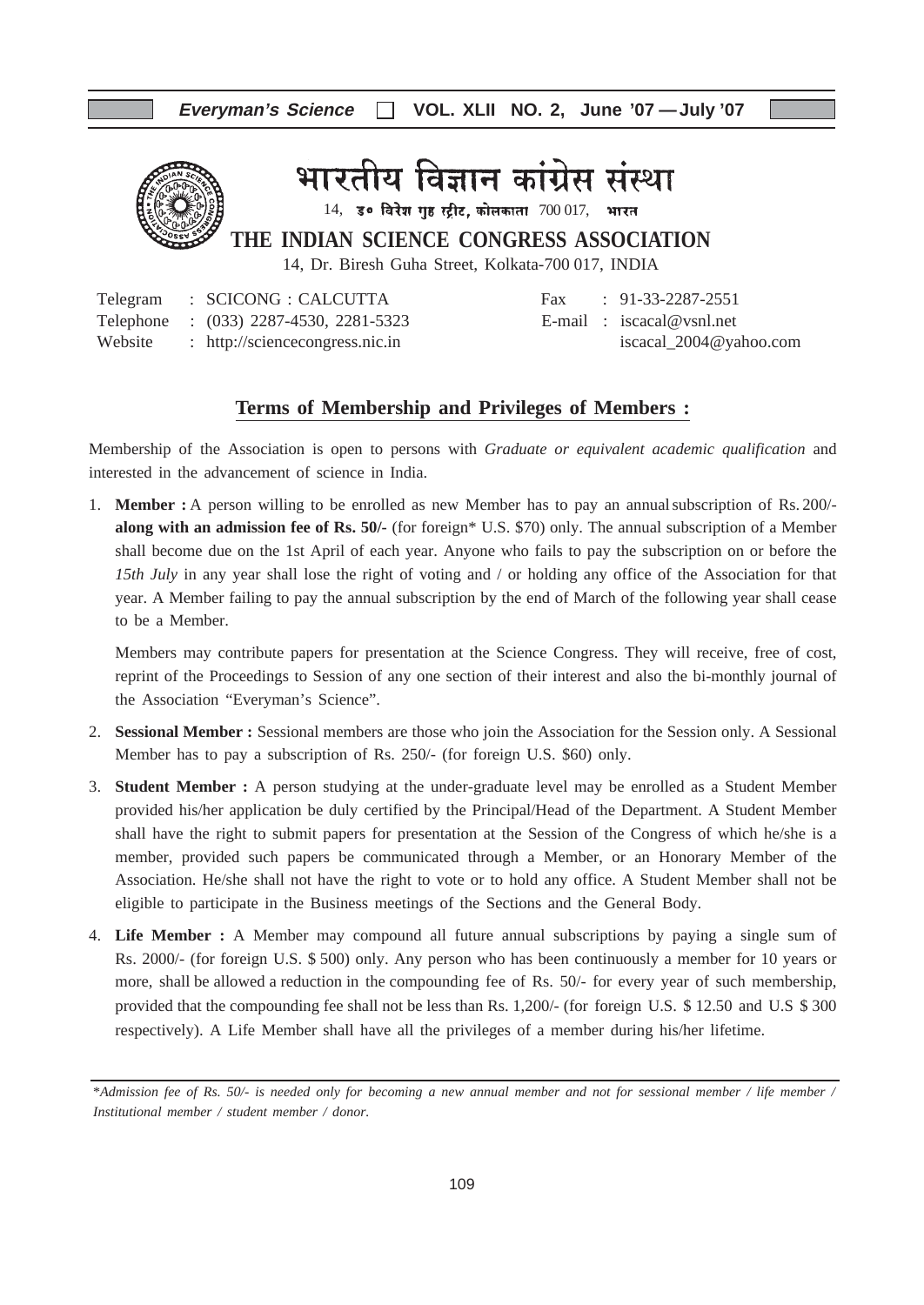#### **Everyman's Science VOL. XLII NO. 2, June '07 —July '07**

- 5. **Institutional Member :** An Institution paying a subscription of Rs. 5,000/- (for foreign U.S. \$ 2,500) only, can become an Institutional Member of the Association. It shall be eligible to nominate one person as its representative to attend Annual Session of the Science Congress. An Institutional Member shall be eligible to receive, free of cost, a copy of the complete set of Proceedings of the Annual Science Congress Session as also a copy of the Association's journal "Everyman's Science".
- 6. **Donor :** Any person paying a lump sum of Rs. 10,000/- (for foreign U.S. \$5000) only, can become a Donor of the Assocaiation. An *INDIVIDUAL DONOR* shall have all the rights and privileges of a member during his/her lifetime. An Institution paying a lump of Rs. 50,000/- (for foreign U.S. \$25,000) only, can become **INSTITUTIONAL DONOR** of the Association, which shall have the right to nominate one person as its representative to attend Annual Session of the Science Congress. An Institutional / Individual Donor shall be eligible to receive, free of cost, a copy of the complete set of Proceedings of the Annual Science Congress as also the Association's journal "Everyman's Science".
- A) **Presentation of Papers :** A copy of complete paper accompanied by an abstract in triplicate not exceeding one hundred words and not containing any diagram or formula, must reach the Sectional President General Secretary (Hqrs) Latest by *September 15*, each year.
- B) Members of all categories are entitled to railway Concession of return ticket by the same route with such conditions as may be laid down by the Railway Board for travel to attend the Science Congress Session provided that their travelling expenses are not borne, even partly, by the Government (Central or State), Statutory Authority or an University or a City Corporation.
- C) Members of all categories are entitled to reading facilities between 10.00 a.m. to 5.30 p.m. on all weekdays (except Saturdays & Sundays) in the library of the Association.
- D) Members of all categories may use Guest House facilities, Lecture Hall hiring at the rates fixed by the Association from time to time.
- Note : All Money Orders, Bank Drafts etc. should be drawn in favour of "*Treasurer, The Indian Science Congress Association*". Members are requested to mention their Card No. while making any correspondence to ISCA office.

<sup>\* (</sup>A Foreign Member means one who is normally resident outside India.)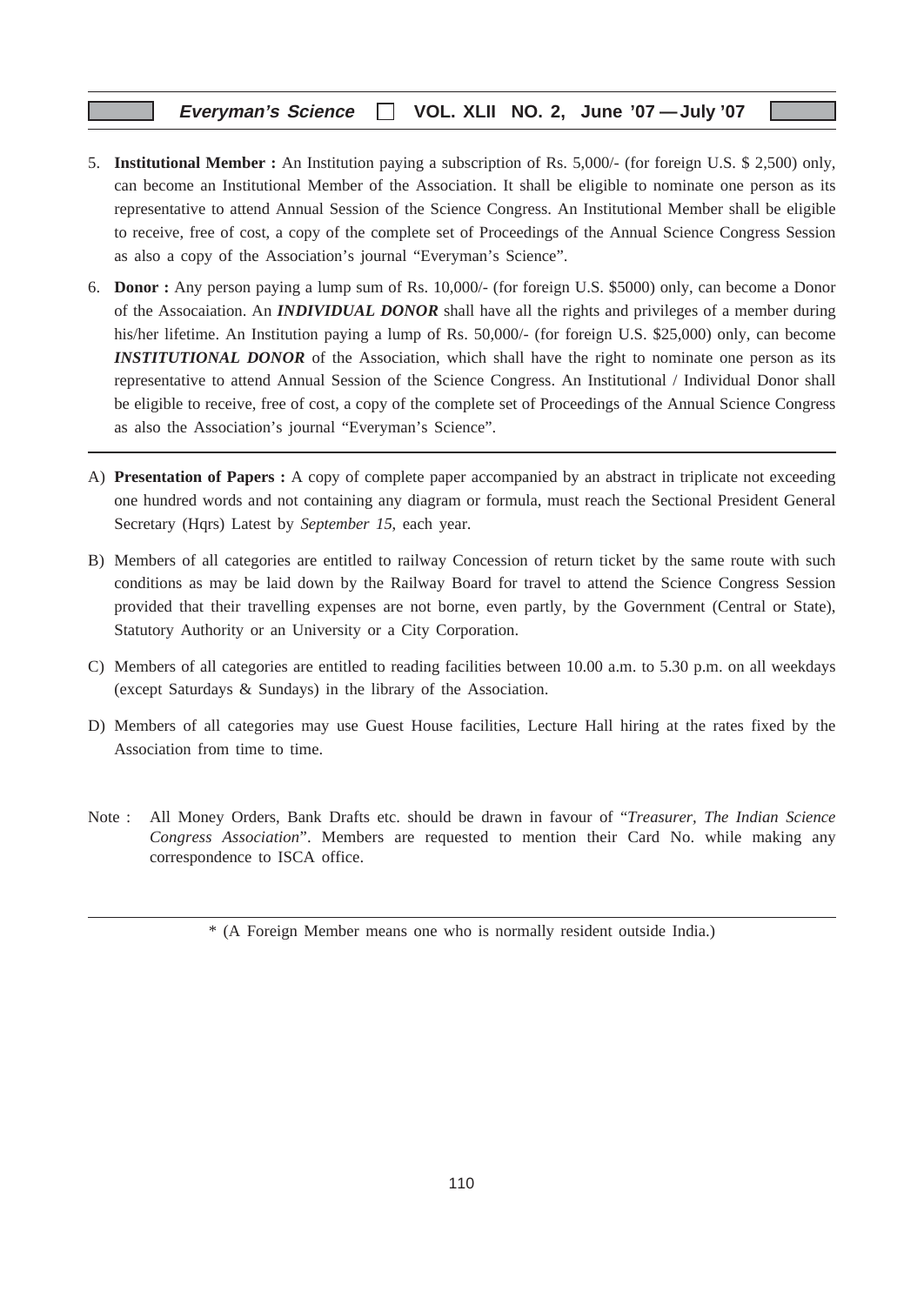## **Everyman's Science VOL. XLII NO. 2, June '07 —July '07**

## भारतीय विज्ञान कांग्रेस संस्था

 $14$ , उ० विरेश गृह स्ट्रीट, कोलकाता  $700017$ , भारत

**THE INDIAN SCIENCE CONGRESS ASSOCIATION**

14, Dr. Biresh Guha Street, Kolkata-700 017, INDIA

Telegram : SCICONG : CALCUTTA Fax : 91-33-2287-2551 Telephone : 2287-4530, 2281-5323 E-mail : iscacal@vsnl.net Website : http://sciencecongress.nic.in iscacal\_2004@yahoo.com

## APPLICATION FORM FOR MEMBERSHIP

To

The General Secretary The Indian Science Congress Association 14, Dr. Biresh Guha Street, Kolkata-700 017

Stamp Size Photograph

Dear Sir,

I like to be enrolled as a Member / Life Member / Donor / Sessional Member / Student Member / of The Indian Science Congress Association.

I am sending herewith an amount of Rs. ............... in payment of my subscription by Bank Draft / Money Order / Cash for Membership / Life Membership Subscription / from the year 1st April 200 ...... to 31st March  $200$  ......

I am interested in the following section (Please tick any one).

#### **SECTIONS**

- 1. Agriculture and Forestry Sciences
- 2. Animal, Veterinary and Fishery Sciences
- 3. Anthropological and Behavioural Sciences (including Archaeology and Psychology & Educational Sciences)
- 4. Chemical Sciences
- 5. Earth System Sciences
- 6. Engineering Sciences
- 7. Environmental Sciences
- 8. Information and Communication Science & Technology (including Computer Sciences)
- 9. Materials Science.
- 10. Mathematical Sciences (including Statistics)
- 11. Medical Sciences (including Physiology)
- 12. New Biology (including Bio-Chemistry, Biophysics & Molecular Biology and Biotechnology)
- 13. Physical Sciences
- 14. Plant Sciences

(Please type or fillup in Block Letters)

| Name (in block letters) :                               |                |                   |                    |
|---------------------------------------------------------|----------------|-------------------|--------------------|
|                                                         | <b>SURNAME</b> | <b>FIRST NAME</b> | <b>MIDDLE NAME</b> |
| Academic Qualifications :<br>(Evidence to be submitted) |                |                   |                    |
| Designation :                                           |                |                   |                    |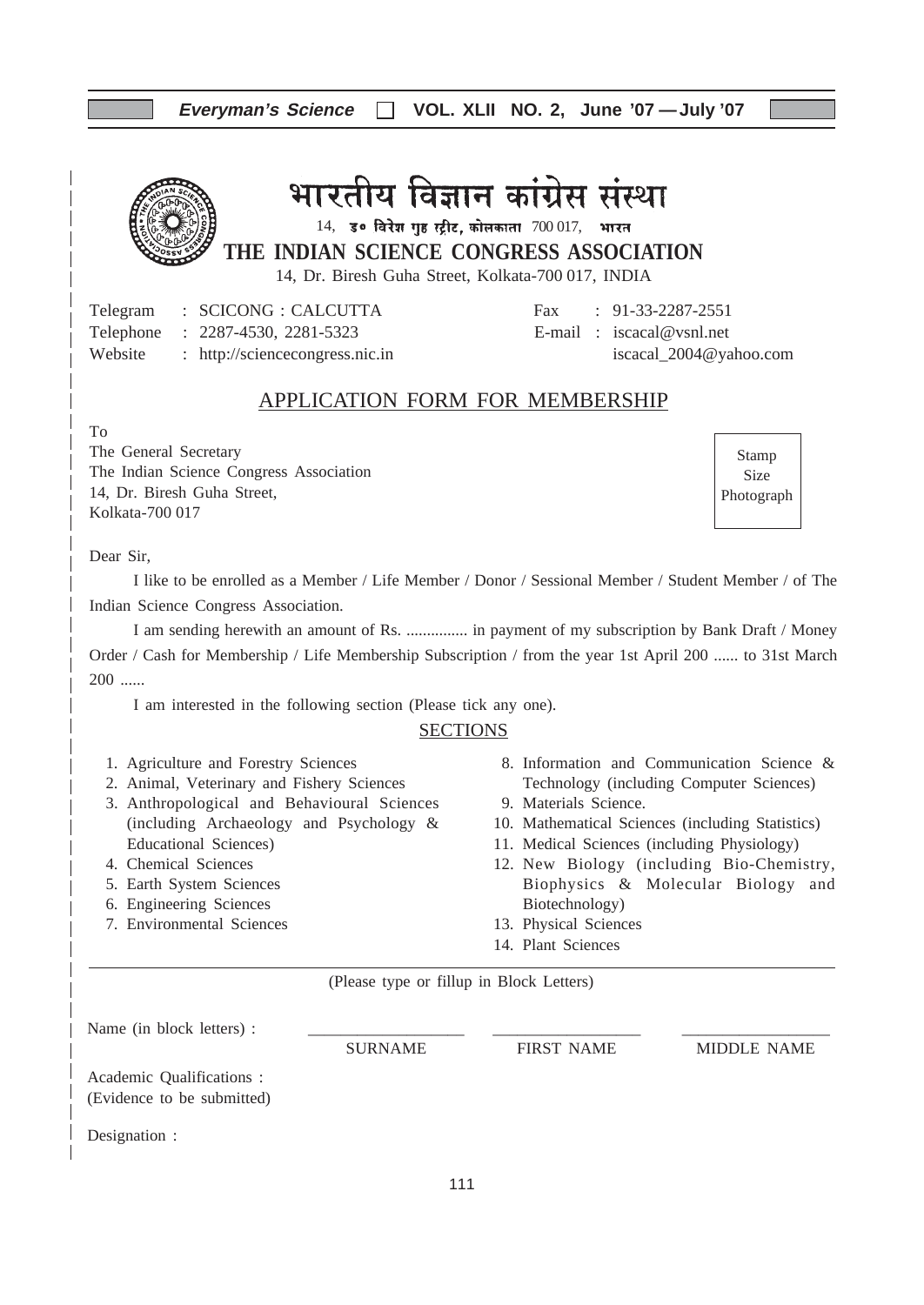Address for Communication : (including State, City/Town and Pin code)

Phone No. & e-mail

Permanent Address :

Yours faithfully

Date : Signature  $\sum_{n=1}^{\infty}$  Signature

- *As per resolution of Executive Committee in its meeting held on October 10, 2004 application for membership of ISCA in 'Care of' of some other person is generally discouraged. However, if in the application form "care of" address is given then there should be also signature of the person in whose name "care of" is given.*
- *Admission fee of Rs. 50/- is needed only for becoming a new annual member and not for sessional member / life member / Institutional member / student member / donor.*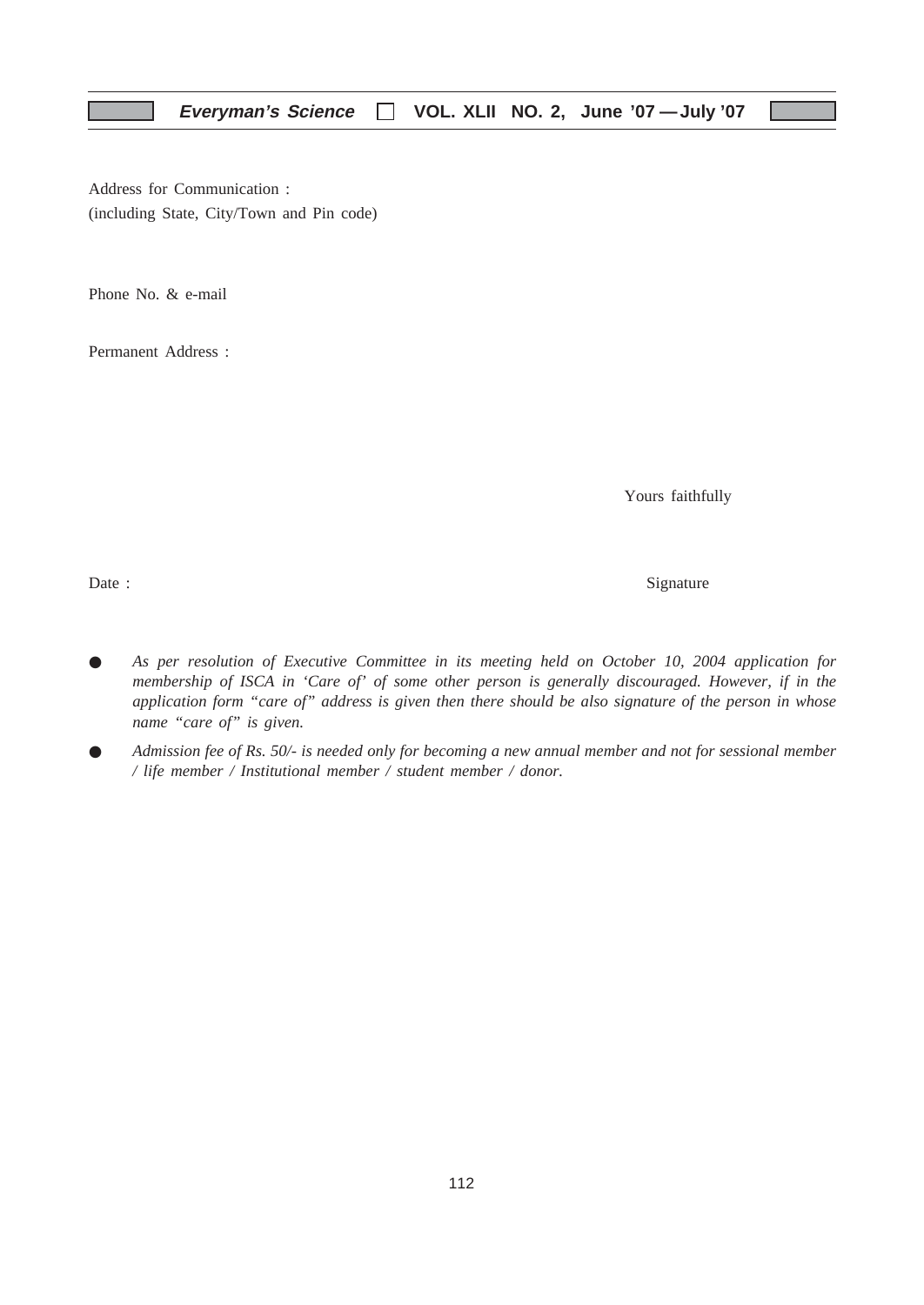## **Everyman's Science VOL. XLII NO. 2, June '07 —July '07** MEMBERS OF THE COUNCIL FOR 2007-2008

113

**General President** Prof. R. Ramamurthi, Tirupati **Immediate Past General President** Prof. Harsh Gupta, Hyderabad **General President-Elect** Dr. T. Ramasami, New Delhi **General Secretary (Headquarters)** Prof. Avijit Banerji, Kolkata **General Secretary (Outstation)** Prof. Dr. Ashok K. Saxena, Kanpur **Treasurer** Prof. Col. Dr. Ranajit Sen, Kolkata **Elected Members of the Executive Committee** Dr. (Mrs.) Vijay Laxmi Saxena, Kanpur Dr. D. Dalela, Lucknow Prof. Geetha Bali, Bangalore Prof. P. V. Arunachalam, Tirupati Dr. A. B. Banerjee, Kolkata Prof. Ranjit K. Verma, Bodh Gaya Prof. Santosh Kumar, Bhopal Dr. S. Z. Qasim, New Delhi Prof. R. C. Sobti, Chandigarh Prof. Dr. Ajit Varma, Noida **Representative of the Department of Science & Technology, Government of India** Dr. T. Ramasami, New Delhi **Local Secretaries** Dr. P. Veerraju, Visakhapatnam Dr. P. Rajendra Prasad, Visakhapatnam **Past General Presidents** Prof. M. S. Swaminathan, Chennai Dr. H. N. Sethna, Mumbai Prof. A. K. Sharma, Kolkata Prof. M. G. K. Menon, New Delhi Prof. R. P. Bambah, Chandigarh Prof. (Mrs.) Archana Sharma, Kolkata Prof. C. N. R. Rao, Bangalore Dr. A. P. Mitra, New Delhi Prof. Yash Pal, Noida Prof. D. K. Sinha, Kolkata Dr. Vasant Gowariker, Pune Prof. P. N. Srivastava, Haryana Dr. S. C. Pakrashi, Kolkata Prof. U. R. Rao, Bangalore Prof. S. K. Joshi, New Delhi Dr. P. Rama Rao, Hyderabad Dr. (Mrs.) Manju Sharma, New Delhi Dr. R. A. Mashelkar, Pune Dr. R. S. Paroda, Uzbekistan Prof. S. S. Katiyar, Kanpur Dr. K. Kasturirangan, Bangalore

Prof. Asis Datta, New Delhi Prof. N. K. Ganguly, New Delhi Dr. I. V. Subba Rao, Secunderabad **Past General Secretaries** Dr. (Miss) S. P. Arya, New Delhi Prof. H. P. Tiwari, Allahabad Prof. S. P. Mukherjee, Kolkata Dr. (Mrs.) Yogini Pathak, Vadodara Prof. Uma Kant, Jaipur Prof. B. Satyanarayana, Hyderabad Prof. B. P. Chatterjee, Kolkata Prof. S. P. Singh, Kurukshetra **Past Treasurer** Dr. S. B. Mahato, Kolkata **Sectional Presidents** Prof. Biswapati Mandal, Kalyani Prof. (Dr.) Upinder Dhar, Ahmedabad Prof. N. K. Kaushik, Delhi Dr. V. P. Dimri, Hyderabad Dr. Gurdip Singh, Mohali Prof. V. K. Verma, New Delhi Dr. A. K. Nayak, Patna Prof. S. N. Sahu, Bhubaneswar Prof. M. R. Adhikari, Kolkata Prof. Col. Dr. Ranajit, Sen, Kolkata Prof. P. R. Sudhakaran, Trivandrum Prof. Lalan Jha, Darbhanga Prof. S. V. S. Chauhan, Agra **Elected Members of the Council** Mr. Gauravendra Swarup, Kanpur Prof. P. C. Trivedi, Jaipur Prof. K. C. Pandey, Lucknow Prof. Nirupama Agrawal, Lucknow Prof. K. Janardhan Reddy, Hyderabad Dr. Dhyanendra Kumar, Arrah Dr. M. Aruchami, Coimbatore **Representative of the Kolkata Municipal Coroporation** Mr. N. B. Basu, Kolkata **Co-opted Members of the Finance Committee** Prof. D. K. Sinha, Kolkata **Co-opted Members of the Establishment Committee** Prof. S. C. Pakrashi, Kolkata Mr. N. B. Basu, Kolkata **Editor-in-Chief of Everyman's Science** Prof. S. P. Mukherjee, Kolkata **Representative of Indian National Science Academy (INSA) Council** Prof. A. Verma, New Delhi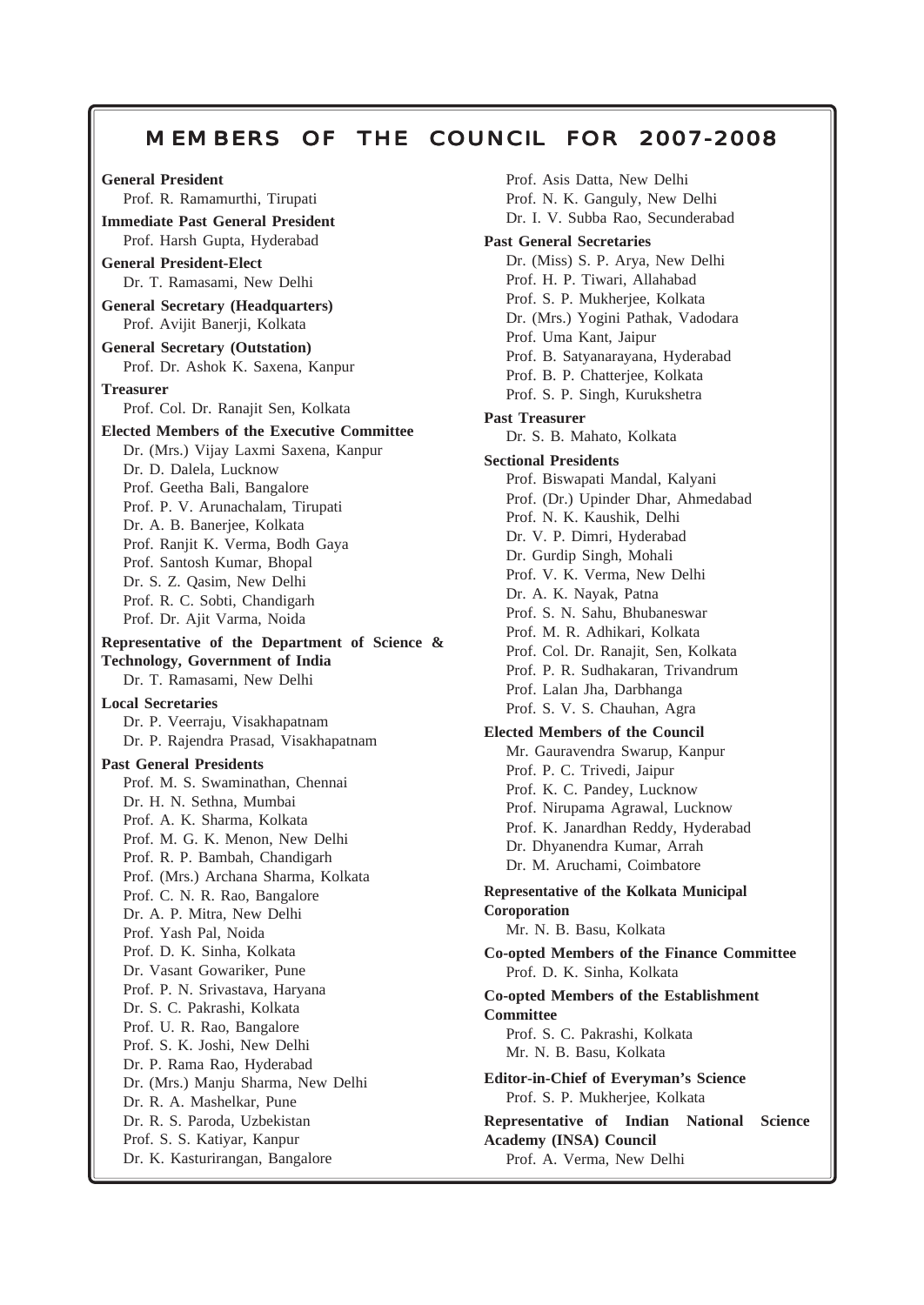## *GUIDELINES FOR SUBMISSION OF MANUSCRIPTS*

**Everyman's Science VOL. XLII NO. 2, June '07 —July '07**

1. Everymans's Science intends to Propagate the *latest message of science* in all its varied branches to its readers and through them, to every one interested in Science or Engineering or Technology. *Research articles* usually meant for publication in periodicals devoted to particular branches of Science & Technology and addressed to specialised sections of the readers, are not appropriate for Everyman's Science. Instead, popular or easily intelligible expositions of new or recent developments in different branches of Science & Technology are welcome.

2. Manuscripts should be typewritten on one side of the paper with double spacing. Articles should be written generally in non-technical language and should not ordinarily *exceed 2000 words.* Articles must be understandable by the average enthusiastic readers with some modest scientific background but outside the field. It should not be a review article in a specialised area. Without being too technical, it must also reflect state of the art situation in the field. *A summary* in 50 words should be submitted along with the paper highlighting the importance of the work. *Two copies* of the manuscript complete in all respects should be submitted. The title should be written in capital letters and name(s) of the author(s) should be given along with the Department, Institution, City and Country of each author.

3. Illustration & Tables : The size of illustrations should be such as to permit reduction to about one-third. Legends and captions should be typed on a separate sheet of paper. Photographs should be on glossy paper with strong contrast in black and white. Typed tables should be in separate pages and provided with titles and their serial numbers. The exact position for the placement of the tables should be marked in the script. Authors are specially requested to reduce the number of tables, illustrations and diagrams to a minimum (maximum of 3)

4. References : References to be given on a selective basis, (maximum of 10) and the order of placement should be numerically with (a) name(s) of the author(s) (surname last), (b) name of the journal in abbreviated form according to the 'World list of Scientific Periodicals' and in italics, (c) volume number (in bold) (d) page number and (e) year of publication.

For citations of books the author's name should be followed by the (a) title of the book, (b) year of publication or edition or both, (c) page number, (d) name of publishers, and (e) place of publication.

5. The Indian Science Congress Association and the Editors of Everyman's Science assume no responsibility for statements and opinions advanced by the contributors to the journal.

Reprints : The communicating author with receive 1 copy of the journal and 10 reprints free of cost.

All manuscripts and correspondences should be addressed to the *Hony, Editor, Everyman's Science, The Indian Science Congress Association 14, Dr. Biresh Guha Street, Kolkata-700 017.* Email : iscacal@vsnl.net. iscacal\_2004@yahoo.com, Fax : 91-33-2287-2551

114